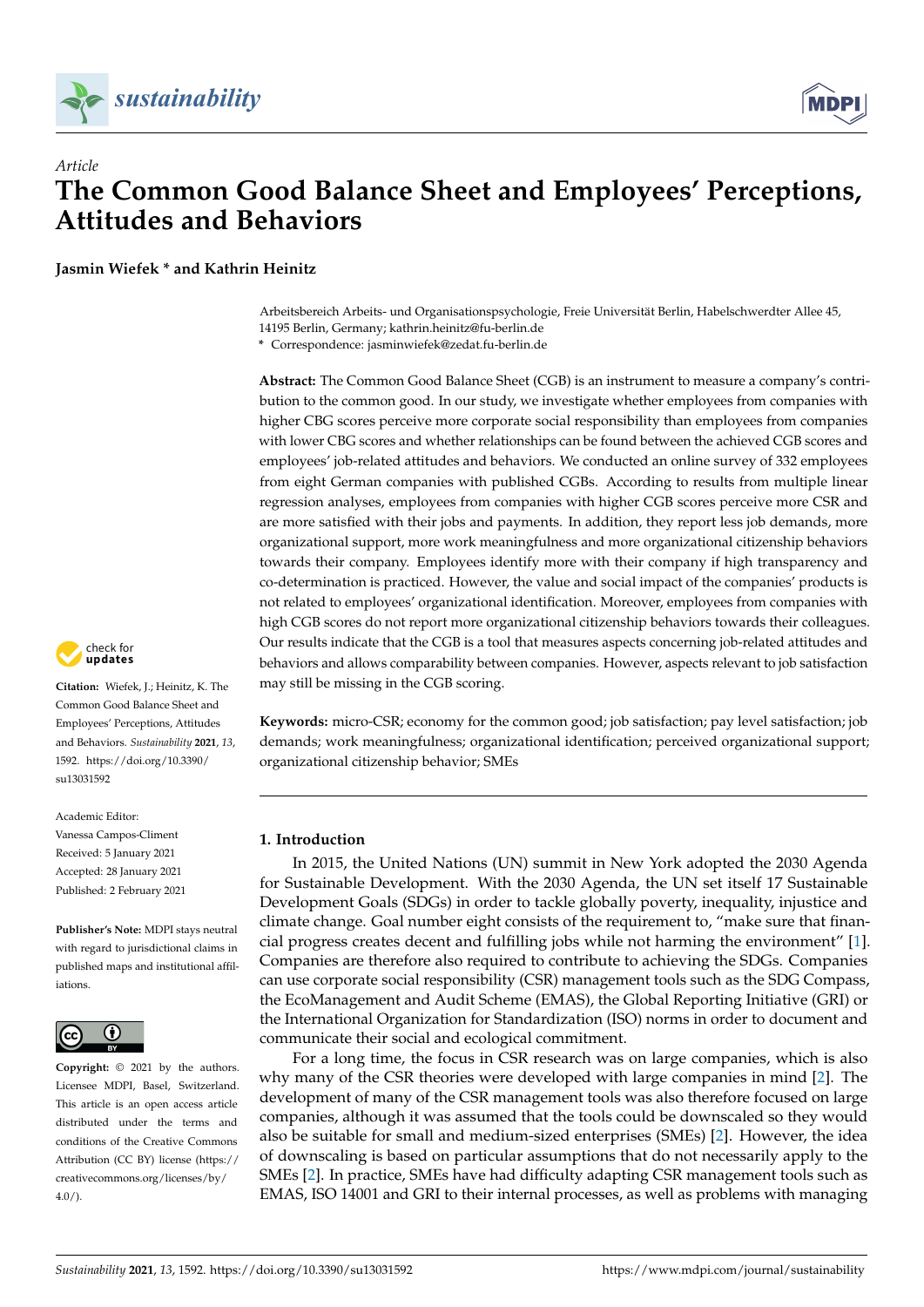the required documentation of such standards [\[3](#page-27-1)[–5\]](#page-27-2). In addition, the modified versions of the CSR standards adapted to SMEs are hardly used in practice [\[3](#page-27-1)[,6\]](#page-27-3).

In contrast to the established CSR management tools, the Common Good Balance Sheet (CGB) developed by the Economy for the Common Good (ECG) is a tool that works primarily for small and medium-sized companies [\[7\]](#page-27-4). With the aid of the CGB, the SMEs can systematically record their otherwise implicit social and ecological commitment and communicate this both internally and externally. The ECG regards the contribution to the common good, operationalized through socio-ecological practices, as the primary purpose of all business activity. The aim of the ECG is to use the CGB to translate companies' common good commitment into comparable figures in order, for example, to award public contracts or credits depending on performance in the CGB. The aim is to ensure the comparability of the results in the CGBs through peer review processes or external auditing [\[8\]](#page-27-5).

But what do the figures from the CGBs really say about everyday working life in the companies? To what extent does what is documented formally, and mostly at management level, extend into the workforce? Our study aims to explore these aspects. We therefore ask the following questions: (a) do employees from ECG companies perceive their companies' common good orientation? and (b) do companies' CGB scores correlate with employees' attitudes, such as work and pay level satisfaction, work demands, perceived organizational support, organizational identification, meaningfulness of work, and employees' organizational citizenship behaviors?

#### *The Common Good Balance Sheet*

The social movement of the ECG advocates an economic system based on values that promote the common good. Its aim is to be a catalyst for change on the economic, political and social level [\[9\]](#page-27-6). It was founded by a small group of entrepreneurs together with the activist and writer Christian Felber in Austria in 2010 [\[10\]](#page-27-7). In 2015, the European Economic and Social Committee (EESC) recommended the ECG model be integrated into the legal framework at both the European and national level [\[11\]](#page-27-8). In Germany, some state governments then took the decision to implement a CGB within individual state-owned companies or to support companies in compiling a CGB, e.g., [\[12,](#page-27-9)[13\]](#page-27-10). In 2019, a motion was proposed at the federal level for a pilot project in which a CGB would be implemented in at least two companies wholly or partially owned by the German federal government [\[14\]](#page-27-11).

According to ECG data, 2000 companies support the ECG and around 400 companies are either a member or have already compiled a CGB (as of March 2020, [\[15\]](#page-27-12)). Common good-oriented companies (CgoCs) operate within the framework of "profit satisficing", which means their objective is not profit maximization, which leaves scope for pursuing socio-ecological principles [\[7\]](#page-27-4). In the CGB, the contribution to the common good is measured using the value groups of human dignity, solidarity and cooperation, ecological sustainability, social justice, democratic co-determination and transparency. In their documentation, the companies make reference to their suppliers, their investors, their employees, their customers, and businesses in the same field, as well as to the environment and the social environment (CGB version 4.1, see Table [1\)](#page-2-0). Version 5.0 of the CGB is now available. In our study, however, we will work with version 4.1 because the companies we have investigated have compiled their CGBs using this version.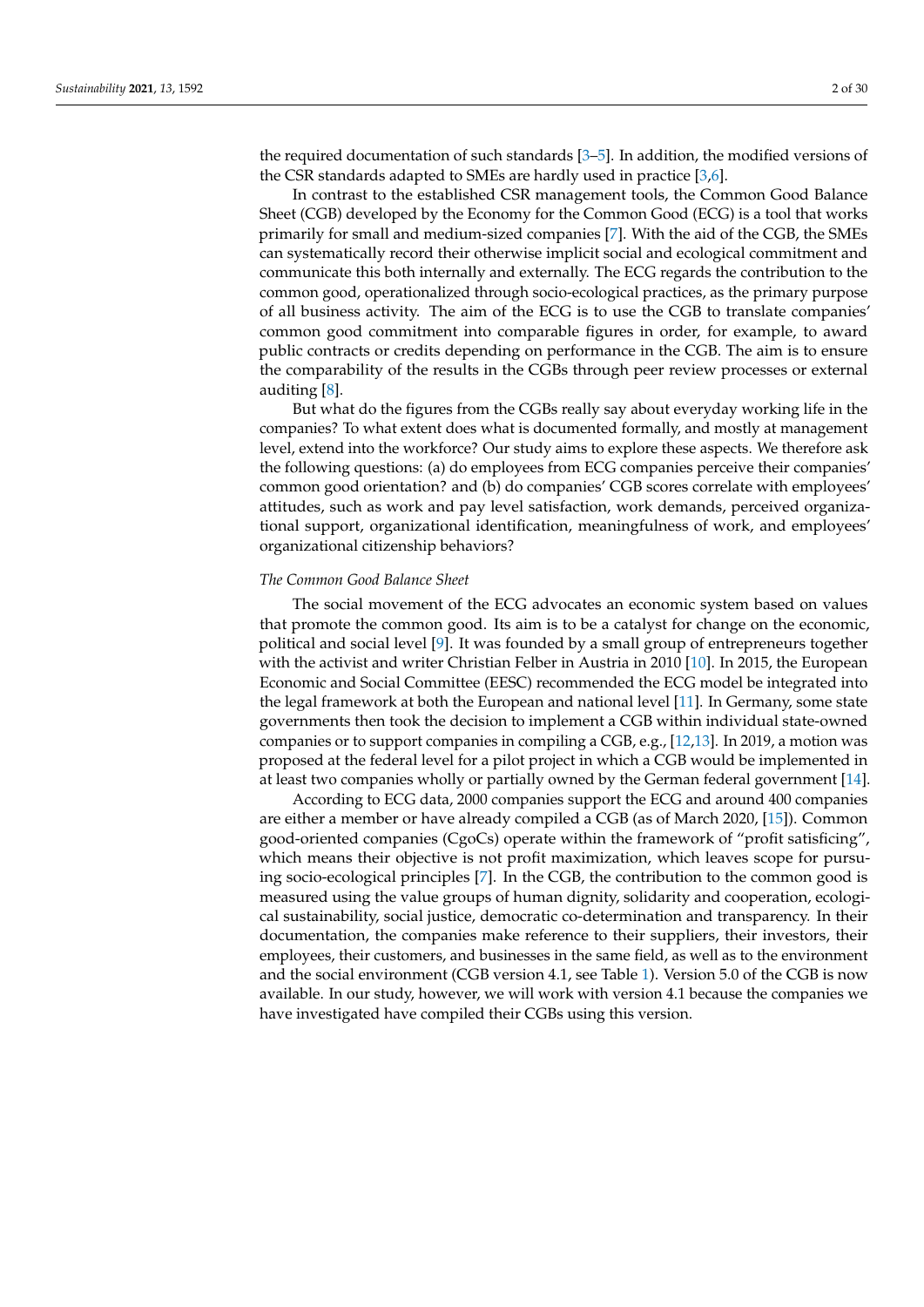<span id="page-2-0"></span>

|                                                                         | <b>Human Dignity</b>                                                                                                                                                                                                                                                          | Cooperation & Solidarity                                                                                                                                                                                                                                 | <b>Ecological Sustainability</b>                                                                                                                                                                                                                       | <b>Social Justice</b>                                                                                                                                                                                       | Co-determination & Transparency                                                                                                                                                                                                                  |
|-------------------------------------------------------------------------|-------------------------------------------------------------------------------------------------------------------------------------------------------------------------------------------------------------------------------------------------------------------------------|----------------------------------------------------------------------------------------------------------------------------------------------------------------------------------------------------------------------------------------------------------|--------------------------------------------------------------------------------------------------------------------------------------------------------------------------------------------------------------------------------------------------------|-------------------------------------------------------------------------------------------------------------------------------------------------------------------------------------------------------------|--------------------------------------------------------------------------------------------------------------------------------------------------------------------------------------------------------------------------------------------------|
| (A) Suppliers                                                           |                                                                                                                                                                                                                                                                               |                                                                                                                                                                                                                                                          |                                                                                                                                                                                                                                                        | A1: Ethical supply management: Active examination of the risks of purchased goods and services, consideration of the social and ecological aspects of suppliers and service partners (90)                   |                                                                                                                                                                                                                                                  |
| (B) Investors                                                           |                                                                                                                                                                                                                                                                               |                                                                                                                                                                                                                                                          |                                                                                                                                                                                                                                                        | B1: Ethical financial management: Consideration of social and ecological aspects when choosing financial services; common good-oriented investments and financing (30)                                      |                                                                                                                                                                                                                                                  |
| (C) Employees,<br>including<br><b>Business</b><br>Owners                | C1: Workplace quality and<br>affirmative action:<br>Employee-oriented organizational<br>culture and structure, fair<br>employment and payment policies,<br>workplace health and safety,<br>work-life balance, flexible work<br>hours, equal opportunity and<br>diversity (90) | C2: Just distribution of labor:<br>Reduction of overtime, eliminating<br>unpaid overtime, reduction of total<br>work hours, contribution to the<br>reduction of unemployment (50)                                                                        | C3: Promotion of<br>environmentally friendly<br>behavior of employees: Active<br>promotion of sustainable lifestyle<br>of employees (mobility, nutrition),<br>training and awareness-raising<br>activities, sustainable<br>organizational culture (30) | C4: Just income distribution: Low<br>income disparity within a company,<br>compliance with minimum and<br>maximum wages (60)                                                                                | C5: Corporate democracy and<br>transparency: Comprehensive<br>transparency within the company,<br>election of managers by employees,<br>democratic decision making on<br>fundamental strategic issues, transfer of<br>property to employees (90) |
| (D) Customers,<br>Products,<br>Services,<br><b>Business</b><br>Partners | D1: Ethical customer relations:<br>Ethical business relations with<br>customers, customer orientation and<br>co-determination, joint product<br>development, high quality of service,<br>high product transparency (50)                                                       | D2: Cooperation with businesses<br>in same field: Transfer of<br>know-how, personnel, contracts<br>and interest-free loans to other<br>business in the same field,<br>participation in cooperative<br>marketing activities and crisis<br>management (70) | D3: Ecological design of products<br>and services: Offering of<br>ecologically superior<br>products/services; awareness<br>raising programmes, consideration<br>of ecological aspects when<br>choosing customer target groups<br>(90)                  | D4: Socially oriented design of<br>product and services: Information,<br>products and services for<br>disadvantaged groups, support for<br>value-oriented market structures<br>(30)                         | D5: Raising social and ecological<br>standards: Exemplary business<br>behavior, development of higher<br>standards with businesses in the same<br>field, lobbying (30)                                                                           |
| (E) Social<br>Environment                                               | E1: Value and social impact of<br>products and services: Products and<br>services fulfill basic human needs or<br>serve humankind society or the<br>environment (90)                                                                                                          | E2: Contribution to the local<br>community: Mutual support and<br>cooperation through financial<br>resources, services, products.<br>logistics, time, know-how,<br>knowledge, contracts, influence<br>(40)                                               | E3: Reduction of environmental<br>impact: Reduction of<br>environmental effects towards a<br>sustainable level, resource, energy,<br>climate, emissions, waste etc. (70)                                                                               | E4: Investing profits for the<br>common good: Reduction or<br>eliminating dividend payments to<br>extern, payouts to employees,<br>increasing equity, social-ecological<br>investments (60)                 | E5: Social transparency and<br>co-determination: Common good and<br>sustainability reports, participation in<br>decision-making by local stakeholders<br>and $NGO's (30)$                                                                        |
| Negative<br>Criteria                                                    | Violation of ILO norms / human<br>rights $(-200)$ , products detrimental<br>to human dignity and human rights<br>(e.g., landmines, nuclear power,<br>$\text{GMO's}$ ) (-200), outsourcing to or<br>cooperation with companies which<br>violate human dignity $(-150)$         | Hostile takeover $(-200)$ , blocking<br>patents $(-100)$ , dumping prices<br>$(-200)$                                                                                                                                                                    | Massive environmental pollution<br>$(-200)$ , gross violation of<br>environmental standards (-200),<br>planned obsolescence (short<br>lifespan of products) $(-100)$                                                                                   | Unequal pay for women and men<br>$(-200)$ , job cuts or moving jobs<br>overseas despite having made a<br>profit $(-150)$ , subsidiaries in tax<br>havens $(-200)$ , equity yield rate<br>$>10\%$ ( $-200$ ) | Non-disclosure of subsidiaries $(-100)$ ,<br>prohibition of a work council $(-150)$ ,<br>non-disclosure of payments to lobbyists<br>$(-200)$ , excessive income inequality<br>within a business $(-150)$                                         |

| Table 1. Common Good Balance Sheet (Matrix 4.1). Source: Handbuch zur Gemeinwohl-Bilanz [16] (part I). |  |  |  |  |
|--------------------------------------------------------------------------------------------------------|--|--|--|--|
|--------------------------------------------------------------------------------------------------------|--|--|--|--|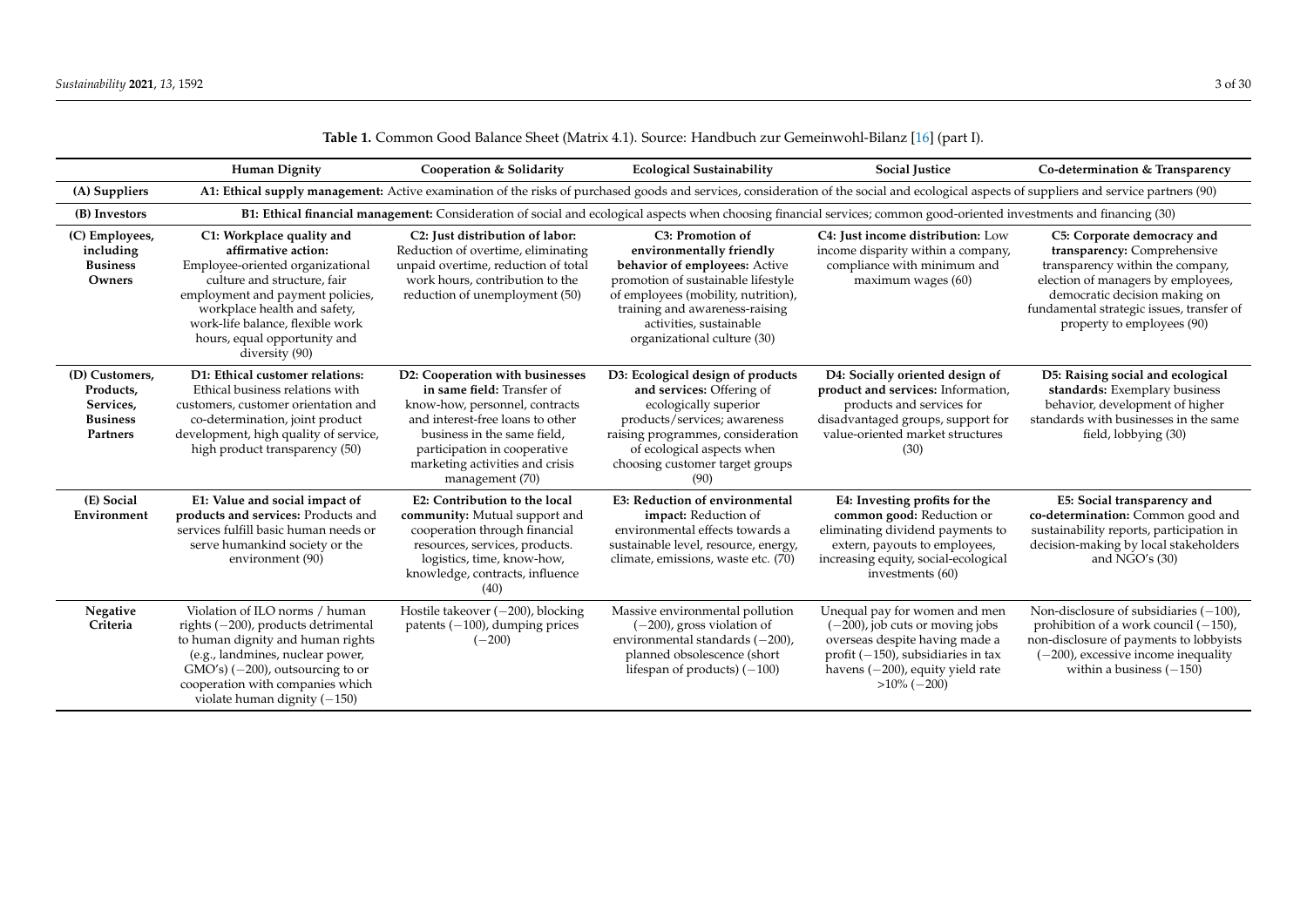The CGB consists of 17 indicators. Each indicator formulates particular aims and requirements of the ECG, asks thought-provoking questions and describes what the implementation of these requirements within companies might look like. The extent to which a company is fulfilling the requirements is captured by a percentage or score. The scores from the individual indicators are added together to produce an overall score. In the CGB 4.1, it is possible to achieve values between −2350 and 1000 points if negative criteria are included [\[16\]](#page-27-14).

In a factor-analytical study, the measurement model on which the CGB 5.0 is based did not prove to be valid and reliable [\[17](#page-27-15)[,18\]](#page-27-16). Ejarque and Campos [\[17\]](#page-27-15) identified items that need to be removed in order for the model to hold. However, further research is still needed to redefine them and retest the measurement model with the redefined items [\[17\]](#page-27-15). Therefore, the development of the CGB is an ongoing process.

#### **2. Review of the Literature**

In the first few years of the ECG, the publications on the ECG were mainly bachelor's and master's theses and shorter informal studies. Since around 2016, longer publications and articles have appeared in scientific journals [\[19\]](#page-27-17). Kny [\[19\]](#page-27-17) concludes from a synopsis of the literature that, in comparison with prevalent CSR approaches, the standards the ECG sets with a view to socio-ecological change are thematically and normatively extensive. The ECG's work-related values can be summarized to avoid discrimination and boost quality of employment, to encourage the sharing of information and worker participation, and to promote beneficial psycho-social factors at work, including flexible working hours, work-life balance, task clarity and variety of tasks, scope and autonomy [\[20\]](#page-27-18).

Ollé-Espluga et al. [\[20\]](#page-27-18) conducted a descriptive analysis of reported work and employment conditions in 59 CGBs from German and Austrian companies and compared their results to the quality of jobs in the Austrian and German economies overall. According to their results, CgoCs provide more favorable conditions in terms of training and control over daily working time and tasks. Furthermore, the possibility of working part-time and at home is more prevalent in CgoCs, and more CgoCs report the existence of direct participation practices instead of representative participation forms. However, when compared to the Austrian and German economies overall, CgoCs stand out for their higher prevalence of works councils. Moreover, CgoCs report limited use of precarious employment arrangements, and almost half of CgoCs provide full-time salaries higher than or equal to the reference value for living wages in Austria and Germany. Comparison data with the German and Austrian economies overall was not available at the time of the study. Contrary to expectations, Ollé-Espluga and colleagues [\[20\]](#page-27-18) observed a slightly greater wage inequality between the highest and the lowest income in CgoCs than in the Austrian and German economies overall.

In an explorative interview study, Meynhardt and Fröhlich [\[21\]](#page-27-19) investigated how a CGB can contribute to the development of companies from the perspective of the companies themselves. The company representatives reported, for example, an increased awareness around interacting with employees, awareness creation around reducing workload, women in leadership roles, workplaces with disabled access, and diversity of opinion, as well as the introduction of behavioral codes and a re-examination of ownership structures. In addition, the CGB increased transparency for both internal and external stakeholders [\[21\]](#page-27-19).

Sanchis et al. [\[22\]](#page-27-20) conducted a quantitative questionnaire study among 206 European companies in order to assess the impact of the ECG model at the organizational level. Some companies reported, for example, improvements in cooperation strategies among businesses and better relations with suppliers, improved participation and better communication with employees and leadership as well as improvements in employees' commitment and better levels of employee motivation and satisfaction since conducting their first CGB. However, the study was not able to establish conclusively whether all these improvements were attributable to the production of the CGBs [\[22\]](#page-27-20). This may be due to the fact that most of the companies—as we also found out from our own interviews with CgoCs—were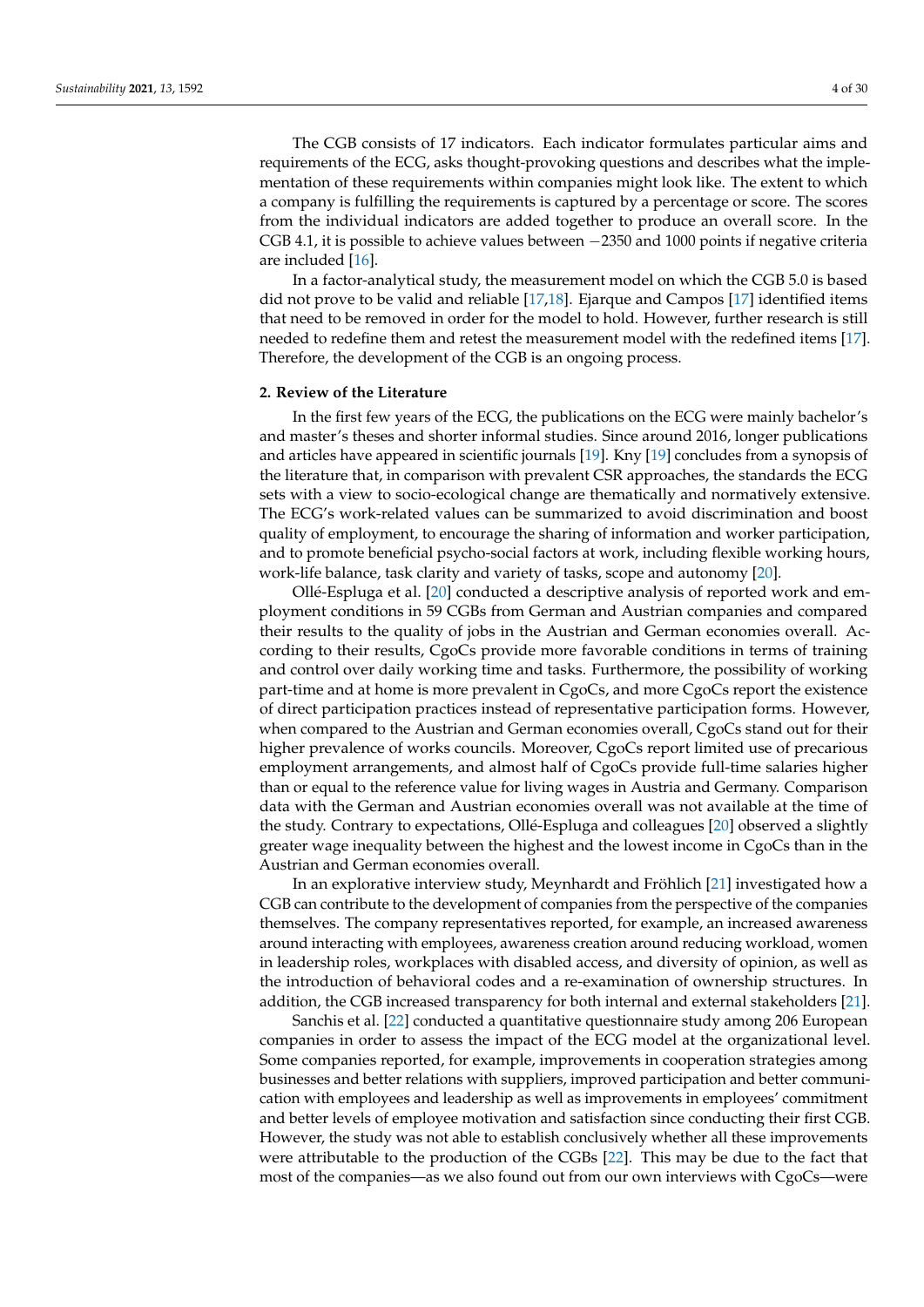already socio-ecologically committed before the CGB, so the CGB served, to a certain extent, as a tool for documentation and communication rather than as a driver of change [\[23\]](#page-27-21).

In terms of the effect on employees, we may assume, based on the results of a qualitative interview study by Mischkowski et al. [\[24\]](#page-27-22), that the CGB is having a positive impact on employee retention. Here, Mischkowski et al. [\[24\]](#page-27-22) emphasize the aspects of participation and co-determination within companies, as well as the establishment of a clear value basis, which also creates a point of orientation for interactions both within the company and with external stakeholders. Thus far, there have been no other studies on the effect of the common good commitment on employees within CgoCs. Within CSR research, however, there have already been studies on the effects of socio-ecological commitment on employees.

#### *2.1. Employees' Reactions to CSR*

According to Glavas and Kelley [\[25\]](#page-27-23) definition of CSR, CSR means a company caring for the well-being of its employees and other key stakeholders, including the social and natural environment, with the aim of also creating value for the business. CSR is manifested in corporate strategies and operating practices [\[25\]](#page-27-23). Therefore, we understand a company's common good contribution, as the ECG defines it, as a form of CSR. Perceived CSR refers to the extent to which employees perceive the development and implementation of CSR strategies and practices within their company as well as the CSR´s impact on the well-being of all key stakeholders and the natural environment [\[26,](#page-27-24)[27\]](#page-28-0).

For a long time, there was very little focus on the employee level within scientific CSR research, but over the past few years the number of micro-CSR studies has increased significantly [\[28,](#page-28-1)[29\]](#page-28-2). Here, micro-CSR means, "the study of the effects and experiences of CSR (however it is defined) on individuals (in any stakeholder group) as examined at the individual level" [\[30\]](#page-28-3) (p. 216). According to a review of 268 articles by Gond et al. [\[29\]](#page-28-2), most of the studies on micro-CSR published thus far can be divided into three streams of research: (a) drivers of CSR engagement, which relates to the predictors of, motives for, or forces that trigger employees' CSR engagement; (b) evaluations of CSR, which means how employees perceive, experience and judge their employers' CSR practices; and (c) reactions to CSR, which concerns the individual-level reactions to CSR and the underlying mechanisms and individual-level boundary conditions involved.

In a meta-analysis of 65 studies from 67 samples, Wang et al. [\[31\]](#page-28-4) have studied the reactions to perceived CSR from a summative perspective. They come to the conclusion that, "perceived CSR is positively correlated with employees' positive attitudes and behaviors, and negatively correlated with employees' negative attitudes and behaviors" [\[31\]](#page-28-4) (p. 18). The results indicate, for example, that perceived CSR is positively correlated with employees' positive beliefs and attitudes, such as perceived external prestige ( $rc =$  correlations controlling measurement and sampling error:  $rc = 0.378$ ), perceived organizational support ( $rc = 0.699$ ), organizational identification ( $rc = 0.515$ ), organizational trust ( $rc = 0.532$ ), organizational commitment ( $rc = 0.538$ ), organizational justice ( $rc = 0.551$ ), work engagement ( $rc = 0.515$ ) and job satisfaction ( $rc = 0.520$ ). In addition, perceived CSR is positively correlated with employees' positive behaviors, such as job performance  $(rc = 0.483)$  and organizational citizenship behavior  $(rc = 0.405)$  [\[31\]](#page-28-4).

If we distinguish, for example, between internal CSR (CSR directed at employees) and external CSR (CSR directed at external stakeholders), Wang et al. [\[31\]](#page-28-4) report that perceived internal CSR correlated significantly and positively with employees' organizational identification ( $rc = 0.575$ ) and work engagement ( $rc = 0.787$ ), but that the correlation with job satisfaction was not significant ( $rc = 0.264$ , ns.). With respect to perceived external CSR, they found positive correlations with employees' organizational identification ( $rc = 0.489$ ), work engagement ( $rc = 0.727$ ) and job satisfaction ( $rc = 0.589$ ) [\[31\]](#page-28-4). Moreover, the metaanalysis showed that perceived CSR towards the public and environment is positively correlated with employees' organizational trust ( $rc = 0.272$ ), job satisfaction ( $rc = 0.427$ ) and organizational citizenship behavior ( $rc = 0.410$ ) [\[31\]](#page-28-4). However, the relationships between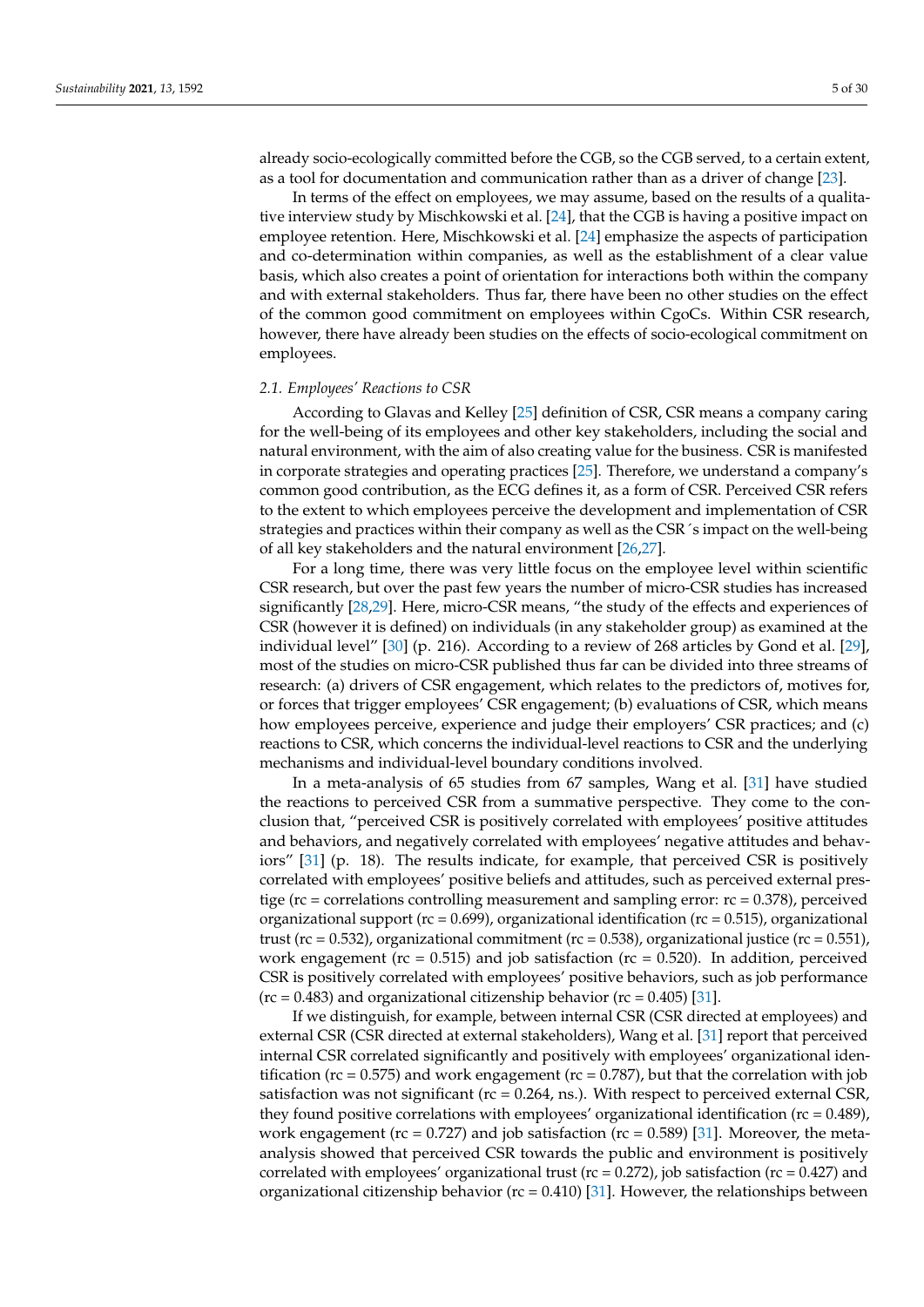organizational identification and perceived CSR towards employees ( $rc = 0.421$ , ns.) and the environment ( $rc = 0.318$ , ns.) were not significant [\[31\]](#page-28-4).

### The Role of Sex and Age in Reactions to CSR

Wang and colleagues [\[31\]](#page-28-4) have also highlighted the role of sex and age in relation to the reactions to CSR. Although they assume, on the basis of previous studies, that the impact of perceived CSR on employees' attitudes and behaviors tend to be more evident among females [\[32,](#page-28-5)[33\]](#page-28-6), the results of their study contradict this hypothesis. When the proportion of males in the sample increased, the relationship between perceived CSR and attitudinal variables such as external prestige ( $β = -1.136$ ,  $p < 0.001$ ) and work engagement  $(\beta = -1.441, p < 0.05)$  was weakened, whereas the relationship between perceived CSR and behavioral variables such as employees' job performance ( $β = 0.807$ ,  $p < 0.05$ ) and organizational citizenship behavior (β = 0.416, *p* < 0.001) was strengthened [\[31\]](#page-28-4). Also, Islam et al. [\[34\]](#page-28-7) and Ko et al. [\[35\]](#page-28-8) found the relationship between employees' perceptions of CSR and organizational identification to be stronger among men than women. Hence, there is evidence of the role of sex in relation to reactions to CSR, though the exact direction of correlations still needs to be clarified.

With respect to age, Wang et al. [\[31\]](#page-28-4) found the relationships between perceived CSR and organizational trust (β = 0.037, *p* < 0.05), job satisfaction (β = 0.024, *p* < 0.01) and organizational deviance ( $β = 0.060, p < 0.01$ ) to be more significant among older employees, while the relationships between perceived CSR and employees' work engagement (β =  $-0.038$ , *p* < 0.01), job performance (β = -0.025, *p* < 0.05) and creativity (β = -0.058, *p* < 0.001) were more significant among younger employees. The moderating effect of average age on the relationship between perceived CSR and employees' organizational identification and organizational commitment was not significant [\[31\]](#page-28-4). Thus, influences of age on reactions to CSR should be taken into account when conducting micro-CSR studies.

#### *2.2. Research Desiderata and the Aim of Our Study*

Thus far, there has been relatively little research on theories and empirical studies of CSR and work meaningfulness [\[28\]](#page-28-1). Rosso et al. [\[36\]](#page-28-9) assume that companies' emphasis on their contribution to the common good may have positive implications for employees' experience of meaningfulness. Furthermore, Aguinis and Glavas [\[37\]](#page-28-10) point out that CSR could be used to create corporate cultures that are caring and compassionate. They join other scholars in calling for more research on caring and compassionate organizational cultures in order to shift away from the predominant focus on management in cultures marked by aggressiveness, competitiveness and rigid norms. Due to the relational nature of CSR, future research ought to explore how creating caring relationships, such as caring for the well-being of stakeholders, has an impact on employees [\[28\]](#page-28-1). At the same time, Glavas [\[28\]](#page-28-1) observes that there are still too few studies on micro-CSR in SMEs.

Thus far, only SMEs have published a CGB, which means our study on micro-CSR in CgoCs is helping to fill a research gap. The aim of the ECG is to establish an economy based on cooperation and solidarity. Accordingly, these values must be reflected not only in business dealings with external stakeholders but also within the company cultures themselves. This is another respect in which our study on the ECG fills a research gap. Studies conducted thus far on the effects of a common good orientation (CGO) at the organizational level are of an exploratory nature and merely capture the opinions and perspectives of individual people from the respective companies. Often, the individuals consulted for the purpose of the studies are those who are involved in compiling the CGB. Interviews with 11 CgoCs for one of our earlier studies show that these individuals are frequently directors or employees with a managerial role [\[38\]](#page-28-11). The aim of our study is to clarify, for the first time, if employees perceive the CGO of their companies. In addition, we aim to establish whether there is any relationship between the companies' CGO and employees' work-related attitudes and organizational citizenship behaviors. In so doing, we also look at aspects of work meaningfulness.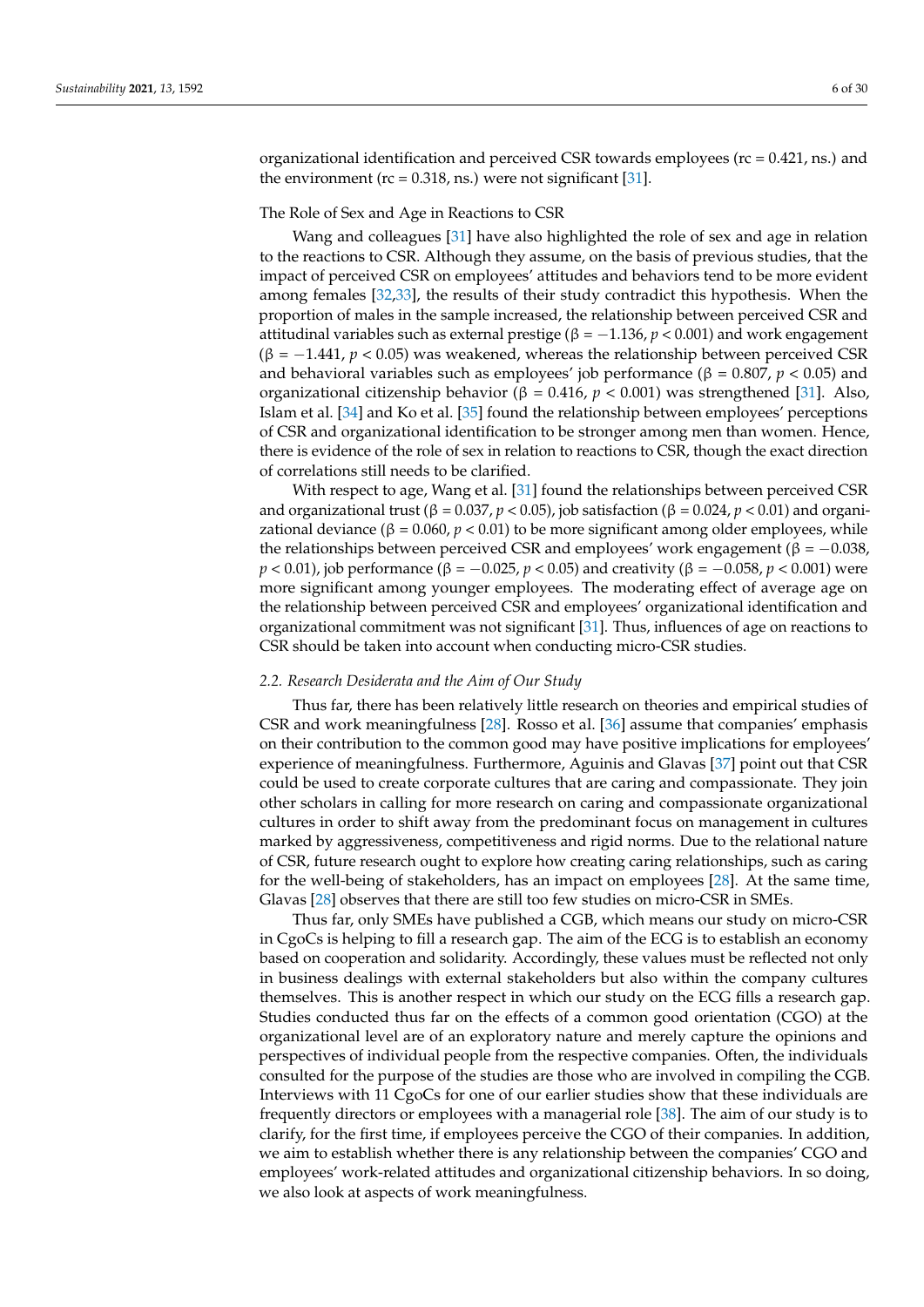### **3. Constructs and Hypotheses**

Below, we introduce the constructs used in our study and the hypotheses tested.

### *3.1. Perceived CSR*

The scores from the CGBs serve as comparable indicators of the extent of CGO within a company. In general, CSR measures can only have an influence on the attitudes and behavior of employees to the extent these employees perceive and evaluate the CSR engagement [\[39\]](#page-28-12). The CgoCs either implement their CGO top-down via a delegation system or take a less institutionalized approach, allowing CGO to be implemented bottomup by the collective; this is primarily the case with collectively owned companies [\[7\]](#page-27-4). If CGO is anchored within the company, the CSR commitment connected with it is also part of the company's daily operations, and every employee should come into contact with this in some capacity [\[40\]](#page-28-13). Because a higher score in the CGB is supposed to be an indicator of greater CGO, we may assume that an increasing score correlates with an increase in perceived CSR. We therefore propose the following hypotheses.

#### **Hypothesis 1 (H1).** *The total score achieved in the CGBs is positively related to perceived CSR.*

#### *3.2. Job Satisfaction*

A widely used definition of job satisfaction is one proposed by Locke [\[41\]](#page-28-14) (p. 1304), "a pleasurable or positive emotional state resulting from the appraisal of one's job or job experiences". Ollé-Espluga et al. [\[20\]](#page-27-18) (p. 4) attest to, "a widespread presence of elements of good quality of work" within CgoCs. According to relationship management theory, CSR practices are an effective tool in improving the relationship between companies and their employees [\[30,](#page-28-3)[42\]](#page-28-15). Bauman and Skitka (2012) explain how CSR may provide employees with a sense of security with regard to their material needs being met, self-esteem that stems from a positive social identity, as well as feelings of belongingness and meaningfulness at work, all of which may improve employees' job satisfaction. This is why we believe that job satisfaction is higher in companies with a higher score in the CGB. We therefore propose the following hypothesis.

**Hypothesis 2 (H2).** *The total score achieved in the CGBs is positively related to overall job satisfaction.*

#### *3.3. Job Demands and Perceived Organisational Support*

Job demand is measured in the CGB with the indicator C2: just distribution of labour. The relevant figures are the proportion of all-inclusive work contracts, the overtime worked per employee, the proportion of part-time employees in the company, the number of new appointments, and the number of employee surveys on working hours and working time models. The background to the indicator is the ECG's ambition for a "just" distribution of workload among all people capable of employment, as well as a reduction in regular weekly working hours [\[16\]](#page-27-14).

The indicator C1: workplace quality and affirmative action encourages companies to investigate and reflect on employee-oriented organizational cultures and structures, the promotion of health and safety in the workplace, work-life balance and flexible working hours, as well as equal opportunities and diversity. The relevant figures are inter alia, the take-up of workplace offerings related to physical and mental healthcare, as well as the number of occupational accidents, employees on long-term sick leave and employees who have taken early retirement as a result of inability to work [\[16\]](#page-27-14).

The aims of the two indicators are to keep the workplace demands on the employees as low as possible. Hence, we may assume that work-related demands should be reduced if a company scores highly in indicators C2 and C1. We therefore propose the following hypotheses.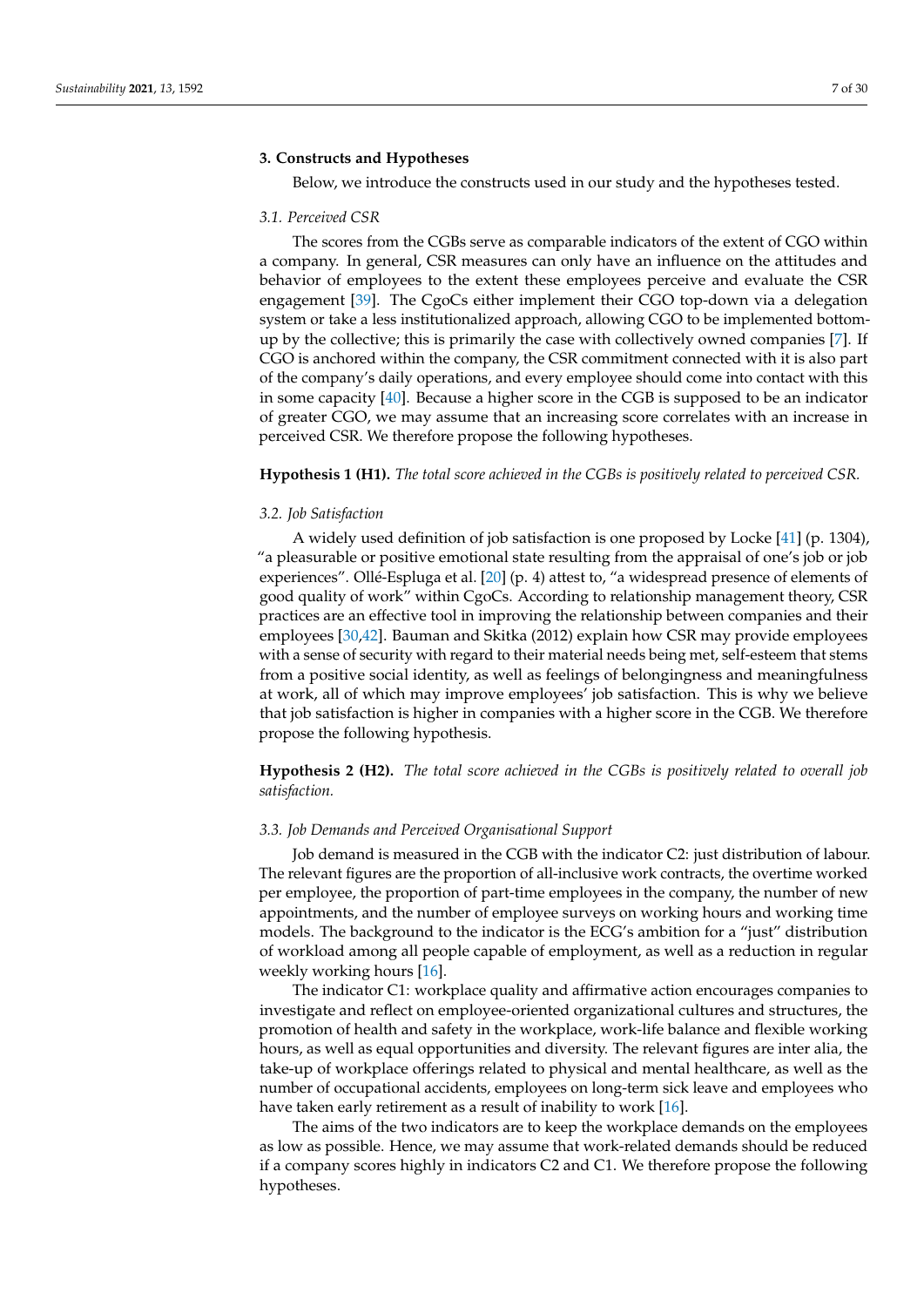**Hypothesis 3 (H3).** *The scores achieved in indicator C2: just distribution of labor are negatively related to job demands.*

**Hypothesis 4 (H4).** *The scores achieved in indicator C1: workplace quality and affirmative action are negatively related to job demands.*

The extent to which employees perceive that their companies value the employees' contributions and pay attention to their well-being is defined as, "perceived organizational support (POS)" [\[43\]](#page-28-16). Thus, POS should be shaped by the way a company treats the employees [\[44\]](#page-28-17). POS has been found to be positively related to CSR [\[25\]](#page-27-23). Similarly, a positive correlation between perceived CSR and POS was found in the meta-analysis by Wang et al. [\[31\]](#page-28-4). Thus, we hypothesize that POS should improve with increasing scores in indicator C1.

**Hypothesis 5 (H5).** *The scores achieved in indicator C1: workplace quality and affirmative action are positively related to perceived organizational support.*

### *3.4. Pay Level Satisfaction*

The ECG's aim is to ensure a "just" and transparent distribution of pay and profits within companies based on the standards it sets out. The aim of the indicator C4: just income distribution" is to measure the income distribution across a company. The compensation should be based on the employee's performance, the labor and responsibility involved in the role, the risks associated with the workplace and the necessity of the role. The ECG enquires into the lowest and highest wages within the company, the median income, and whether the company's internal compensation system is transparent. According to ECG standards, an internal income distribution of maximum 1:4 is the ideal. Companies with a distribution of 1:12 are heading in the right direction. The minimum income should adequately meet the living costs of the respective country and region in which the company is engaging the employees [\[16\]](#page-27-14).

The aim of the indicator E4:investing profits for the common good is to measure the extent to which the profits made by a company are distributed or reinvested as fairly and meaningfully as possible, as well as in ways that promote the common good [\[16\]](#page-27-14). According to the ECG, incomes should in principle be connected with performance, and capital ownership should not represent any claim to an income. The ECG makes an exception in the case of a "company founder pension," which the founders of a company could receive for a period of time equal to the time they had spent actively building up the company [\[16\]](#page-27-14).

The extent to which employees are, or are not, satisfied with their pay is described as pay satisfaction. Pay satisfaction encompasses the "amount of overall positive or negative affect (or feelings) that individuals have toward their pay" [\[45\]](#page-28-18) (p. 246). Pay is understood here as all forms of remuneration, including direct cash payments such as salary, but also indirect non-cash payments such as benefits. The construct of pay satisfaction also includes the amount of pay rises and the process by which the compensation system is administered [\[46\]](#page-28-19). According to Williams et al. [\[46\]](#page-28-19), different authors have suggested replacing this broad definition of pay satisfaction with a multidimensional conceptualization of pay satisfaction. One dimension of pay satisfaction is pay level satisfaction, defined as, "an individual's satisfaction with his or her base pay" [\[45\]](#page-28-18) (p. 245).

According to the models of pay satisfaction, the pay level should have a direct influence on pay satisfaction and work satisfaction [\[47\]](#page-28-20). However, in a meta-study with 115 correlations from 92 independent samples, Judge et al. [\[47\]](#page-28-20) found that pay level only modestly correlated with job satisfaction ( $\rho = 0.15$ ) and pay satisfaction ( $\rho = 0.23$ ). Hence, the absolute pay level has only, "little potential to satisfy" [\[47\]](#page-28-20) (p. 164). In Lawler's discrepancy model of pay satisfaction, it should be the case that employees are satisfied with their pay when their perception of the pay received is equal to the amount they perceive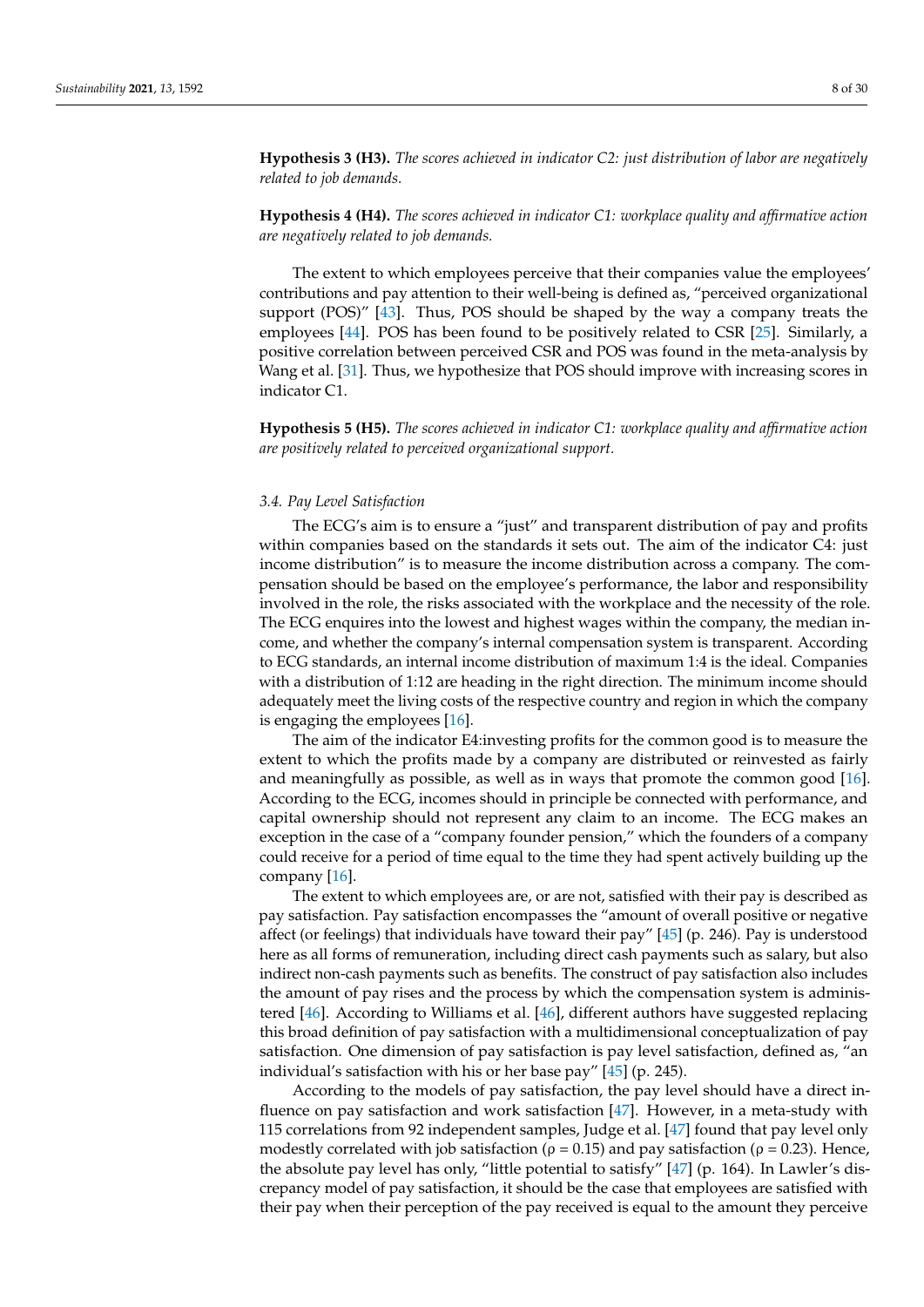they should be receiving [\[48\]](#page-28-21). If it is the employees' perception that they are receiving less pay than they believe they are entitled to, they become dissatisfied. On the other hand, if they receive more pay than they believe is appropriate, they may develop feelings of guilt, inequity and discomfort [\[48\]](#page-28-21). Hence, satisfaction with payment is primarily determined by perception and the fulfilment of expectations. Processes of social comparison in relation to the perceived pay of referent others also have a role to play in the model. The perception of one's own pay is influenced by what others are being paid and what others are being paid in relation to their input. Lawler assumes that the more one perceives what others receive, the less one perceives what one receives oneself and the more dissatisfied one becomes with one's own salary. Also, the greater the salary one perceives others to receive, the greater the expectation will be of what one should receive oneself [\[48\]](#page-28-21).

The ECG's goal is a "just" and transparent distribution of income and profits. If we assume that the ECG's concepts of fairness correspond to those of the employees, pay level satisfaction in companies with higher values in indicators C4 and E4 should increase. We therefore propose the following hypotheses.

**Hypothesis 6 (H6).** *The scores achieved in indicator C4: just income distribution are positively related to pay level satisfaction.*

**Hypothesis 7 (H7).** *The scores achieved in indicator E4: investing profits for the common good are positively related to pay level satisfaction.*

#### *3.5. Meaningful Work*

In indicator E1:value and social impact of products and services, the ECG describes one of its goals as ensuring that global production does not exceed the level of what people really need for a sufficiency lifestyle, and, at the same time, ensuring that the production and supply of products and services are as socially-oriented and ecological as possible. In addition, the companies' range of products and services should contribute to poverty reduction and the resolution of social problems, as well as to food equality, education and health. The meaningfulness of products and services is measured by whether they satisfy a basic need and whether their production, use or disposal has negative consequences. Social impact is evaluated in terms of the personal growth of individuals, the strength of communities, and the sustainability of the natural environment [\[16\]](#page-27-14).

The construct of meaningful work measures the extent to which employees perceive their work as significant. Meaningful work refers to the significance or value of work, which by definition has positive valence [\[49\]](#page-28-22). It can be understood as a unidimensional concept that captures a global judgement about whether one's work is perceived as worthwhile, important or valuable. Other scholars understand work meaningfulness as a multidimensional concept encompassing self-oriented concepts (such as self-actualization and personal growth) along with other-oriented concepts (such as helping others and contributing to the greater good) as an aggregate of meaningful experiences [\[50\]](#page-28-23). According to Allan et al. [\[50\]](#page-28-23) (p. 501), experiences are meaningful, "when people conduct actions that fulfil values that are relevant to their existence and explain why their work is worth doing". If a company performs CSR, it sends signals to its employees that in addition to making a living, they are also serving others and society. This gives employees a sense that they are contributing to the common good and in turn helps employees find meaningfulness in their work [\[25\]](#page-27-23). Glavas and Kelley [\[25\]](#page-27-23) found that employees' sense of meaningfulness is increased by perceived CSR only when actions are directed towards third parties and not in terms of how the organization treats the employee.

On the whole, we may assume that increasing scores in indicator E1 correlate with an increasing perception of meaningful work. We therefore propose the following hypothesis.

**Hypothesis 8 (H8).** *The scores achieved in indicator E1: value and social impact of products and services are positively related to meaningful work.*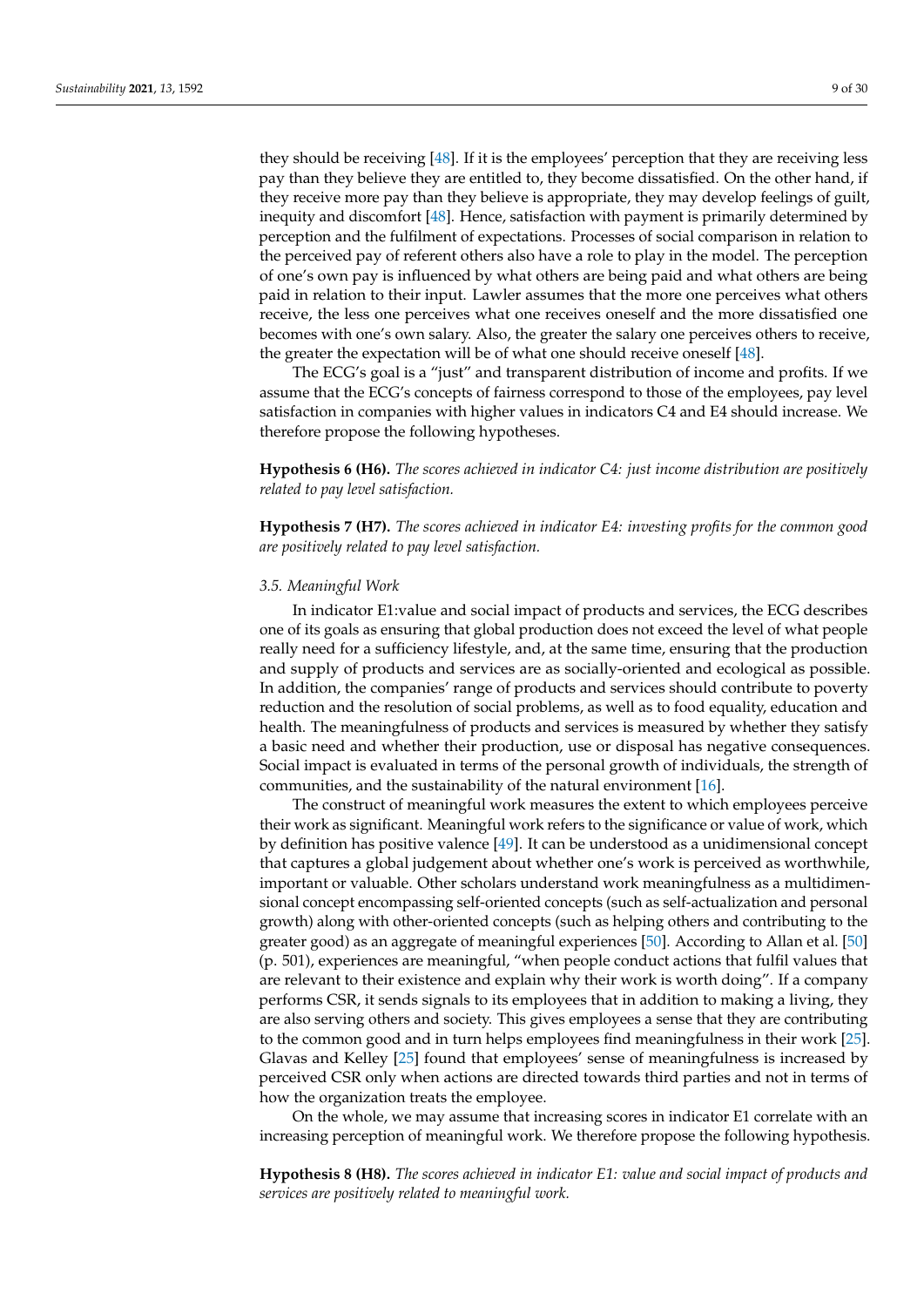#### *3.6. Organisational Identification*

Organizational identification is a specific form of social identification [\[51\]](#page-28-24) and reflects, "the extent to which individuals define the self in terms of the membership in the organization" [\[52\]](#page-28-25) (p. 572). Thus, organizational identification is, "a perceived oneness with an organization and the experience of the organization's successes and failures as one's own" [\[53\]](#page-28-26) (p. 103). Research suggests that CSR is positively related to organizational identification [\[26,](#page-27-24)[34,](#page-28-7)[35](#page-28-8)[,54](#page-28-27)[,55\]](#page-28-28). According to Wang et al.'s [\[1\]](#page-26-0) meta-study, internal and external CSR as well as perceived CSR are in general positively correlated to organizational identification. However, the relationships between organizational identification and perceived CSR towards employees were not significant [\[31\]](#page-28-4). A study conducted by John et al. [\[55\]](#page-28-28) exploring underlying processes suggests that if employees perceive organizational CSR positively, it will boost their pride in the company, which in turn affects the employees' organizational identification through the self-categorization process. According to the selfcategorization theory, employees integrate into the companies that are most compatible with their values, with the aim of fulfilling their psychological desires for a meaningful existence and a sense of belonging [\[55\]](#page-28-28). Wang et al. [\[31\]](#page-28-4), also describe, with reference to studies on potential congruences of values, how perceived CSR will promote employees' organizational identification based on signaling theory. The theory states thatorganizations signal with CSR the possibility of value fit between the organization and employees, through which employees may enhance their organizational identification [\[31\]](#page-28-4).

Indeed, CgoCs report that by publishing CGBs, they find employees who are a better fit and share their values [\[24\]](#page-27-22). We may therefore assume that the employees in the CgoCs evaluate the CGO of their companies positively and propose the following hypothesis.

# **Hypothesis 9 (H9).** *The scores achieved in indicator E1: value and social impact of products and services are positively related to organizational identification.*

The indicator C5: corporate democracy and transparency describes the ECG's ambition for employees to be involved in all essential decision-making (at least in their own area of operation) and executive personnel to be voted in and legitimized by employees. The ECG sees comprehensive transparency within the company as the prerequisite for this. The aim of the thought-provoking questions within this indicator is to establish whether all employees have access to critical information within the company, whether decisionmaking processes are democratic, what percentage of employees are involved in decisionmaking, and how transparent the decision-making processes are. Furthermore, companies are evaluated more highly if the employees are co-owners [\[16\]](#page-27-14). The ECG's aim here is to encourage extensive participation by employees in their companies. Wang et al. [\[31\]](#page-28-4) refer to organizational identity theory and studies from micro-csr research when claiming that employees identify with organizations which meet their needs for sense of belonging, self-esteem, and self-identity through CSR activities, since employees are more likely to identify with organizations that may help them gain self-esteem and self-respect. Hence, we may assume that organizational identification positively correlates with increasing scores in indicator C5. We therefore propose the following hypothesis.

**Hypothesis 10 (H10).** *The scores achieved in indicator C5: corporate democracy and transparency are positively related to organizational identification.*

### *3.7. Organisational Citizenship Behaviours*

The ECG sees solidarity as one of its most fundamental values, demanding that companies demonstrate cooperation with other companies in indicator D2: cooperation with businesses in the same field. The ECG hopes that this will generate collaborations between companies, as collaboration—according to the ECG—fosters greater creativity, engenders new possibilities and more opportunities in the market and promotes better crisis absorption than when companies are in competition with one another. The companies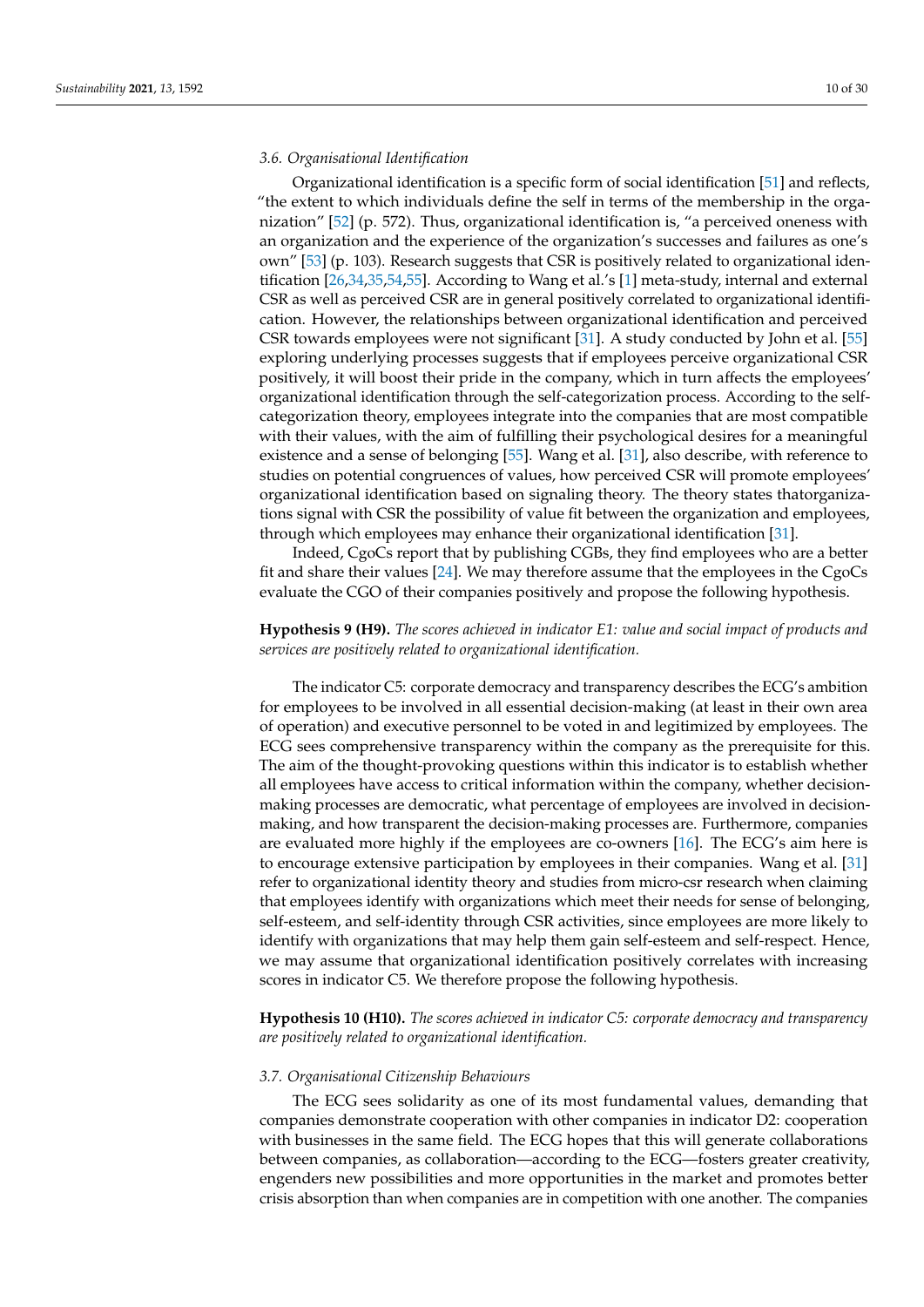are evaluated according to the extent to which they work together with other companies, mutually support one another (including financially), and make knowledge as well as financial and technical information available to one another. It is suggested, for example, that companies should exchange employees depending on the order situation [\[16\]](#page-27-14).

The extent to which employees demonstrate solidarity and cooperative behavior is part of the construct called organizational citizenship behavior (OCB). OCB is an individual and initiative-taking behavior that is not part of the formal job requirements and serves to facilitate organizational functioning [\[56,](#page-29-0)[57\]](#page-29-1). OCB-O is organizational citizenship behavior directed at the organization (e.g., attending functions that are not compulsory, and OCB-I is organizational citizenship behavior directed at individuals such as helping co-workers). Research indicates that CSR is positively related to OCBs [\[28,](#page-28-1)[31,](#page-28-4)[54,](#page-28-27)[55\]](#page-28-28). Glavas [\[28\]](#page-28-1) concludes from these results that if a company goes above and beyond its primary tasks (i.e., financial goals) and aims to contribute to the greater good of society by conducting CSR practices, then employees will go above and beyond their primary tasks and contribute to the greater good of the organization, demonstrating OCBs. Hence, we may assume that employees in companies with higher scores in indicator D2 report higher levels of OCB-O.

# **Hypothesis 11 (H11).** *The scores achieved in indicator D2: cooperation with businesses in the same field are positively related to organizational citizenship behaviors directed at the company.*

CSR is also positively related to high-quality relationships among co-workers [\[58\]](#page-29-2) and trust in relationships [\[59\]](#page-29-3). According to Glavas [\[28\]](#page-28-1), these findings present a relational perspective of CSR, in which CSR inherently involves caring for stakeholders. Glavas [\[28\]](#page-28-1) concludes from this that companies who endeavor to cultivate high-quality relationships with external stakeholders are able to create a company culture in which value is also placed on caring relationships within the organization. Wang et al.´s [\[31\]](#page-28-4) results from the meta-study—that perceived CSR towards the public and the environment is positively correlated to OCBs—support this conclusion. Based on this assumption, we propose the hypothesis that employees in companies with high scores in indicator D2 demonstrate higher levels of OCB-I.

**Hypothesis 12 (H12).** *The scores achieved in indicator D2: cooperation with businesses in the same field are positively related to citizenship behaviors directed at co-workers.*

#### **4. Methods**

Figure [1](#page-11-0) illustrates the research model of our study. In order to test the hypotheses, we work with the following model: criterion = score  $CGB + age + sex$ . In this model, differences due to corporate affiliation are contained in the CGB score. Thus, the model accommodates the nested structure of the data. Because age and sex may play a role in the relationship between (perceived) CSR and employees' attitudes and behaviors [\[31\]](#page-28-4), we incorporate the variables of age and sex in order to ensure the models are more exhaustive.

### *4.1. Materials*

In our model, the total scores achieved in the CGBs or the percentages achieved in the indicators serve as predictors. The indicators are C1: workplace quality and affirmative action, C2: just distribution of labor, C4: just income distribution, E4: investing profits for the common good, E1: value and social impact of products and services and D2: cooperation with businesses in the same field. In order to achieve a certified CGB, a company must first of all undertake a self-assessment of how, in its own evaluation, it would perform in the indicators, (i.e., in the balance sheet). It must justify or provide evidence for its evaluations. Next, these evaluations must be validated through a peerreview process or external auditor. In the peer-review process, several companies who have undertaken a self-assessment come together and check each other's balance sheets under the professional supervision of the ECG. Otherwise, an external audit is conducted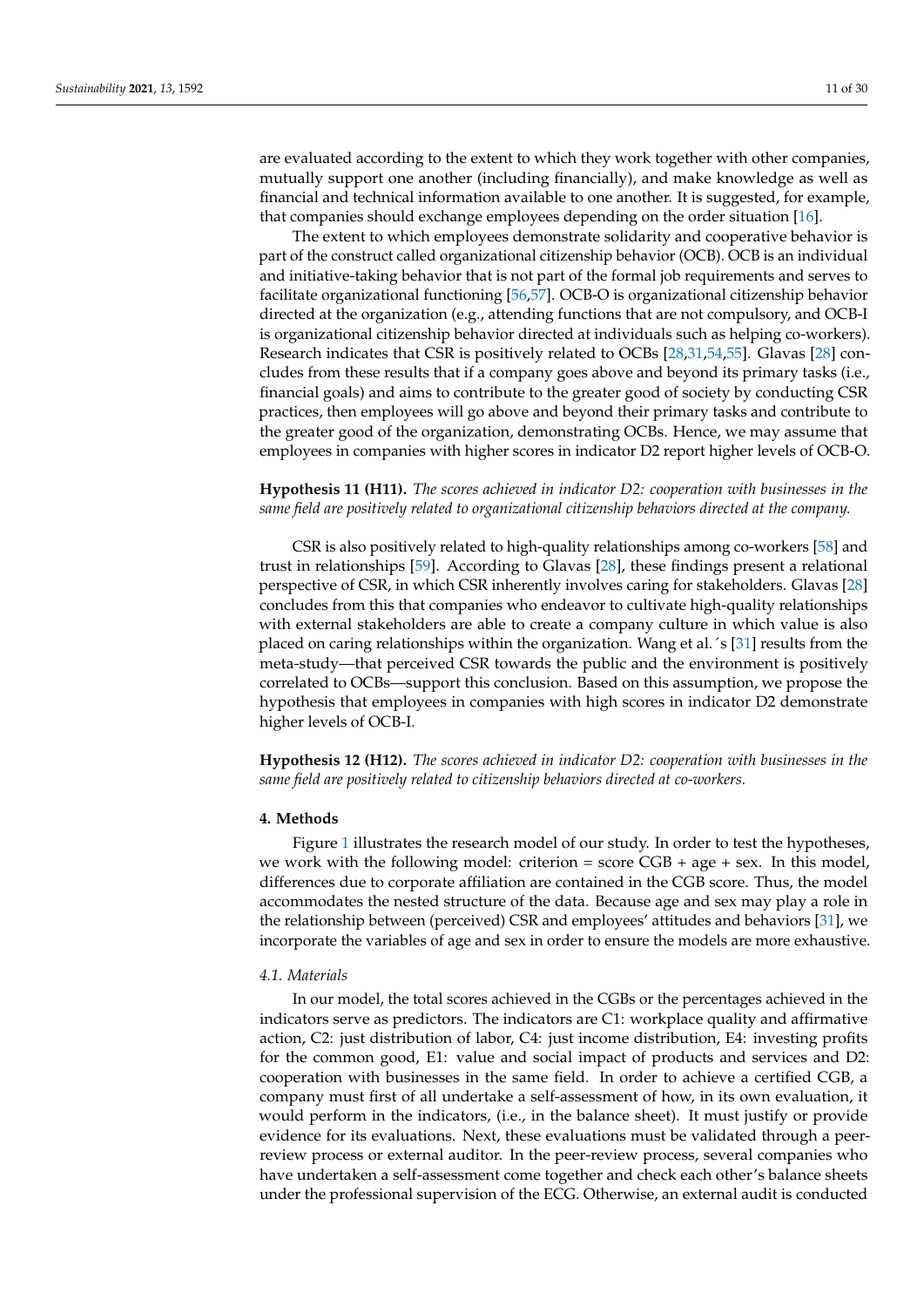by an editor trained by the ECG. An audited CGB is valid for two years [\[60\]](#page-29-4). We know from interviews with 11 CgoCs in an earlier research study that, in general, only a small group of people from the companies are involved in the balance sheet process. The individuals in the managerial role or employees with a managerial role of the managerial role of the managerial role of the managerial role of the involved are usually directors or employees with a managerial role [\[38\]](#page-28-11). [38]. conducted by an editor trained by the ECG. An audit editor two years  $\frac{1}{2}$  $y$  an early trained by the ECG. An addition CGD is valid for two years [ov]. We know from

who have undertaken a self-assessment come to gether and check each other and check each other balance each ot

<span id="page-11-0"></span>

| <b>Common Good</b><br><b>Balance Sheet Scores</b>                        | <b>Hypotheses (H)</b> | <b>Employees' Attitudes</b><br>and Behaviours                       |
|--------------------------------------------------------------------------|-----------------------|---------------------------------------------------------------------|
| <b>Total score</b>                                                       | Η1                    | Perceived corporate                                                 |
| Indicator C <sub>2</sub>                                                 | Η2                    | social responsibility                                               |
| Just distribution of labour                                              | H <sub>3</sub>        | Job satisfaction                                                    |
| Indicator C1<br>Workplace quality and<br>affirmative action              | H4<br>H5              | Job demands                                                         |
| Indicator C4                                                             |                       | Perceived<br>organisational support                                 |
| Just income distribution                                                 | H <sub>6</sub>        | Pay level satisfaction                                              |
| Indicator E4<br>Investing profits for the<br>common good                 | H7<br>H <sub>8</sub>  | Work meaningfulness                                                 |
| Indicator F1<br>Value and social impact                                  | H <sub>9</sub>        | Organisational<br>identification                                    |
| of products and services                                                 | H <sub>10</sub>       | Organisational                                                      |
| Indicator C5<br>Corporate democracy<br>and transparency                  | H11                   | citizenship behaviours<br>directed at the<br>organisation           |
| Indicator D <sub>2</sub><br>Cooperation with<br>businesses in same field | H <sub>12</sub>       | Organisational<br>citizenship behaviours<br>directed at individuals |

**Figure 1.** Research model of the study. **Figure 1.** Research model of the study.

In autumn/winter 2017/18, we conducted an employee survey with eight German In autumn/winter 2017/18, we conducted an employee survey with eight German CgoCs who had published a CGB. Not all of these companies published an (updated) CgoCs who had published a CGB. Not all of these companies published an (updated) CGB after 2014. In order to ensure comparability between the companies, we need to look at the balance sheets from the years 2012 to 2014. The balance sheets are based on the CGB that was current at the time (version 4.1).

In the survey, we collected data on the perceptions, attitudes and behavior of the employees. We used tried-and-tested scales from the literature. If no German version of the scale was available, we worked with an English native speaker to translate the scale into German using the back translation method [\[61\]](#page-29-5). Below, we present the scales that we used. A list of example items from the survey can be found in the Appendix [A.](#page-26-1)

Perceived CSR (PCSR,  $\alpha$  = 0.885): In order to measure perceived socio-ecological commitment, we chose a scale by Glavas and Kelley [\[25\]](#page-27-23). The scale included items pertaining to the social dimension (e.g., "contributing to the well-being of employees is a high priority in my organization") and to the ecological dimension (e.g., "environmental issues are integral to the strategy of my organization") of CSR. We recorded the responses to the items on a 5-level Likert scale from strongly disagree (1) to strongly agree (5).

Job Satisfaction ( $\alpha = 0.861$ ): Following recommendations by Judge and Klinger [\[62\]](#page-29-6), we decided to measure general job satisfaction via three items. The items are (a) "All things considered, are you satisfied with your present job?"—No (1)/yes (2); (b) "How satisfied are you with your job in general?"—5-level Likert scale from very dissatisfied (1) to very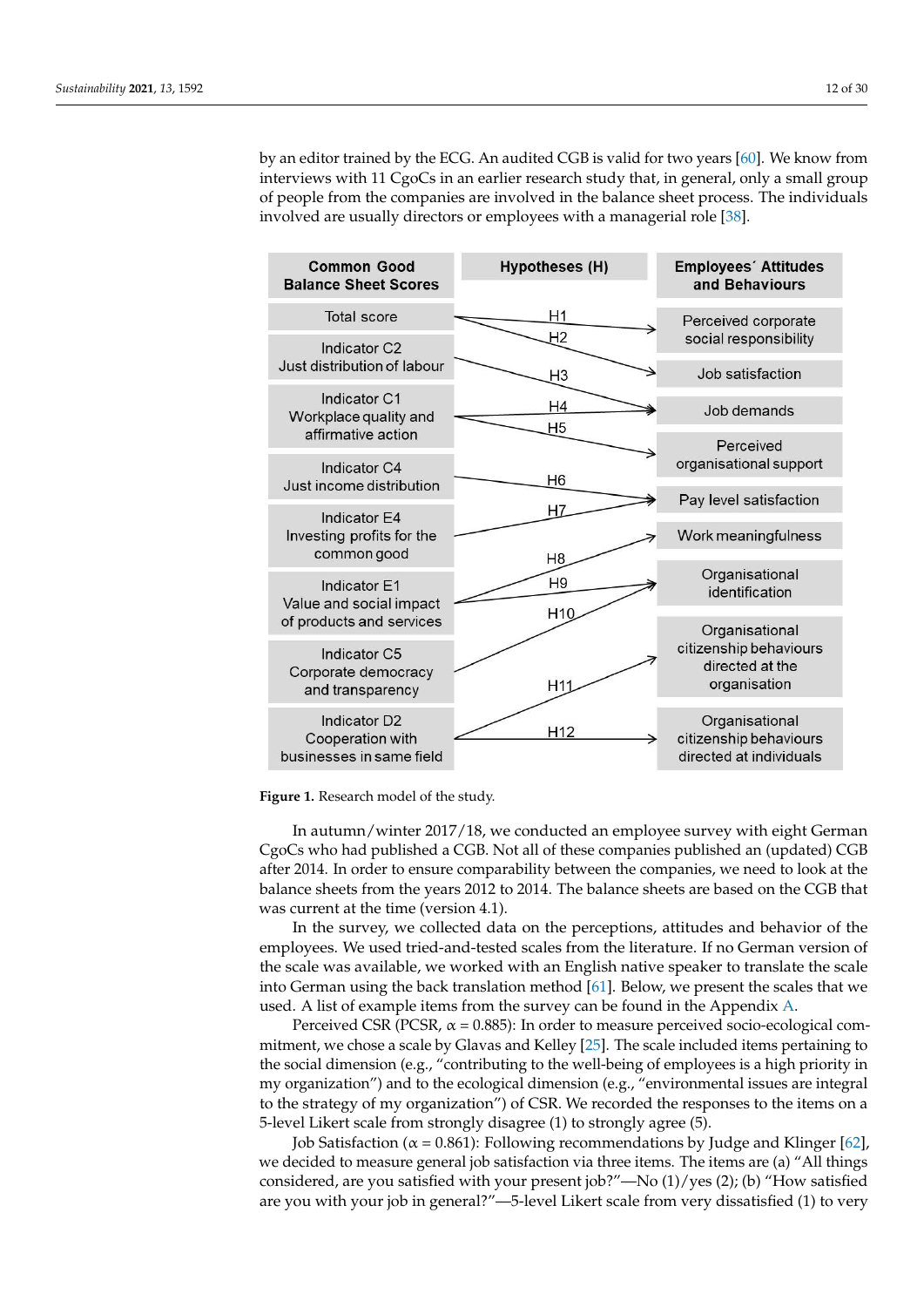satisfied (5); and (c) "Below, please write down your best estimates on the percentage of time, on average, you feel satisfied, dissatisfied, and neutral about your present job. The three figures should add up to 100%. The percentage of time I feel satisfied with my present job:  $\%$ . The percentage of time I feel dissatisfied with my present job:  $\%$ . The percentage of time I feel neutral about my present job: \_%. Total:\_%". For the calculation, we z-standardized the first two items as well as the information on the amount of time the individual was satisfied with their work [\[62\]](#page-29-6). The negative and neutral percentages were not included in the calculations. We included the neutral percentage to allow the happy and unhappy mood estimates to vary independently [\[63\]](#page-29-7).

Job Demands (JD,  $\alpha = 0.734$ ): In addition to the items pertaining to general job satisfaction, we took a selection of four items pertaining to demands at work from Fischer and Lück [\[64\]](#page-29-8). For example, one item is, "Often, too much is expected from us at work". The responses were recorded on 5-level Likert scales from very dissatisfied (1) to very satisfied  $(5)$  or from false  $(1)$  to correct  $(5)$ .

Pay Level Satisfaction (PS,  $\alpha$  = 0.861): Similarly, we took the items pertaining to satisfaction with pay from Fischer and Lück [\[64\]](#page-29-8). Here, we asked about general pay level satisfaction as well as relative satisfaction in relation to relevant others. The response format was a 5-level Likert scale from very dissatisfied (1) to very satisfied (5).

Perceived Organizational Support (POS,  $\alpha$  = 0.908): In order to determine to what extent employees feel supported by their companies, we selected the four items with the highest factor loadings from a scale published by Eisenberger et al. [\[65\]](#page-29-9). The items cover two aspects of POS: the extent to which the employee's contribution to the company is valued (e.g., "My company values my contribution to its well-being") and the extent to which the company cares about the employee's well-being (e.g., "My company really cares about my well-being".) The responses were recorded on a 5-level Likert scale from strongly disagree (1) to strongly agree (5).

Meaningful Work (MW,  $\alpha$  = 0.916): We recorded the extent to which employees experience their work as meaningful via a multidimensional approach using nine items in total. We took these primarily from the Work as Meaning Inventory (WAMI) by Steger et al. [\[66\]](#page-29-10). From the subscale, "positive meaning", we selected three items (e.g., "I have found a meaningful career".) The subscale, "meaning-making through work" encompasses three items (e.g., "I view my work as contributing to my personal growth"). From the subscale, "greater good motivations" in Steger et al. [\[66\]](#page-29-10), we selected two items. We replaced the third item from this scale, which was inverse formulated, with a positively formulated item that we found in a paper by Bunderson and Thompson [\[67\]](#page-29-11) which states, "what I do at work makes a difference in the world". The 5-level response Likert scale ranged from absolutely untrue (1) to absolutely true (5).

Organizational Identification (OI,  $\alpha = 0.736$ ): In order to record to what extent the employees identify with their company, we used a scale that was adapted to the company context and reduced by one item, a scale also used by Mael and Ashforth [\[53\]](#page-28-26). One example item is, "When someone criticizes my company, it feels like a personal insult". The study participants gave their responses on a 5-level Likert scale from strongly disagree (1) to strongly agree (5).

Organizational Citizenship Behaviour (OCB): In order to measure the cooperative behaviors of the employees (OCBs), we selected eight items that we found in a paper by Lee and Allen [\[56\]](#page-29-0). In the case of OCB-I, we decided on the items that demonstrated the highest factor loadings in the study by Zoghbi-Manrique de Lara [\[68\]](#page-29-12). In this study, the items asking about OCB-I ( $\alpha$  = 0.775) are formulated similar to the following example: "I voluntarily take time to help others who have work-related problems". We selected the items for measuring OCB-O with the intention of recording as many aspects of the construct as possible and representing it in its full range. One example item for OCB-O ( $\alpha$  = 0.789) is phrased as follows: "I take on tasks that are not required of me but that contribute to my company's image". The responses were recorded on a 5-level Likert scale from never (1) to always (5).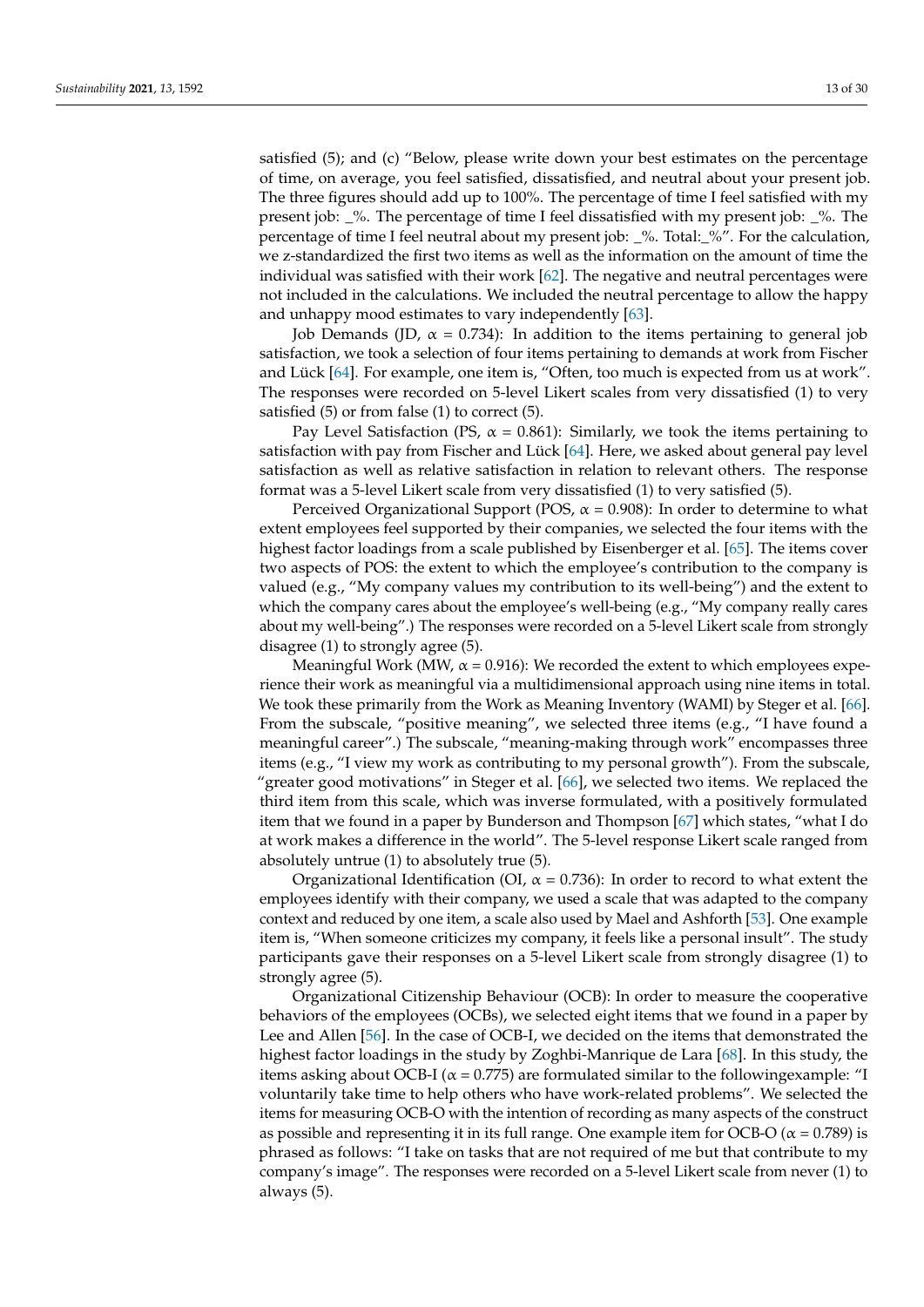Demography: The study participants were asked about their biological sex, their age and their company affiliation. Sex was coded with female  $= 1$ , male  $= 2$  and other  $= 3$ . In order to preserve the study participants' anonymity, we asked about age in seven categories.

The final questionnaire was trial-tested on 15 employees from two companies. In order to calculate the scale values from the items surveyed, each person was assigned the average value from the items on their respective scale. With respect to the calculations of the average values of the scales, we established that each person must have answered at least three items on the scale.

# *4.2. Data and Sample*

The descriptive statistics for the scores in the CGBs are summarized in Table [2.](#page-13-0) As the table shows, the companies in our sample achieved total scores of around 370 to 690 points in the CGB. According to the ECG, the value of 690 points is a very good result. The ECG would expect a company that has thus far not been particularly committed to the common good to achieve between minus 100 and plus 100 points [\[2\]](#page-27-0). In our opinion, a CGB of around 370 points lies within the lowest spectrum of the balance sheets published thus far. Our sample therefore provides good coverage of the range of more or less CSR-committed companies with published CGBs.

<span id="page-13-0"></span>**Table 2.** Descriptive statistics of scores in the common good balance sheets.

| <b>Score</b>               | Minimum | Maximum | Mean   | <b>SD</b> |
|----------------------------|---------|---------|--------|-----------|
| CGB total (rounded to ten) | 370     | 690     | 452.84 | 81.12     |
| Indicator $C1$ (in %)      | 20      | 79      | 42.86  | 11.41     |
| Indicator $C2$ (in %)      | 10      | 76      | 43.09  | 13.24     |
| Indicator $C4$ (in %)      | 20      | 80      | 47.74  | 20.80     |
| Indicator $C5$ (in %)      | 20      | 57      | 22.19  | 7.24      |
| Indicator D2 (in $\%$ )    | 30      | 73      | 41.36  | 13.71     |
| Indicator E1 (in $\%$ )    | 50      | 90      | 58.98  | 8.93      |
| Indicator E4 (in $\%$ )    | 10      | 100     | 91.23  | 15.74     |

 $\overline{CGB}$  total = companies' total scores in the common good balance sheet (CGB); indicator C1—E4 = companies' scores in per cent in the indicators C1, C2, C5, E1 and E4 in the CGBs; SD = standard deviation.

The questionnaire was filled out online, but we also gave the companies the option of using a paper version. Two companies chose this option. In total, we acquired a data set of 378 cases. There were four cases which contained no responses to any items, so these were deleted. In addition, we deleted 11 cases in which respondents failed to provide responses after the first construct on the questionnaire. We also had to exclude 31 cases in which no company affiliation was given. The final sample composition is presented in Table [3.](#page-13-1)

<span id="page-13-1"></span>**Table 3.** Study sample (*N* = 332).

| <b>Company's Business</b><br>Field | <b>Number of Total Employees</b><br>(Rounded to Ten) | $N$ in<br>Sample | % of Total Employees<br>in Sample |
|------------------------------------|------------------------------------------------------|------------------|-----------------------------------|
| Clothing manufacture               | 470                                                  | 116              | 35                                |
| Elder care                         | 340                                                  | 10               | З                                 |
| Farming                            | 10                                                   | 8                |                                   |
| Food production                    | 50                                                   |                  | 3                                 |
| Food trade I                       | 20                                                   | З                |                                   |
| Food trade II                      | 170                                                  | 34               | 10                                |
| Health care                        | 250                                                  | 145              | 44                                |
| Media production                   | 330                                                  |                  |                                   |

Of the 332 study participants, 62% were female, 36% male, one person selected "other," and 1% gave no information on their sex. The respondents ranged in age, with 30% under 35 years old, 60% between 35 and 54 years old, and 9% over 54 years old, with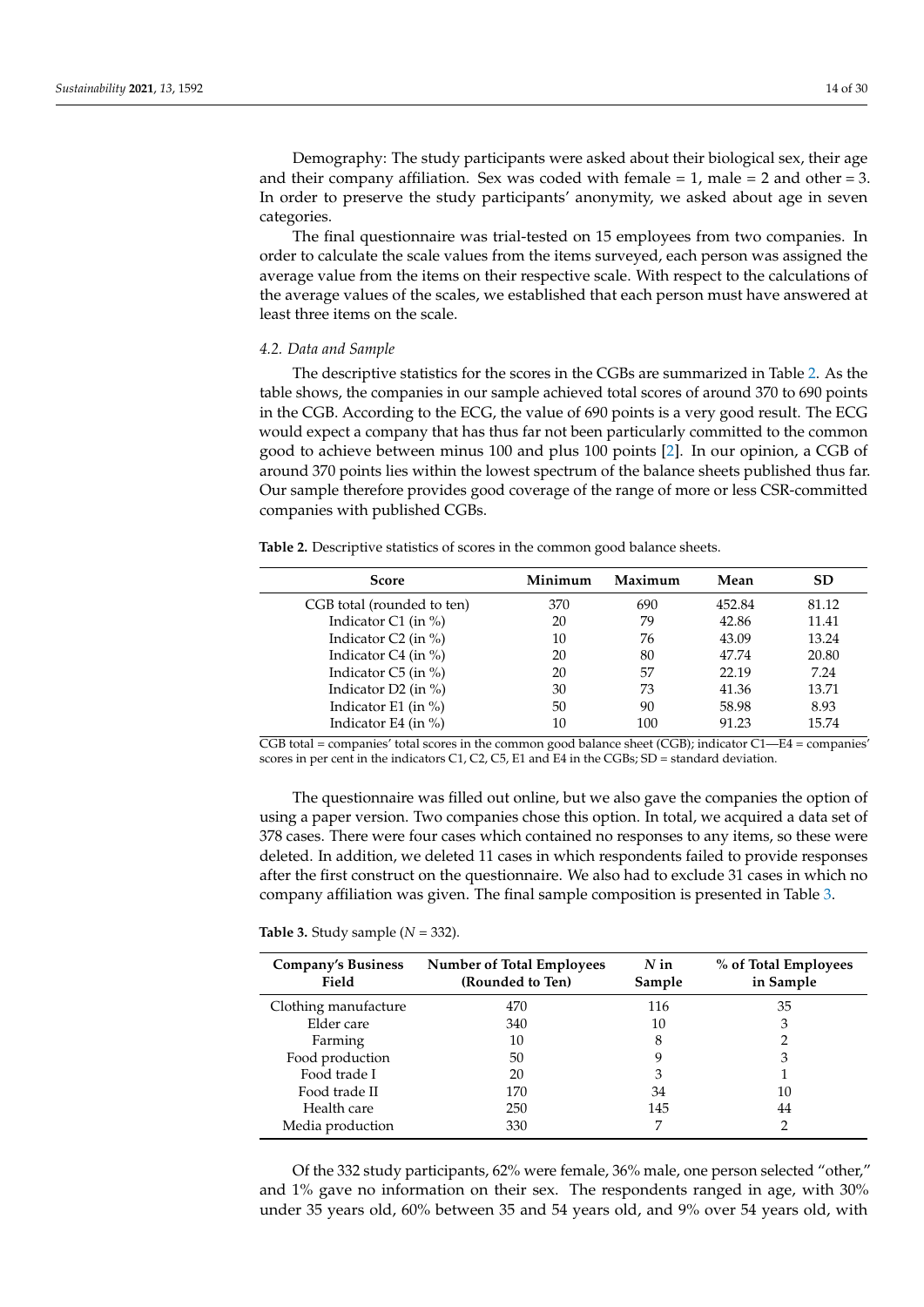1% of participants not providing any information on their age. We tried to ensure the sample was as large as possible, with employees from companies that were as diverse as possible in terms of their size and fields of activity. We already had contact with six of the companies through previous research studies [\[7](#page-27-4)[,38\]](#page-28-11), and two companies were approached by email in a second round of recruitment. In this second phase, in order to yield as large a sample as possible, we wrote only to companies with more than 100 employees. We tried to acquire further companies for the questionnaire via the ECG newsletter, however no companies responded to the call for study participants. In order to motivate companies to participate in our study and to incentivize them to encourage their employees to complete the questionnaire, we offered each company to conduct a descriptive evaluation report, in which we analyzed the answers of their employees only. The present sample is as large and diverse as we were able to make it.

### *4.3. Procedure*

The statistical analysis was conducted with IBM SPSS Statistics 27. Using scatter plots, each model was tested for linear correlations both between the predictors and between the predictors and the criterion. Outliers which clearly lay more than three standard deviations below the average scale value were not taken into account in the calculations of the respective model (following the recommendation by Bühner and Ziegler [\[69\]](#page-29-13) (p. 672 ff.). For each model, we tested the standardized residuals, Cook's distances, leverage values, Mahalanobis distances, standardized DFBetas, covariance ratios and DFFits, following the recommendations by Field [\[70\]](#page-29-14).

The case in which the respondent selected "other" for sex was recognized as a clear outlier case in each testing. In all cases, Mahalanobis distance amounted to  $\geq$ 300, where the cut-off for models with five predictors (first model variants, *p* = 0.05) was 11.07 and the cut-off for models with 12 predictors (second model variant, *p* = 0.05) was 21.03 (critical values of the chi-square distribution from Field [\[70\]](#page-29-14) (p. 808). The leverage value of 0.997 was clearly above the leverage threshold value of  $3x$  [(number of predictors + 1)/(number of cases)]. This is why this case was excluded from the analyses (also from the scale reliability calculations).

We tested the residuals for normal distribution using histograms and, where necessary, also with the Kolmogorov–Smirnov and Shapiro–Wilk test. If there was no normal distribution, we followed the recommendations by Field [\[70\]](#page-29-14) (p. 427) and used bootstrapping to generate confidence intervals and p-values. We tested whether homoscedasticity was present using scatter plots with z-standardized predicted values and standardized residuals. If necessary, we also tested this with the (modified) Breusch–Pagan test if there were high leverage values, or with the White test if there was no normal distribution in the residuals. If homoscedasticity was present, robust standard errors were predicted. In the case high leverage values were present, we used HC3 or HC4. If there was no normal distribution in the residuals, the bootstrapping results were reported (cf. recommendations by Urban and Mayerl [\[71\]](#page-29-15), p. 279). We tested the data for multicollinearity via the variance inflation factor. Here, we followed the threshold values recommended by [\[70\]](#page-29-14) (p. 402). We observed no problematic values in this respect.

### **5. Results**

Table [4](#page-15-0) presents the descriptive statistics and correlations of the variables used in this study. In order to test our hypotheses, multiple regressions were conducted. We controlled for employees´ age and sex in all regressions. The following section reports the results.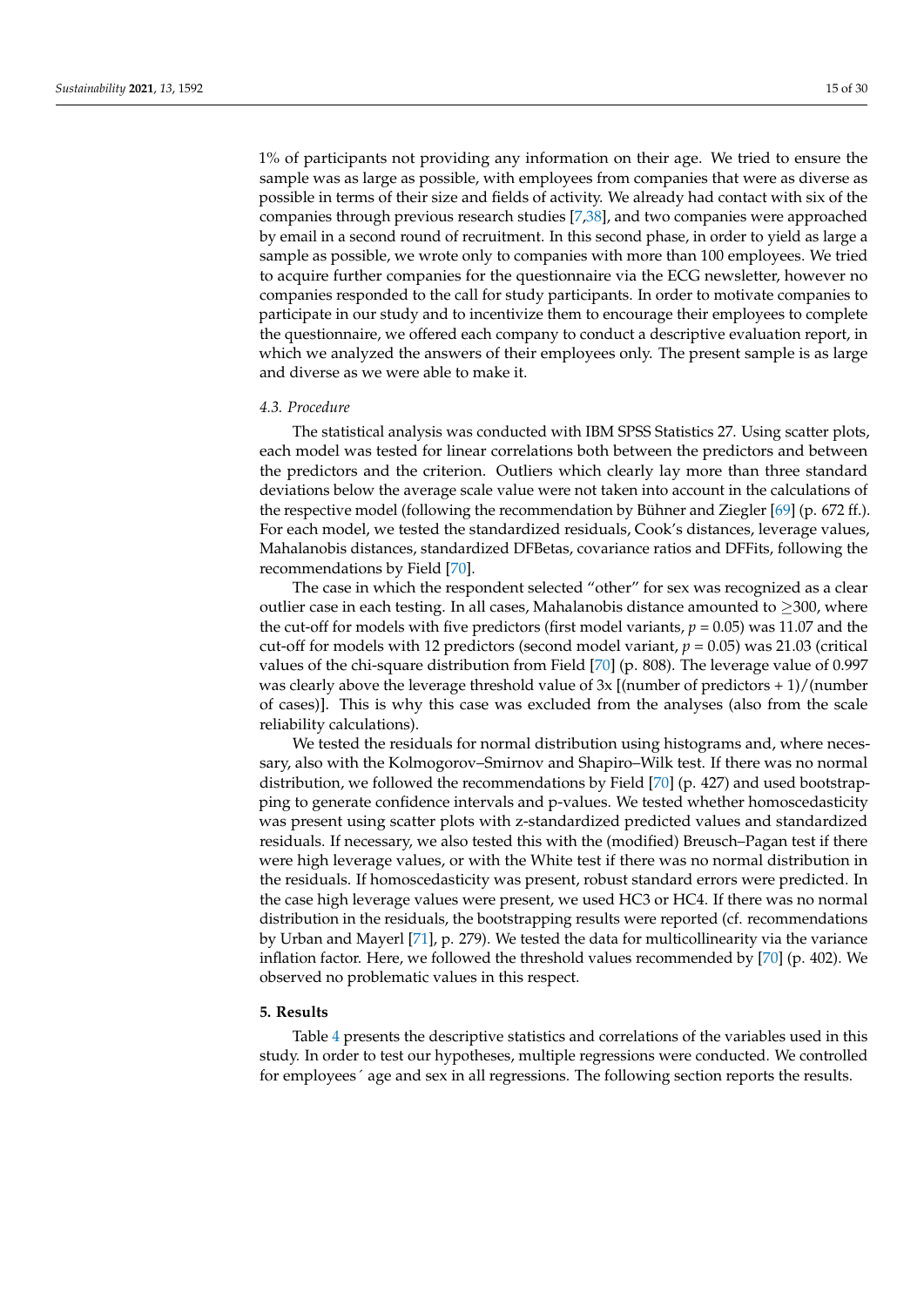| V.                | N   | M    | <b>SD</b> |          | $\overline{2}$ | 3        |          | 5         | 6        | 7        | 8        | 9        | 10       | 11       | 12       | 13       | 14       | 15    | 16        | 17    | 18    |
|-------------------|-----|------|-----------|----------|----------------|----------|----------|-----------|----------|----------|----------|----------|----------|----------|----------|----------|----------|-------|-----------|-------|-------|
| 1 OI              | 329 | 4.03 | 0.58      |          |                |          |          |           |          |          |          |          |          |          |          |          |          |       |           |       |       |
| 2 POS             | 327 | 3.56 | 0.92      | 0.524    |                |          |          |           |          |          |          |          |          |          |          |          |          |       |           |       |       |
| 3 WM              | 331 | 3.45 | 0.76      | 0.606    | 0.581          |          |          |           |          |          |          |          |          |          |          |          |          |       |           |       |       |
| 4 JS              | 320 | 0.01 | 0.89      | 0.446    | 0.657          | 0.591    |          |           |          |          |          |          |          |          |          |          |          |       |           |       |       |
| $5$ JD            | 330 | 2.60 | 0.83      | $-0.229$ | $-0.554$       | $-0.351$ | $-0.563$ |           |          |          |          |          |          |          |          |          |          |       |           |       |       |
| 6 PS              | 325 | 3.05 | 1.12      | 0.258    | 0.355          | 0.312    | 0.330    | $-0.246$  |          |          |          |          |          |          |          |          |          |       |           |       |       |
| 7 OCB-O           | 327 | 3.64 | 0.72      | 0.456    | 0.300          | 0.483    | 0.266    | $-0.137*$ | $0.123*$ |          |          |          |          |          |          |          |          |       |           |       |       |
| 8 OCB-I           | 330 | 4.23 | 0.57      | 0.315    | 0.202          | 0.239    | 0.231    | $-0.119*$ | 0.145    | 0.376    |          |          |          |          |          |          |          |       |           |       |       |
| 9 PCSR            | 328 | 4.22 | 0.57      | 0.373    | 0.573          | 0.454    | 0.368    | $-0.323$  | $0.115*$ | 0.307    | 0.196    |          |          |          |          |          |          |       |           |       |       |
| 10 Age            | 328 | 3.29 | 1.60      | $0.141*$ | $-0.005$       | 0.103    | 0.026    | 0.053     | 0.180    | 0.150    | $-0.106$ | $-0.067$ |          |          |          |          |          |       |           |       |       |
| 11 Sex            | 327 | 1.37 | 0.48      | 0.081    | 0.053          | 0.048    | $0.127*$ | $-0.051$  | 0.092    | 0.185    | 0.016    | $-0.007$ | $0.138*$ |          |          |          |          |       |           |       |       |
| 12 CGB            | 331 | 453  | -81       | 0.001    | 0.239          | 0.183    | 0.104    | $-0.170$  | $-0.100$ | 0.169    | $-0.135$ | 0.317    | 0.100    | 0.034    |          |          |          |       |           |       |       |
| 13 C1             | 331 | 43   | 11        | 0.097    | 0.288          | 0.102    | 0.136    | $-0.238$  | $-0.007$ | 0.039    | 0.046    | 0.180    | $-0.047$ | $-0.034$ | 0.457    |          |          |       |           |       |       |
| 14 C <sub>2</sub> | 331 | 43   | 13        | $0.132*$ | $0.136*$       | 0.031    | 0.081    | $-0.143*$ | 0.183    | $-0.041$ | 0.194    | $-0.101$ | $-0.041$ | $-0.015$ | $-0.165$ | 0.687    |          |       |           |       |       |
| 15 C4             | 331 | 48   | 21        | 0.099    | $-0.086$       | 0.087    | 0.013    | 0.058     | 0.378    | 0.025    | 0.086    | $-0.255$ | 0.179    | 0.073    | $-0.315$ | $-0.431$ | 0.107    |       |           |       |       |
| 16 E4             | 331 | 91   | 16        | 0.086    | $-0.043$       | $-0.026$ | 0.024    | 0.025     | 0.072    | 0.019    | 0.223    | 0.016    | $-0.102$ | $-0.022$ | $-0.242$ | 0.171    | 0.321    | 0.035 |           |       |       |
| 17 E1             | 331 | 59   | 9         | 0.082    | 0.028          | 0.155    | 0.058    | $-0.002$  | 0.320    | $0.119*$ | 0.043    | $-0.042$ | 0.234    | $0.134*$ | 0.227    | $-0.243$ | $-0.014$ | 0.777 | $-0.116*$ |       |       |
| 18 D <sub>2</sub> | 331 | 41   | 14        | 0.077    | 0.034          | 0.188    | 0.065    | 0.001     | 0.276    | 0.148    | $-0.020$ | 0.015    | 0.248    | $0.113*$ | 0.330    | $-0.306$ | $-0.283$ | 0.715 | $-0.119*$ | 0.904 |       |
| 19 C5             | 331 | 22   |           | $0.113*$ | 0.216          | 0.230    | $0.122*$ | $-0.193$  | 0.200    | $0.116*$ | 0.010    | 0.015    | 0.175    | 0.036    | 0.511    | 0.515    | 0.454    | 0.320 | $-0.306$  | 0.496 | 0.445 |

**Table 4.** Descriptive statistics and correlations of variables.

<span id="page-15-0"></span>Bold correlations are significant at the 0.01 level (2-tailed). \* Correlation is significant at the 0.05 level (2-tailed). V. = Variable, OI = organizational identification, POS = perceived organizational support, WM = wor meaningfulness, JS = job satisfaction (z-standardized values), JD = job demands, PS = pay level satisfaction, OCB-O = organizational citizenship behaviors directed at the organization, OCB-I = organizational citizenship behaviors directed at individuals, PCSR = perceived corporate social responsibility, CGB = total score in the common good balance, C1 = indicator score C1, C2 = indicator score C2, C4 = indicator score C4, E4 = indicator score E4, E1 = indicator score E1, D2 = indicator score D2, C5 = indicator score C5.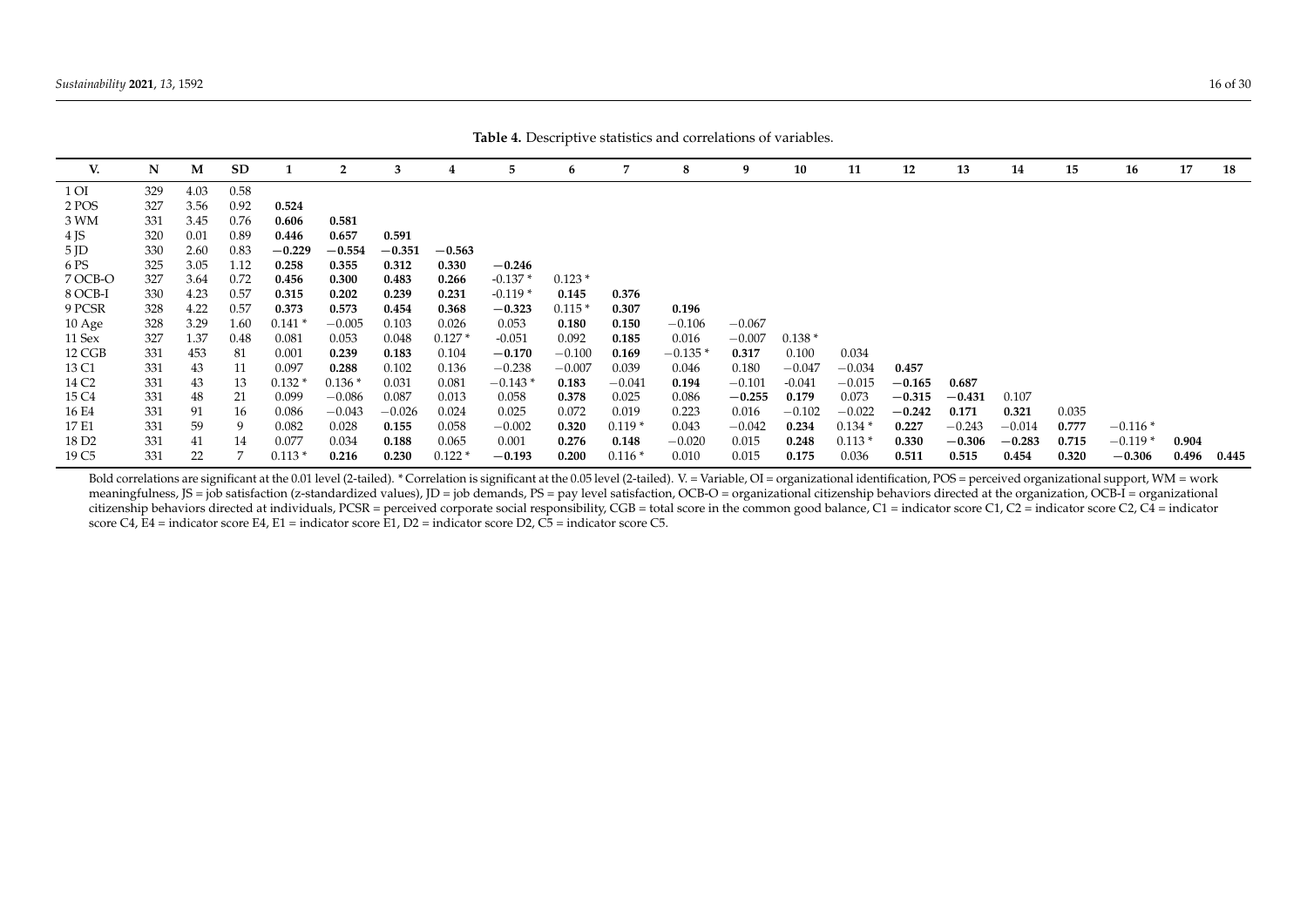### *5.1. Perceived CSR and Job Satisfaction*

The regression to predict employee´s perception of CSR based on the company´s total score in the CGB is significant (F (4, 318) = 11.912,  $p < 0.000$ , 1 - ß = 0.999), with an R<sup>2</sup> of 0.130. Regression coefficients are shown in Table [5.](#page-16-0) The results indicate a positive association between the total scores in the CGB and employees' perception of CSR (b = 0.002 [0.002, 0.003];  $p = 0.000$ , supporting Hypothesis 1.

<span id="page-16-0"></span>**Table 5.** Results from multiple linear regression testing Hypothesis 1.

| Criterium                                                    |       | PCSR (H1) Robust SD (HC3), $N = 323$ |                                                                                                                              |                                           |                                        |                                           |  |  |  |
|--------------------------------------------------------------|-------|--------------------------------------|------------------------------------------------------------------------------------------------------------------------------|-------------------------------------------|----------------------------------------|-------------------------------------------|--|--|--|
| Equation                                                     | $R^2$ | Adj. $\mathbb{R}^2$                  | b                                                                                                                            | <b>SEB</b>                                | ß                                      | p                                         |  |  |  |
| Score $CGB + Age + Sex$<br>Predictor                         | 0.130 | 0.119                                |                                                                                                                              |                                           |                                        | 0.000                                     |  |  |  |
| Constant<br>Score CGB<br>$35 - 54$ years<br>>54 years<br>Men |       |                                      | 3.266 (2.930, 3.601)<br>0.002(0.002, 0.003)<br>$-0.132(-0.253, -0.012)$<br>$-0.114(-0.352, 0.123)$<br>$0.025(-0.094, 0.144)$ | 0.171<br>0.000<br>0.061<br>0.121<br>0.060 | 0.345<br>$-0.118$<br>$-0.061$<br>0.022 | 0.000<br>0.000<br>0.032<br>0.344<br>0.678 |  |  |  |

95% confidence intervals reported in parentheses, CGB = common good balance sheet, PCSR = perceived corporate social responsibility.

The regression to predict employee's job satisfaction based on the companies' total scores in the CGB showed a barely significant result (F  $(4, 312) = 2.441$ ,  $p < 0.047$ ,  $1 - B = 0.699$ , with an  $R^2$  of 0.030. Regression coefficients are shown in Table [6.](#page-16-1) The results indicate a positive association between the total scores in the CGB and overall job satisfaction ( $b = 0.001$  [0.000, 0.002]) with  $p < 0.058$ . When testing one-sided the result is statistically significant. Accordingly, employees who work for a company with higher total scores in the CGB report higher levels of job satisfaction, thus supporting Hypothesis 2.

<span id="page-16-1"></span>**Table 6.** Results from multiple linear regressions testing Hypothesis 2.

| Criterium                                                    |       |                     | JS (H2) Confidence Intervals, Standard Errors and PS Based on<br>1000 Bootstrap Samples. $N = 317$                            |                                           |                                     |                                           |
|--------------------------------------------------------------|-------|---------------------|-------------------------------------------------------------------------------------------------------------------------------|-------------------------------------------|-------------------------------------|-------------------------------------------|
| Equation                                                     | $R^2$ | Adj. $\mathbb{R}^2$ | b                                                                                                                             | <b>SEB</b>                                | ß                                   | p                                         |
| Score $CGB + Age + Sex$<br>Predictor                         | 0.030 | 0.018               |                                                                                                                               |                                           |                                     | 0.047                                     |
| Constant<br>Score CGB<br>$35 - 54$ years<br>>54 years<br>Men |       |                     | $-0.549(-1.066, 0.008)$<br>$0.001$ (0.000, 0.002)<br>$-0.041(-0.253, 0.179)$<br>$0.108(-0.266, 0.438)$<br>0.183(0.026, 0.431) | 0.284<br>0.001<br>0.109<br>0.186<br>0.099 | 0.101<br>$-0.023$<br>0.034<br>0.128 | 0.054<br>0.058<br>0.708<br>0.564<br>0.016 |

95% bias corrected and accelerated confidence intervals reported in parentheses, CGB = common good balance sheet, JS = job satisfaction.

### *5.2. Job Demands and Perceived Organisational Support*

Regressions are significant to predict employees' perceived job demands based on the companies' indicator score, C2:just distribution of labor in the CGB ( $\mathbb{R}^2 = 0.030$ , F (4321) = 2.461,  $p < 0.045$ , 1 - ß = 0.731) and based on the indicator scores C1:workplace quality and affirmative action ( $R^2 = 0.068$ ,  $F(4321) = 5.860$ ,  $p < 0.000$ ,  $1-\beta = 0.984$ ). Regression coefficients are shown in Tables [7](#page-17-0) and [8.](#page-17-1) The results indicate a negative association between indicator score C2 ( $b = -0.009$  [ $-0.016$ ,  $-0.002$ ],  $p = 0.009$ ) as well as indicator score C1 (b = −0.018 [−0.026, −0.010], *p* = 0.000) and employees' perceived demands. Hence, employees who work for a company with higher scores in the indicator C2 and C1 in the CGB report less job demands. These results support Hypothesis 3 and 4.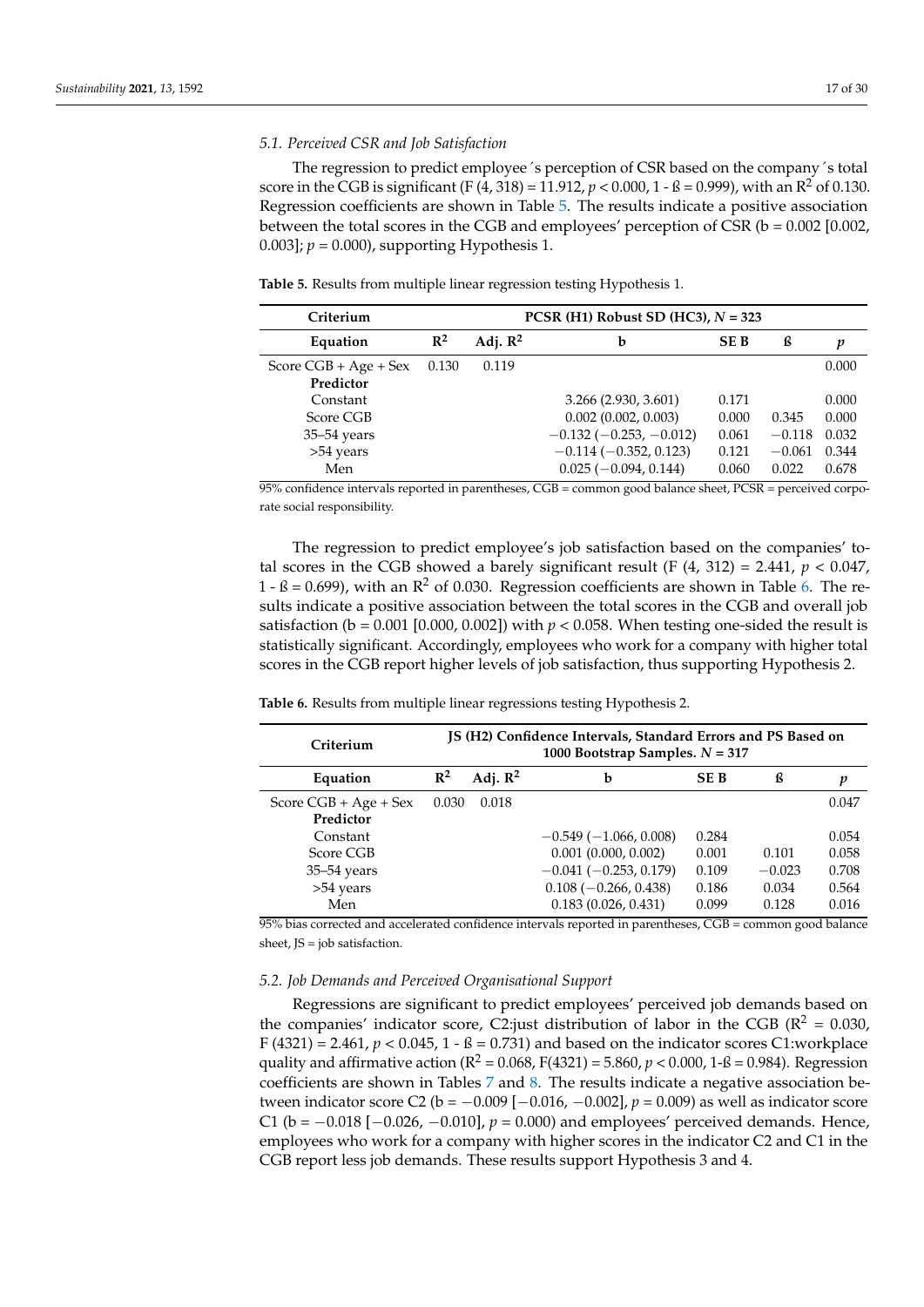$\overline{a}$  $\overline{a}$ 

| Criterium                           |                | $ID$ (H3) $N = 326$ |                         |            |          |       |  |  |
|-------------------------------------|----------------|---------------------|-------------------------|------------|----------|-------|--|--|
| Equation                            | $\mathbb{R}^2$ | Adj. $\mathbb{R}^2$ | b                       | <b>SEB</b> | ß        | p     |  |  |
| Score $C2 + Age + Sex$<br>Predictor | 0.030          | 0.018               |                         |            |          | 0.045 |  |  |
| Constant                            |                |                     | 2.933 (2.587, 3.279)    | 0.176      |          | 0.000 |  |  |
| Score C <sub>2</sub>                |                |                     | $-0.009(-0.016,-0.002)$ | 0.004      | $-0.146$ | 0.009 |  |  |
| $35-54$ years                       |                |                     | $0.159(-0.044, 0.361)$  | 0.103      | 0.093    | 0.124 |  |  |
| >54 years                           |                |                     | $0.024 (-0.321, 0.369)$ | 0.175      | 0.008    | 0.891 |  |  |
| Men                                 |                |                     | $-0.114(-0.302, 0.074)$ | 0.096      | $-0.066$ | 0.234 |  |  |

<span id="page-17-0"></span>**Table 7.** Results from multiple linear regression testing Hypothesis 3.

 $95%$  confidence intervals reported in parentheses,  $ID = job$  demands.

<span id="page-17-1"></span>

| Criterium                           |                |                     | $ID (H4) N = 326$                                  |                |                   |                |  |  |
|-------------------------------------|----------------|---------------------|----------------------------------------------------|----------------|-------------------|----------------|--|--|
| Equation                            | $\mathbb{R}^2$ | Adj. $\mathbb{R}^2$ | b                                                  | <b>SEB</b>     | ß                 | p              |  |  |
| Score $C1 + Age + Sex$<br>Predictor | 0.068          | 0.056               |                                                    |                |                   | 0.000          |  |  |
| Constant                            |                |                     | 3.310 (2.932, 3.689)                               | 0.193          |                   | 0.000          |  |  |
| Score C1<br>$35 - 54$ years         |                |                     | $-0.018(-0.026, -0.010)$<br>$0.151(-0.047, 0.349)$ | 0.004<br>0.101 | $-0.244$<br>0.089 | 0.000<br>0.134 |  |  |
| >54 years<br>Men                    |                |                     | $0.015 (-0.323, 0.352)$<br>$-0.124(-0.308, 0.061)$ | 0.171<br>0.094 | 0.005<br>$-0.072$ | 0.932<br>0.187 |  |  |
|                                     |                |                     |                                                    |                |                   |                |  |  |

95% confidence intervals reported in parentheses, JD = job demands.

The regression to predict employees' perceived organizational support based on the indicator scores, C1: work place quality and affirmative action is also significant  $(F (4, 317) = 9.642, p < 0.000, 1 - B = 0.999)$ , with an  $R^2$  of 0.108. Regression coefficients are shown in Table [9.](#page-17-2) The results indicate a positive association between indicator score C1 and employees' perception of organizational support ( $b = 0.025$  [0.016, 0.034];  $p = 0.001$ ). Therefore, employees who work for a company with higher scores in indicator C1 in the CGB report higher levels of perceived organizational support, which supports Hypothesis 5.

<span id="page-17-2"></span>**Table 9.** Results from multiple linear regression testing Hypothesis 5.

| Criterium                           |                |                     | POS (H5) Confidence Intervals, Standard Errors and PS Based on 1000<br>Bootstrap Samples. $N = 322$ |            |          |       |
|-------------------------------------|----------------|---------------------|-----------------------------------------------------------------------------------------------------|------------|----------|-------|
| Equation                            | $\mathbb{R}^2$ | Adj. $\mathbb{R}^2$ | b                                                                                                   | <b>SEB</b> | ß        | p     |
| Score $C1 + Age + Sex$<br>Predictor | 0.108          | 0.097               |                                                                                                     |            |          | 0.000 |
| Constant                            |                |                     | 2.481 (2.066, 2.869)                                                                                | 0.219      |          | 0.001 |
| Score C <sub>1</sub>                |                |                     | 0.025(0.016, 0.034)                                                                                 | 0.004      | 0.313    | 0.001 |
| $35-54$ years                       |                |                     | $-0.113(-0.318, 0.111)$                                                                             | 0.099      | $-0.061$ | 0.253 |
| >54 years                           |                |                     | $0.203(-0.180, 0.563)$                                                                              | 0.187      | 0.062    | 0.288 |
| Men                                 |                |                     | $0.160 (-0.055, 0.372)$                                                                             | 0.098      | 0.085    | 0.105 |

95% bias corrected and accelerated confidence intervals reported in parentheses, POS = perceived organizational support.

#### *5.3. Pay Level Satisfaction*

The regression to predict employees' pay level satisfaction based on the companies' indicator scores, C4: just income distribution in the CGB is significant (F  $(4, 316) = 14.530$ ,  $p < 0.000$ ,  $1 - B = 0.999$ ), with an  $R^2$  of 0.155. Regression coefficients are shown in Table [10.](#page-18-0) The results show a positive association between the indicator scores C4 and employees´ pay level satisfaction (b = 0.019 [0.013, 0.025]; *p* = 0.001). Accordingly, employees who work for a company with higher score in the indicator C4 in the CGB report higher levels of pay level satisfaction, thus supporting Hypothesis 6.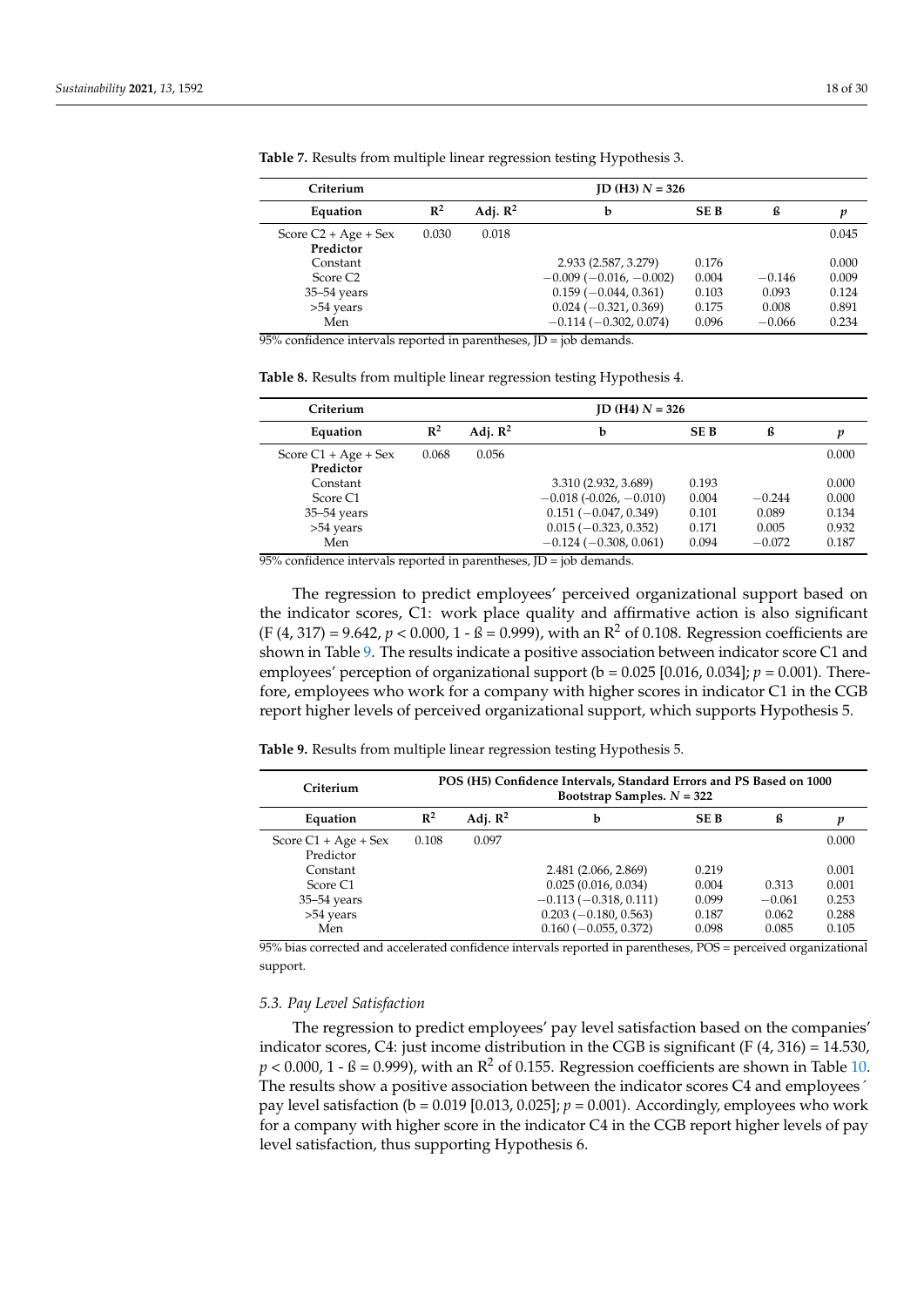| Criterium                           | PS (H6) Confidence Intervals, Standard Errors and PS Based on 1000 Bootstrap<br>Samples. $N = 321$ |                     |                         |            |       |       |
|-------------------------------------|----------------------------------------------------------------------------------------------------|---------------------|-------------------------|------------|-------|-------|
| Equation                            | $\mathbb{R}^2$                                                                                     | Adj. $\mathbb{R}^2$ | b                       | <b>SEB</b> | ß     | p     |
| Score $C4 + Age + Sex$<br>Predictor | 0.155                                                                                              | 0.145               |                         |            |       | 0.000 |
| Constant                            |                                                                                                    |                     | 1.906 (1.615, 2.200)    | 0.152      |       | 0.001 |
| Score C <sub>4</sub>                |                                                                                                    |                     | 0.019(0.013, 0.025)     | 0.003      | 0.354 | 0.001 |
| $35-54$ years                       |                                                                                                    |                     | 0.281(0.034, 0.525)     | 0.121      | 0.123 | 0.024 |
| >54 years                           |                                                                                                    |                     | $0.281(-0.264, 0.820)$  | 0.256      | 0.072 | 0.275 |
| Men                                 |                                                                                                    |                     | $0.107 (-0.130, 0.350)$ | 0.124      | 0.046 | 0.391 |

<span id="page-18-0"></span>**Table 10.** Results from multiple linear regression testing Hypothesis 6.

95% bias corrected and accelerated confidence intervals reported in parentheses, PS = pay level satisfaction.

Further, we find a significant regression to predict employees' pay level satisfaction based on the companies' indicator scores, E4:investing profits for the common good in the CGB ( $n = 321$ , F (4, 316) = 3.807,  $p < 0.005$ , 1 - ß = 0.896), with an R<sup>2</sup> of 0.046 (adjusted  $R^2$  = 0.034). The results indicate no association between the indicator scores E4 and employees´ pay level satisfaction (b = 0.007 [−0.001, 0.018], SE B = 0.005, ß = 0.096, *p* = 0.125) nor between indicator score E4 and sex (men: b =  $0.153$  [ $-0.100$ ,  $0.391$ ], SE B =  $0.132$ , ß =  $0.066$ ,  $p = 0.239$ ). Although the results show positive relations between pay level satisfaction and age (35–54 years: b = 0.361 [0.076, 0.619], SE B = 0.138, ß = 0.158, *p* = 0.008 and >54 years: b = 0.655 [0.166, 1.131], SE B = 0.244, ß = 0.168, *p* = 0.010), our data do not support Hypothesis 7.

#### *5.4. Meaningful Work*

The regression to predict employees´ perception of work meaningfulness based on the companies' indicator score, E1: value and social impact of products and services in the CGB is significant (F  $(4, 321) = 2.879$ ,  $p < 0.023$ ,  $1 - B = 0.789$ ), with an R<sup>2</sup> of 0.035. Regression coefficients are shown in Table [11.](#page-18-1) The results indicate a positive association between the scores in the indicator E1 in the CGB and employees' perception of work meaningfulness  $(b = 0.011 [0.001, 0.020]; p = 0.022)$ . Accordingly, employees who work for a company with higher indicator scores E1 in the CGB report higher levels of work meaningfulness, thus supporting Hypothesis 8.

<span id="page-18-1"></span>**Table 11.** Results from multiple linear regression testing Hypothesis 8.

| Criterium                           | WM (H8) Confidence Intervals, Standard Errors and PS Based on 1000<br>Bootstrap Samples. $N = 326$ |                     |                                |            |       |       |
|-------------------------------------|----------------------------------------------------------------------------------------------------|---------------------|--------------------------------|------------|-------|-------|
| Equation                            | $\mathbb{R}^2$                                                                                     | Adj. $\mathbb{R}^2$ | b                              | <b>SEB</b> | ß     | p     |
| Score $E1 + Age + Sex$<br>Predictor | 0.035                                                                                              | 0.023               |                                |            |       | 0.023 |
| Constant                            |                                                                                                    |                     | 2.746 (2.218, 3.289)           | 0.284      |       | 0.001 |
| Score E1                            |                                                                                                    |                     | 0.011(0.001, 0.020)            | 0.005      | 0.129 | 0.022 |
| $35 - 54$ years                     |                                                                                                    |                     | $0.062$ (-0.106, 0.245)        | 0.088      | 0.040 | 0.479 |
| >54 years                           |                                                                                                    |                     | $0.269$ ( $-0.069$ , $0.580$ ) | 0.162      | 0.103 | 0.095 |
| Men                                 |                                                                                                    |                     | $0.025(-0.153, 0.197)$         | 0.088      | 0.016 | 0.783 |

95% bias corrected and accelerated confidence intervals reported in parentheses, WM = work meaningfulness.

# *5.5. Organisational Identification*

We also find a significant regression to predict employees' organizational identification based on the indicator score E1 (*n* = 323, F (4, 318) = 2.802, *p* < 0.026, 1 - ß = 0.770), with an  $R^2$  of 0.034 (adjusted  $R^2$  = 0.022,  $p$  = 0.026). However, the results indicate no association between the indicator score E1 and employees' organizational identification ( $b = 0.004$ ) [−0.003, 0.012], SE B = 0.004, ß = 0.068, *p* = 0.242) nor between indicator score E1 and sex (men: b = 0.069 [−0.060, 0.197], SE B = 0.065, ß = 0.059, *p* = 0.293) nor between indicator score E1 and age in respect to older employees  $(>54$  years: b = 0.206 [ $-0.039$ , 0.452], SE B =  $0.125$ ,  $\beta$  =  $0.104$ ,  $p$  =  $0.099$ ). Although the results show a positive relation between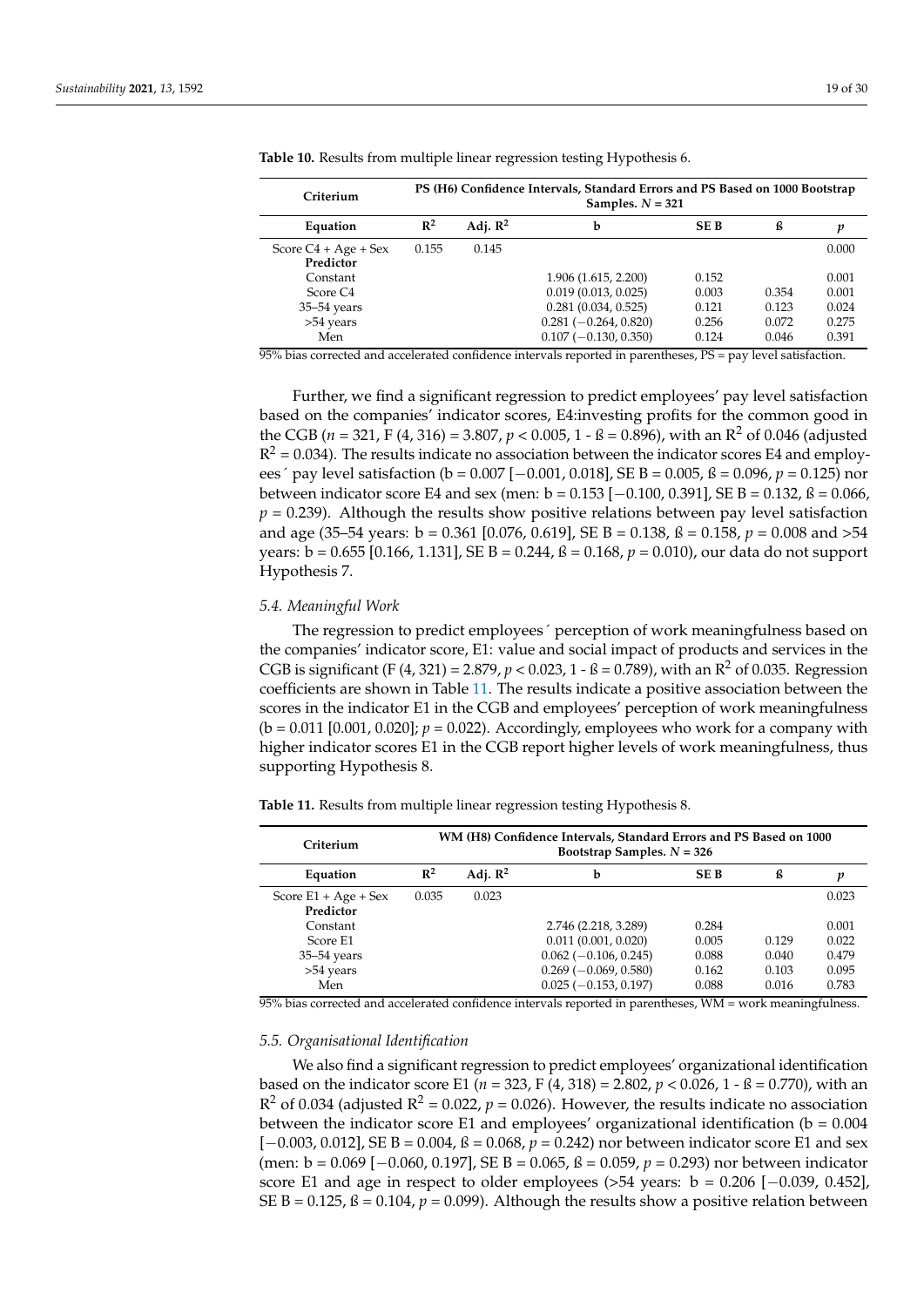organizational identification and middle aged employees (35–54 years:  $b = 0.159$  [0.023, 0.295], SE B = 0.069, ß = 0.139, *p* = 0.023), our data do not support Hypothesis 9.

However, the regression to predict employees´ organizational identification based on the companies´ indicator scores, C5: corporate democracy and transparency in the CGB is significant (F (4, 318) = 3.296,  $p < 0.011$ ,  $1 - B = 0.845$ ), with an R<sup>2</sup> of 0.040. Regression coefficients are shown in Table [12.](#page-19-0) The results indicate a positive association between indicator scores C5 and employees' organizational identification (b = 0.008 [−0.002, 0.016]) with  $p = 0.052$ . When testing one-sided the result is statistically significant. Accordingly, employees who work for a company with higher scores in the indicator C5 in the CGB report higher levels of organizational identification, thus supporting Hypothesis 10.

<span id="page-19-0"></span>

|  |  |  | Table 12. Results from multiple linear regression testing Hypothesis 10. |  |
|--|--|--|--------------------------------------------------------------------------|--|
|--|--|--|--------------------------------------------------------------------------|--|

| Criterium                           | OI (H10) Confidence Intervals, Standard Errors and PS Based on 1000 Bootstrap<br>Samples. $N = 323$ |                     |                                                   |                |                |                |
|-------------------------------------|-----------------------------------------------------------------------------------------------------|---------------------|---------------------------------------------------|----------------|----------------|----------------|
| Equation                            | $\mathbb{R}^2$                                                                                      | Adj. $\mathbb{R}^2$ | b                                                 | <b>SEB</b>     | ß              | n              |
| Score $C5 + Age + Sex$<br>Predictor | 0.040                                                                                               | 0.028               |                                                   |                |                | 0.011          |
| Constant                            |                                                                                                     |                     | 3.729 (3.533, 3.929)                              | 0.104          |                | 0.001          |
| Score C <sub>5</sub>                |                                                                                                     |                     | $0.008 (-0.002, 0.016)$                           | 0.004          | 0.102          | 0.052          |
| $35-54$ years                       |                                                                                                     |                     | 0.154(0.018, 0.291)                               | 0.071          | 0.134          | 0.040          |
| >54 years<br>Men                    |                                                                                                     |                     | $0.201 (-0.052, 0.460)$<br>$0.076(-0.045, 0.197)$ | 0.129<br>0.060 | 0.101<br>0.065 | 0.120<br>0.215 |

 $95%$  bias corrected and accelerated confidence intervals reported in parentheses, OI = organizational identification.

#### *5.6. Organisational Citizenship Behaviours*

The regression to predict employees' organizational citizenship behaviors towards the company (OCB-O) based on the companies' indicator scores, D2—cooperation with businesses in the same field is significant (F  $(4, 317) = 6.825$ ,  $p < 0.000$ , 1 - ß = 0.994), with an  $R<sup>2</sup>$  of 0.079. Regression coefficients are shown in Table [13.](#page-19-1) The results indicate a positive association between indicator score D2 and OCB-O ( $b = 0.005$  [ $-0.001$ , 0.011];  $p = 0.088$ ). When testing one-sided, the result is statistically significant. Thus, employees who work for a company with higher scores in indicator D2 in the CGB report higher levels of OCB-O, which supports Hypothesis 11.

<span id="page-19-1"></span>**Table 13.** Results from multiple linear regression testing Hypothesis 11.

| Criterium                                                             | $OCB-O (H11) N = 322$ |                     |                                                                                                                              |                                           |                                  |                                           |
|-----------------------------------------------------------------------|-----------------------|---------------------|------------------------------------------------------------------------------------------------------------------------------|-------------------------------------------|----------------------------------|-------------------------------------------|
| Equation                                                              | $\mathbb{R}^2$        | Adj. $\mathbb{R}^2$ | b                                                                                                                            | <b>SEB</b>                                | ß                                | p                                         |
| Score $D2 + Age + Sex$<br>Predictor                                   | 0.079                 | 0.068               |                                                                                                                              |                                           | 0.000                            |                                           |
| Constant<br>Score D <sub>2</sub><br>$35-54$ years<br>>54 years<br>Men |                       |                     | 3.273 (3.005, 3.542)<br>$0.005 (-0.001, 0.011)$<br>$0.056$ ( $-0.112$ , 0.225)<br>0.419(0.115, 0.723)<br>0.231(0.074, 0.389) | 0.136<br>0.003<br>0.086<br>0.155<br>0.080 | 0.100<br>0.039<br>0.170<br>0.158 | 0.000<br>0.088<br>0.510<br>0.007<br>0.004 |

95% confidence intervals reported in parentheses, OCB-O = organizational citizenship behaviors directed at the organization.

However, the regression to predict employees' organizational citizenship behaviors towards individuals based on the indicator scores D2 is not significant (*n* = 324, F (4, 319) = 1.656,  $p < 0.160$ , 1 - ß = 0.506), with an R<sup>2</sup> of 0.020 (adjusted R<sup>2</sup> = 0.008,  $p = 0.160$ ). Thus, our data do not support Hypothesis 12.

### **6. Discussion**

The scores from the CGBs give us an objective measurement as a predictor of employees' attitudes and behaviors. This is relatively unusual in micro-CSR research. As Jones et al. [\[72\]](#page-29-16)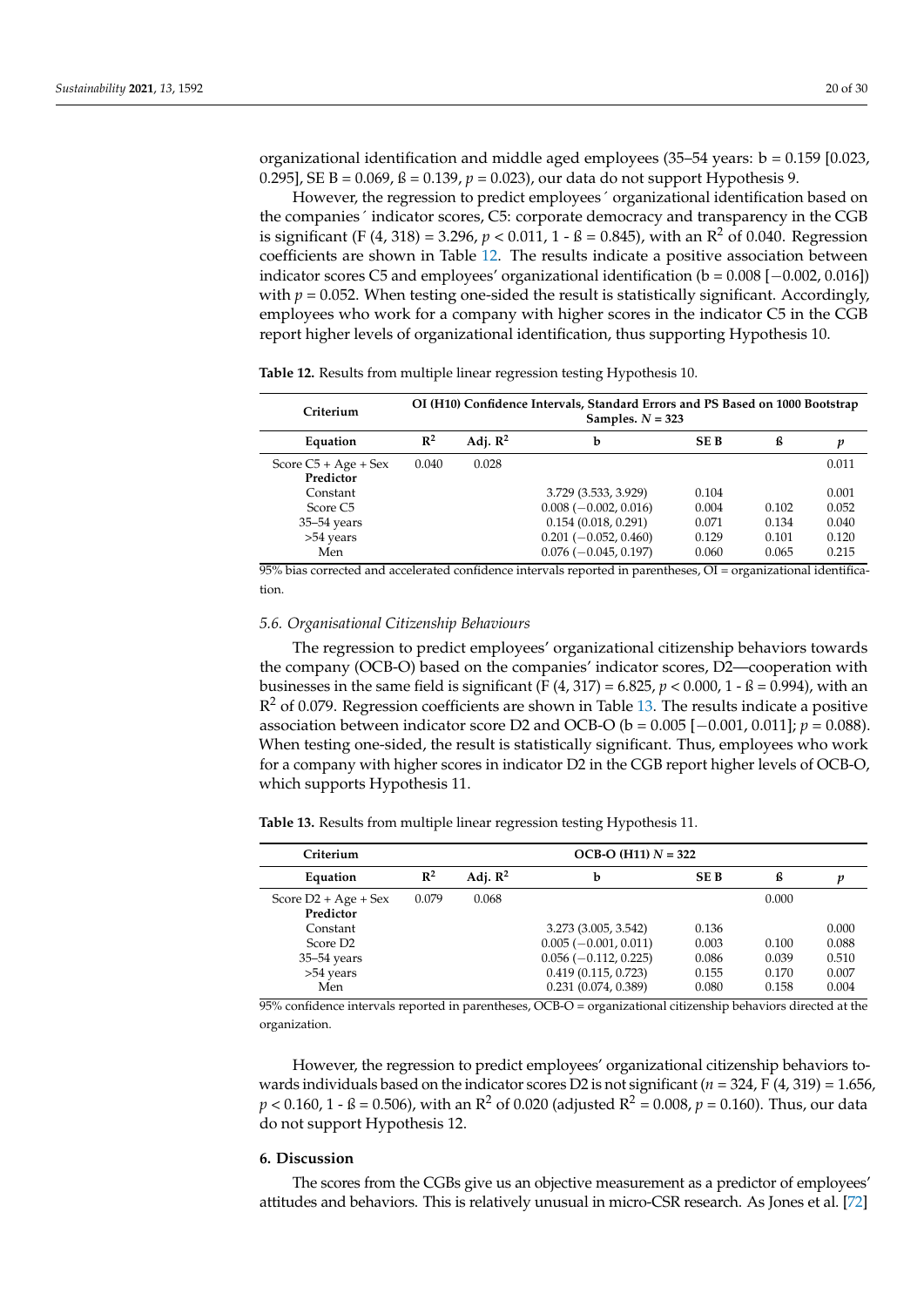have established, CSR in predominantly survey-based micro-CSR research is almost always operationalized through measurements of employees' perceptions or beliefs about their employer's CSR practices. One of the reasons given for this is that employees do not typically respond to CSR practices as they objectively exist, but to CSR practices as they perceive them to exist [\[28,](#page-28-1)[30,](#page-28-3)[54\]](#page-28-27). The extent to which employees perceive CSR is also part of our study. The primary aim of our study, however, was to explore whether there were any correlations between a better performance in the CGB and job-related attitudes and employee behavior. The first part of the discussion of our results is divided into the constructs under study. We also indicate here the possibilities for further research. In the second part of the discussion, we address the limitations of our study.

#### *6.1. Perceived CSR*

According to our results, the values achieved in the CGBs correlate positively with perceived CSR. Employees from companies with higher values in the CGBs indicate that they perceive more CSR. This result suggests that companies with higher values in the CGBs are more committed to the common good, not only in the eyes of the ECG evaluators but also in the eyes of their employees.

### *6.2. Job Satisfaction*

Some CgoCs from the study by Sanchis et al. [\[22\]](#page-27-20) have reported that participation and communication within their companies have improved since their first CGB, and that employees' commitment, motivation and satisfaction have increased. According to Ollé-Espluga et al. [\[20\]](#page-27-18), CgoCs provide more favorable conditions in terms of training and participation, as well as in terms of control and flexibility regarding working hours and place of work, in comparison with the Austrian and German economy overall. Since these aspects play a role in the evaluation of CGBs, it should also be the case that companies with higher values in the CGBs also offer better working conditions, leading to greater job satisfaction.

Our results show that the values achieved in the CGBs correlate positively with job satisfaction. The employees from companies with higher scores in the CGBs are more satisfied with their jobs than employees from companies that achieve fewer points in the CGB. Hence, the conditions that lead to more job satisfaction increase in companies with higher points in the CGBs. However, we only studied companies that have published a CGB. That is why we do not know how the job satisfaction in CgoCs differs from that in companies without a CGB. Hence, to provide some context, a follow-up comparative study on job satisfaction in companies both with and without CGBs would be useful.

Nonetheless, the score in the CGB correlates positively with job satisfaction. This means that, assuming better working conditions lead to greater job satisfaction, we may conclude that the CGB is a suitable tool for a comparative evaluation of working conditions in CgoCs. However, it must be noted that the total score in the CGB is added together from the results of the individual indicators, so it is theoretically also possible to achieve a positive result in the CGB purely through a high external CSR or purely through CSR towards the environment. Hence, the total score in an individual case does not necessarily say anything about the working conditions in the company, and when in doubt, it should be checked against the scoring in the individual indicators.

In the overall sample, job satisfaction is evaluated as medium, with a slight positive tendency ( $M = 0.008$ , z-standardized value), and here we observe considerable variance  $(SD = 0.887)$ . This means that there are employees in the companies who are very satisfied with their job but also employees who are very dissatisfied with their work. Considering only a small percentage of the variance in job satisfaction is explained by the score in the CGB ( $\mathbb{R}^2$  = 0.030), the question remains open as to which factors significantly determine job satisfaction in the CgoCs. Even if the CGB provides for a certain level of comparability with regard to working conditions, it does not seem to include the relevant factors that determine job satisfaction. In order to identify these missing factors, we could consult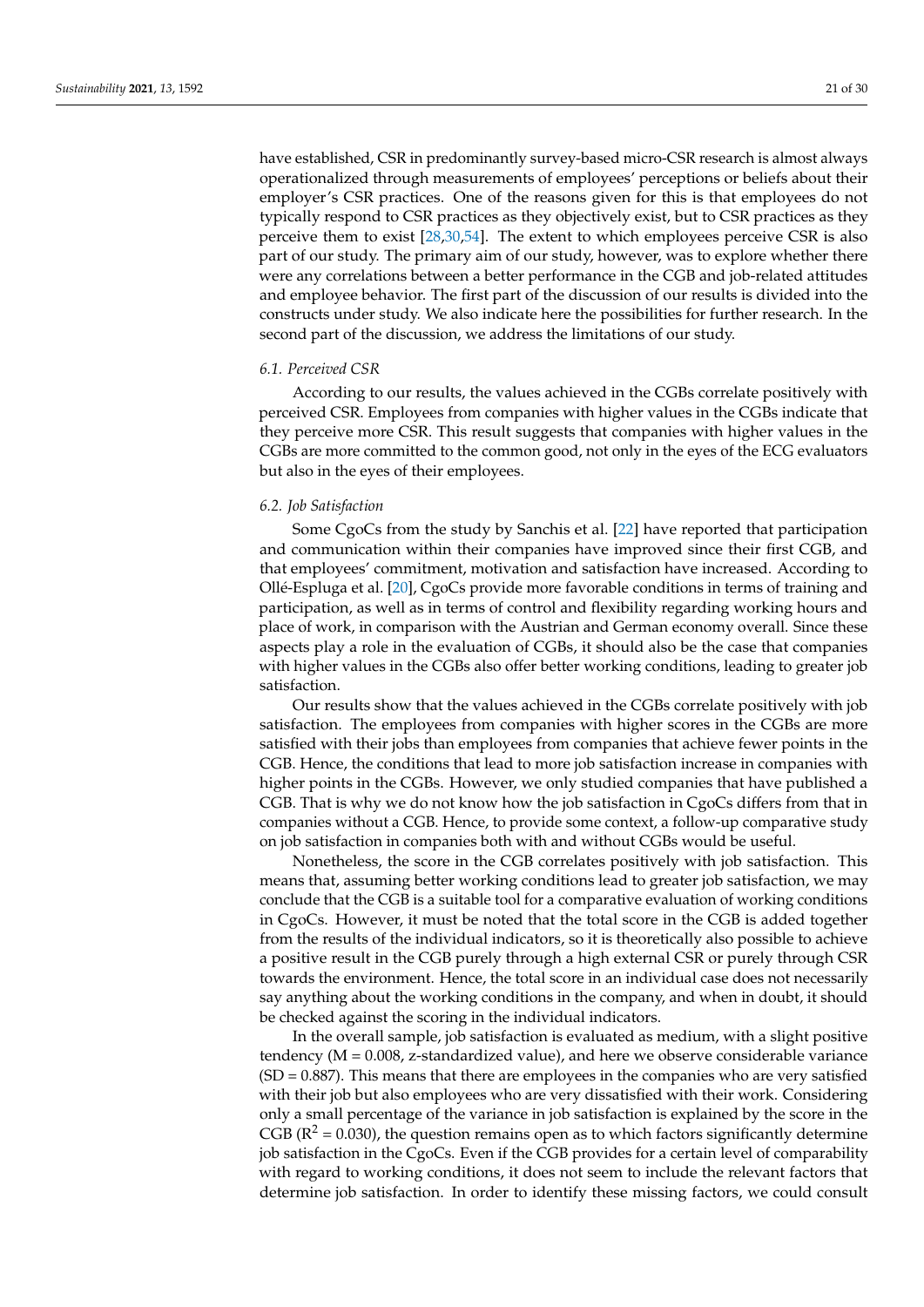theories on job satisfaction, such as Hackman and Oldham [\[73\]](#page-29-17) job diagnostic survey, and absorb into the indicators, where appropriate, factors influencing job satisfaction that have not yet been considered. Furthermore, it is not only the objective measures implemented by a company for internal and external stakeholders that are relevant to job satisfaction. Subjective evaluations by the employees should be incorporated into the CGO evaluation of a company and therefore into the CGB score. Thus far, merely conducting company employee surveys has had a positive impact on the balance sheet, while the actual result of the surveys has not had any bearing.

# *6.3. Job Demands and Perceived Organisational Support*

The ECG aims to establish a "just" distribution of working hours: its objective is to reduce regular weekly working hours [\[16\]](#page-27-14). Our study shows that the percentage achieved in indicator C2: just distribution of labor is negatively correlated with the demands in the workplace. This means that as CGO increases with regard to the distribution of labor, the demands in the workplace decrease. The fact that as CGO increases, the demands in the workplace decrease, could explain why job satisfaction increases in CgoCs with increasing CGO. It is worth noting, however, that according to Karasek's [\[74\]](#page-29-18) job demands-job control model, there is no simple linear relationship between job demands and job satisfaction; instead, there is an interaction effect in which control in the workplace has a role to play. It is only where there are high demands coupled with a low decision latitude that the result is dissatisfaction in the workplace [\[74\]](#page-29-18). Since the working conditions in CgoCs are characterized by participation, control and flexibility [\[20\]](#page-27-18), job satisfaction may even be high among employees who are subject to high demands. Hence, job demands may play a secondary role with regard to job satisfaction in CgoCs. The correlations would therefore need to be explored in further empirical studies.

The criteria of workplace quality and equal opportunity may be of relevance in explaining the increasing job satisfaction in companies with higher CGO. In the explorative interview study by Meynhardt and Fröhlich [\[21\]](#page-27-19), CgoCs reported that compiling the CGB not only created an awareness of the need to reduce job demands but also raised awareness around interacting with employees, women in leadership roles, disabled access within the workplace, diversity of opinion, as well as the introduction of a behavioral code. These criteria are represented by the indicator C1: workplace quality and affirmative action, which correlates negatively with the demands in the workplace. Hence, if a company increasingly champions workplace quality and equal opportunity, the job demands decrease. We propose the hypothesis that job demands decrease with increasing workplace quality, and that an interplay between both factors leads to increased job satisfaction. It is similar with POS. The indicator C1 correlates positively with the support the employees perceive the company offers them. Where there is increasing workplace quality and equal opportunity, the employees also feel increasingly supported. We assume there is a correlation between the increasing scores in indicator C1, the resulting increase in POS, and job satisfaction, which increases as the total scores in the CGB increase. Follow-up studies are needed in order to explain the nature of these correlations more precisely.

### *6.4. Pay Level Satisfaction*

According to Lawler's model of job satisfaction, an employee should be satisfied with their income if the amount of perceived income corresponds to the income they feel they are entitled to [\[48\]](#page-28-21). Here, processes of social comparison, e.g., with friends and colleagues, have a role to play [\[48\]](#page-28-21). The ECG requires that companies demonstrate "just" and transparent distribution of income and profits. According to our results, the percentages achieved in indicator C4: just income distribution correlate positively with satisfaction with pay. We may therefore assume that the employees in the CgoCs share the ECG's concepts of justice with regard to income distribution, and that, according to Lawler's model, increased application of these concepts and a simultaneous increase in transparency in the company lead to rising pay level satisfaction.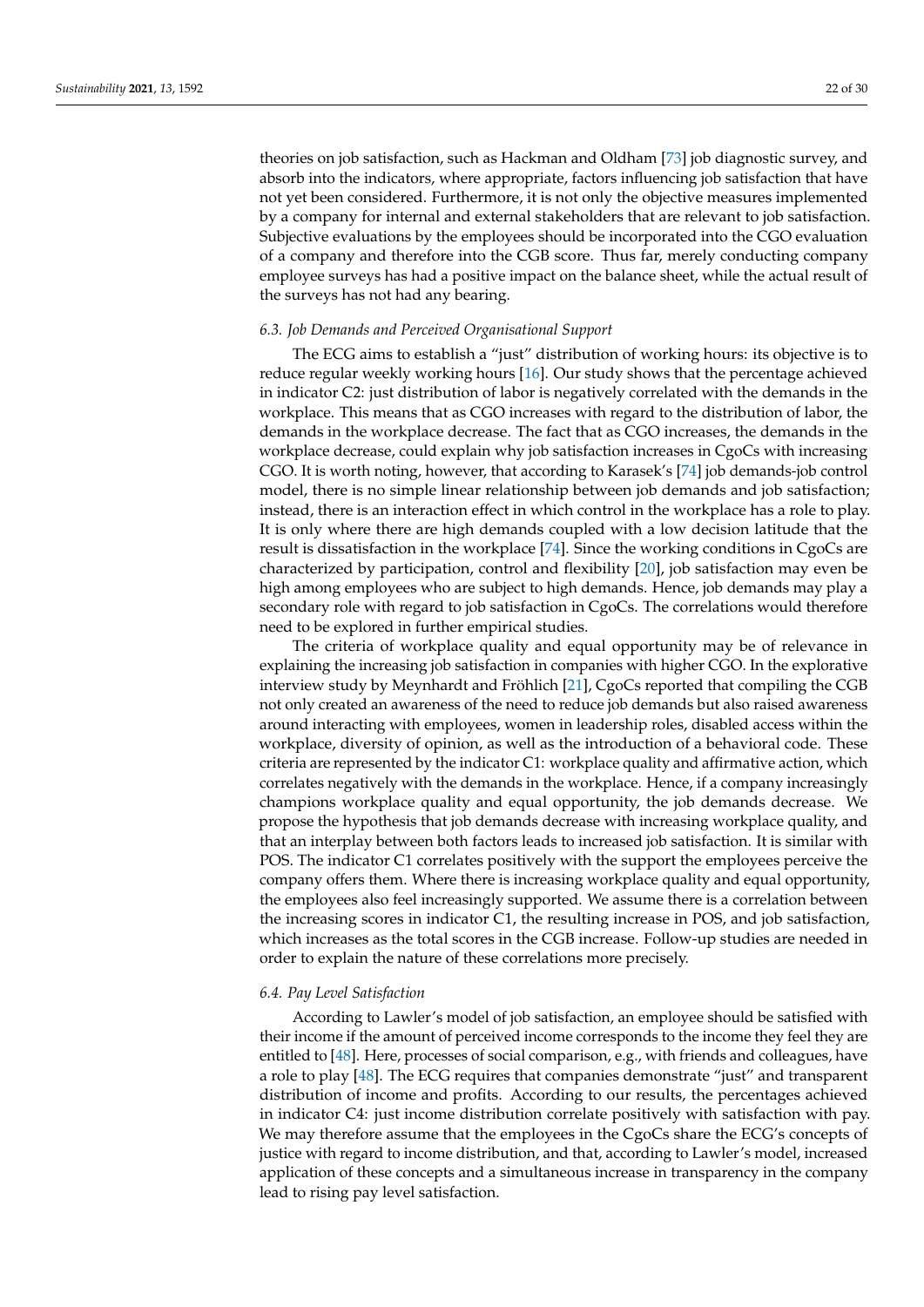However, there is no apparent correlation between the scores achieved in indicator E4: investing profits for the common good and satisfaction with pay. This would mean that profit distribution within the company is of no relevance to pay level satisfaction. However, it is striking that the average within the indicator is very high  $(M = 91\%)$  and, at the same time, the standard deviation is low  $(SD = 16\%)$ . Hence, it is predominantly companies with a very high value in indicator E4 that are part of our sample. This variance restriction may lead to an underestimation of the correlations [\[69\]](#page-29-13), which means our result is of a provisional nature. In order to determine the influence of profit distribution on pay level satisfaction, it would be advisable to conduct a comparative study with CgoCs and companies that would achieve only very few points in this indicator.

Further studies on pay and pay satisfaction would be interesting too. Some research questions could be, how high is the pay in CgoCs in comparison with "conventional" companies? In which companies are the employees more satisfied with their pay? The absolute pay level has only a slight influence on satisfaction with pay [\[47\]](#page-28-20). As the results of our study show, a fair and transparent distribution of wages may go some way to explaining pay level satisfaction. We assume that pay is relatively low in CgoCs because of extra expenditure on their socio-ecological economic activities. It would be interesting to establish to what extent CgoCs are able to "compensate" for their potentially relatively low pay through fair distribution and transparency.

### *6.5. Meaningful Work*

The results of our study show that the percentages achieved in indicator E1: value and social impact of products and services correlate positively with the employees' experience of the meaningfulness of their work. As the social relevance of the products and services of companies increases, so does the employees' perception of their work as meaningful. In our interpretation, the result shows an intersection between what the ECG regards as a company's meaningful contribution to society and what the employees consider meaningful, i.e., what their company contributes to the world. This confirms the assumption by Rosso et al. [\[36\]](#page-28-9) that companies' emphasis on their contribution to the common good may have positive implications for employees' experience of meaningfulness. The experience of meaningful work correlates strongly with job satisfaction [\[50\]](#page-28-23), which means that increasing meaningfulness of work as a result of the increasing meaningfulness of products and services may also be connected with increasing job satisfaction where there is a higher CGO within the company. This hypothetical correlation would, however, need to be tested. Neither is it clear whether, in general, employees from CgoCs experience more meaningfulness at work than employees from companies without a CGB. This, too, would be a question for a possible follow-up study.

Glavas and Kelley [\[25\]](#page-27-23) have established that the mechanisms through which employee perceptions of CSR impact their work behaviors and attitudes are still, to a large extent, unclear. Our studyis unable to provide empirical information about the processes underlying the correlations that have been established. The model on the correlation between the meaningfulness and social impact of products and services and the perceived meaningfulness of work has only low explanatory power ( $R^2 = 0.035$ ), so only a small percentage of the variance in meaningful work is explained by the meaningfulness of products and services. According to Glavas and Kelley [\[25\]](#page-27-23), employees' sense of meaningfulness is increased by perceived CSR only when actions are directed towards third parties and not in terms of how the organization treats the employees themselves. A better elucidation of the variance in meaningful work might be possible if we also include in the model the other indicators that record external CSR (e.g., indicator E2: contribution to the local community). This could be tested in future studies and could immediately provide information on which aspects of CGO are of particular relevance in the experience of meaningful work. We already know that values and value congruence have a role to play in this connection and are also important in the processes whereby CSR impacts on employees [\[28,](#page-28-1)[50\]](#page-28-23). Due to its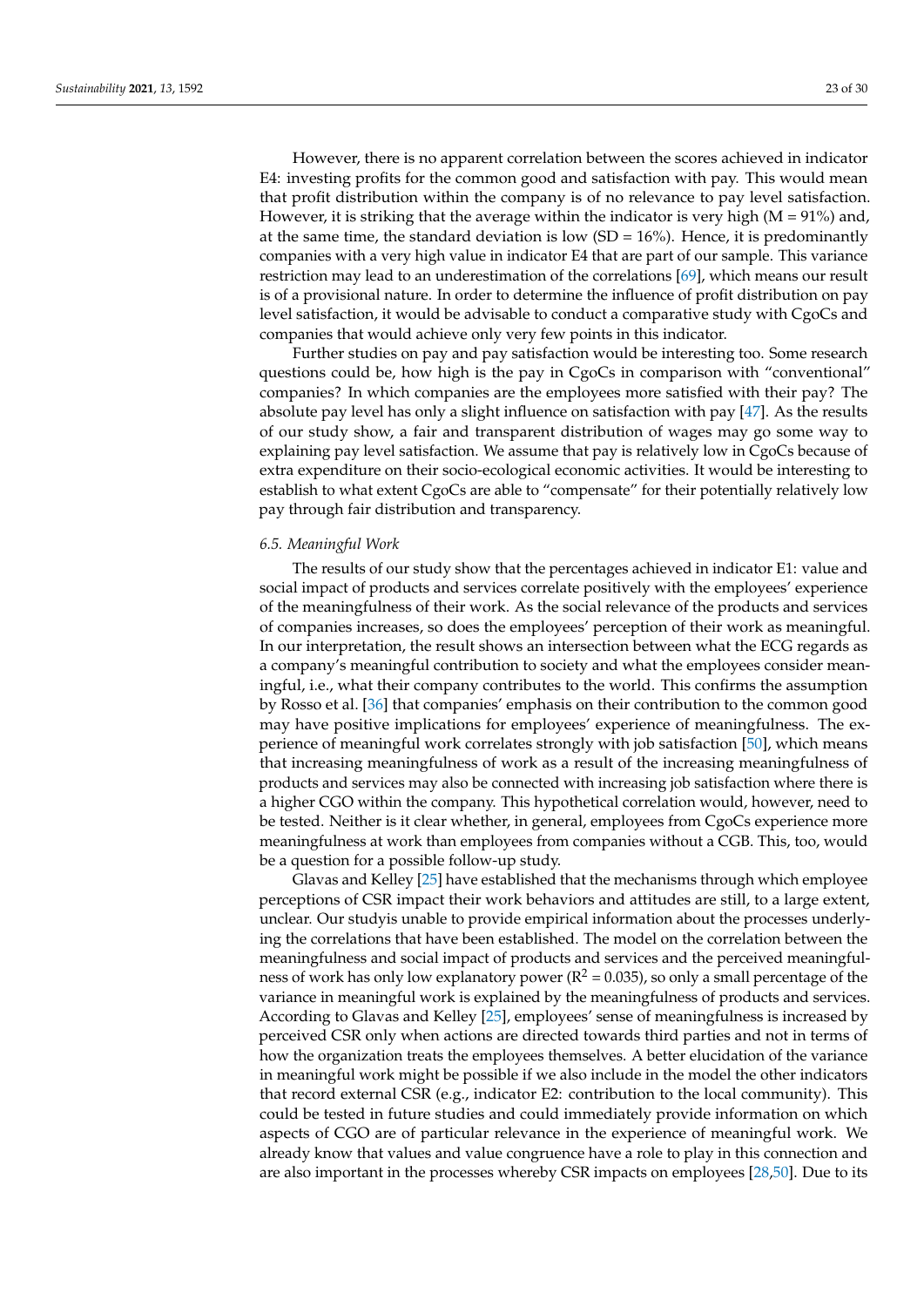explicit reference to values, the ECG lends itself to deeper research on the significance of values and value congruence in the field of micro-CSR.

### *6.6. Organisational Identification*

Unlike in the case of the perceived meaningfulness of work, we are unable to find a correlation between the percentages achieved in indicator E1: value and social impact of products and services and organizational identification. In the meta-study by Wang et al. [\[31\]](#page-28-4), CSR, internal CSR and external CSR correlated positively with organizational identification. If we stay with the definition of CSR as a company caring for the well-being of its employees and other key stakeholders, including the societal and natural environment with the aim of also creating value for the business, the creation of meaningful and socially-relevant products and services can also be understood as external CSR. This means our findings are not consistent with the research results thus far on the correlation between CSR and organizational identification. According to John et al. [\[55\]](#page-28-28), employees who evaluate the CSR of their company positively should be proud of their company, and this in turn should lead through a self-categorization process, to greater organizational identification. Here, CSR conveys to the employees a value fit between the companies and the employees, and the employees derive organizational identification from this [\[31\]](#page-28-4). It is therefore surprising that we were unable to find any correlation between the meaning and social impact of the products and services and organizational identification among the employees from the CgoCs, especially as the companies report that by publishing CGBs they find employees who are a better fit and who share their values [\[24\]](#page-27-22). It is possible, however, that we found no correlation here either because, as with common good-oriented income distribution, there is a "ceiling effect". All the companies in the sample supply products that are geared towards basic needs, i.e., food production and trade, health and elderly care, clothing and political media, and that are therefore more likely to be evaluated as meaningful and socially relevant. This is also reflected in the descriptive statistics for indicator E1 (minimum = 50%, maximum = 90%,  $M = 58.98%$  and SD = 8.93%). That is why a study that includes companies that perform considerably worse in indicator E1 than the companies in the present sample has the potential to show up effects.

Although Wang et al. [\[31\]](#page-28-4) report that internal CSR correlates positively with organizational identification, Wang and colleagues indicate, at the same time, that the relationship between organizational identification and perceived CSR towards employees was not significant. According to our results, the percentage achieved in indicator C5: corporate democracy and transparency correlates positively with the employees' identification with their companies. We assume that employees' feelings of belonging to their companies are strengthened by the extensive transparency and employee participation in fundamental decision-making processes required by the ECG, and that employees can therefore identify more with their companies [\[31\]](#page-28-4). At the same time, including employees in important decision-making processes increases self-esteem, which in turn leads to more organizational identification. According to organizational identity theory [\[51\]](#page-28-24), employees tend to identify with organizations from which they can derive self-esteem and self-respect [\[31\]](#page-28-4). Internal CSR, or rather CSR towards employees, connected with transparency and participation therefore has a positive influence on organizational identification.

#### *6.7. Organisational Citizenship Behaviours*

Some CgoCs report improvements in cooperation strategies among businesses and better relations with suppliers since conducting their first CGB [\[22\]](#page-27-20). We observed that as the percentage increases in indicator D2: cooperation with businesses in the same field, marking the company's stronger cooperation with other companies, the employees report more OCBs on their part towards their company. According to Glavas [\[28\]](#page-28-1), this finding can be explained by the fact that if a company goes above and beyond its primary tasks and aims to contribute to the greater good of society, then employees will go above and beyond their primary tasks to contribute to the greater good of the organization. This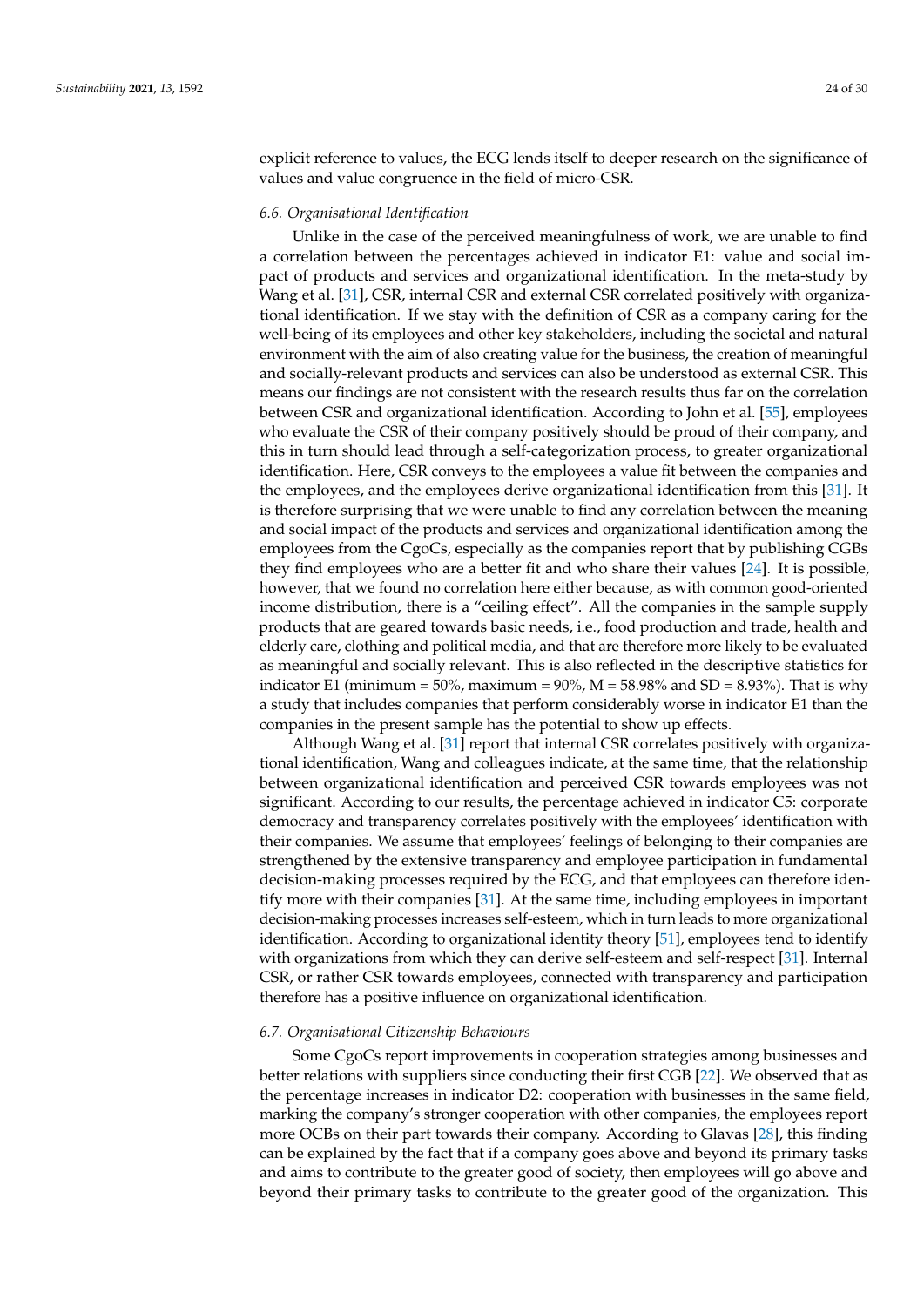explanation can only be correct if the employees perceive that their companies really are behaving cooperatively. The result of our study may therefore suggest that the CGBs do in fact represent the variability in the cooperative behavior of the companies, that the extent of cooperative behavior is also perceived by the employees and that more cooperative behavior ultimately results in more OCB.

By contrast, there is no confirmation of our assumption that increasing cooperative behavior between companies results in employees demonstrating increasing OCBs towards their colleagues. We did not observe cooperative behavior by companies having a spillover effect upon the individual behavior of particular employees. This is not consistent with the results from the meta-study by Wang et al. [\[31\]](#page-28-4), according to which perceived CSR towards the public and the environment is positively correlated to OCBs, which led us to assume that CSR or cooperative behavior towards other companies would likewise lead to more OCBs. Neither, therefore, do our results give support to Glavas' [\[28\]](#page-28-1) hypothesis that companies that endeavor to create high-quality relationships with external stakeholders thereby create a company culture in which caring relationships are important within the organization.

# *6.8. Limitations*

Unfortunately, we were unable to discuss the differences with respect to age and sex in greater depth within the scope of this paper. Further studies could explore the effects of age and sex in more detail. Considering there was one case where the sex was given as "other," this was a clear outlier in all models so we excluded this case from our analyses. However, we were unable to decide whether the reason we saw such strong deviation in the responses was because the questionnaire was not filled out "seriously" or whether the person in question really does demonstrate considerably divergent feelings and behavior that might also be connected with their gender identity. Follow-up studies could therefore focus on gender identity and its role in the context of micro-CSR.

Neither were we able to rule out gender bias, for two thirds of the respondents were female. According to the study by Ollé-Espluga et al. [\[20\]](#page-27-18), women represent almost half of the workforce in ECG firms. However, according to the valid frequency, women account for two thirds of the total workforce in their study [\[20\]](#page-27-18). Hence, it could certainly also be the case that significantly more women than men work in CgoCs and that our study therefore represents the gender ratio correctly.

Unluckily, not all companies compiled a CGB in the same year. In addition, the majority of companies have not published an updated CGB since 2014. This means that in order to ensure the highest possible level of comparability, we used the balance sheets from the years 2012 to 2014. Even if a balance sheet is valid for two years, we cannot rule out limitations in comparability. In addition, the validity of our study may also be compromised by the fact that several years separate the balance sheets and the employee survey.

Furthermore, we observed that Mahalanobis distances were often higher than the threshold values. For example, we observed with the calculations for Hypothesis 10 that for the first eight cases in the data set, all the values were around the value 28, whereas the threshold value in the case of five predictors amounted to 11.07 ( $p = 0.05$ ). All these cases were from the same company. Due to the frequent appearance of cases with these relatively small deviations, we did not exclude these from the analyses. We only deleted very noticeable outliers, e.g., with values higher than 300, from the respective analyses. We are therefore unable to rule out possible distortions in our calculations.

Last but not least, we would like to point out that there were nine occasions on which the respondent stopped filling in the questionnaire when they arrived at the item, "My work helps me understand myself better". Since these dropouts were noticeably frequent, we cannot recommend using this item.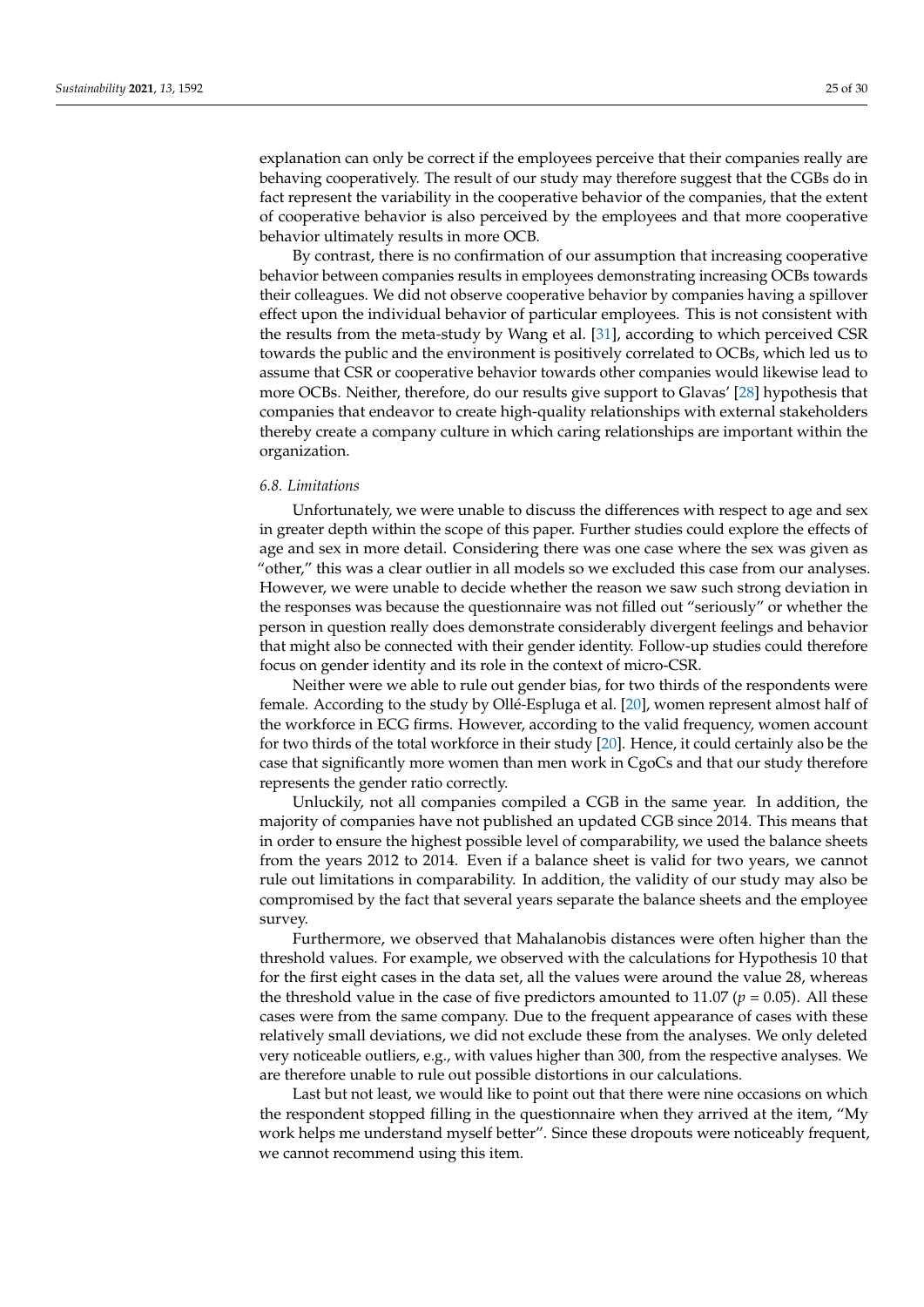# **7. Conclusions**

The CGB is a CSR management tool that records the socio-ecological commitment of a company in a comparable way. Previous research indicates that companies with published CGBs provide elements of good working conditions [\[20\]](#page-27-18). The companies report about positive developments on the organizational level since publishing their first CGB [\[21](#page-27-19)[,24\]](#page-27-22). Yet, these development reports are from exploratory studies and depict the perspective of a few persons from each company, which are mostly people with leadership roles. With our study, we enrich the research on ECG, because for the first time we captured the perspective of employees from ECG companies on a large scale and revealed the effects of a corporate common good-orientation on the micro level.

According to our results, employees in companies with higher CBG scores perceive more CSR. Additionally, correlations between the scores in the CGBs and work related attitudes and behaviors can be found. We were able to show that an increasing corporate common good-orientation in the sense of the ECG has a positive influence on employees´ job satisfaction. Employees from companies with better job quality according to ECG standards feel better supported by their companies and experience less demands at work. A fair distribution of income according to the ECG criteria leads to higher satisfaction with wages. We observed that the value and social impact of the products and services of the company has an influence on how meaningful the work in the company is assessed, but not on the extent to which employees identify with their companies. However, with increasing corporate democracy and transparency, employees' organizational identification improves. Employees from companies that are behaving more co-operatively with other companies are more willing to take on tasks that are not part of their official job requirements but serve the functioning of the company. Yet, these employees do not behave more cooperatively with each other than employees from companies that behave less cooperatively with other companies. Overall, we interpret the results of our study as illustrating that an increasing corporate orientation towards the common good in the sense of the ECG can have a positive influence on employee's attitudes and behaviors.

We conclude that the CGB captures aspects that have an impact on job and pay level satisfaction, job demands, perceived organizational support, work meaningfulness, organizational citizenship behaviors towards the company and partly organizational identification. Even though the CGB ensures comparability in common good-orientation between the companies, interpretations of our results indicate that the CGB does not include relevant factors that determine job satisfaction in its scoring. Since employees are one of the most important stakeholders of a company, the CGB should not only be used to assess the objective working conditions in the company, but criteria that reflect the subjective well-being of employees should also be included in the CGB scoring in its further development.

**Author Contributions:** Conceptualization: J.W., K.H.; methodology: J.W.; formal analysis: J.W., K.H.; investigation: J.W.; data curation: J.W.; writing—original draft preparation: J.W.; writing—review and editing: K.H., supervision: K.H.; project administration, J.W. All authors have read and agreed to the published version of the manuscript.

**Funding:** The publication of this article was funded by Freie Universität Berlin.

**Institutional Review Board Statement:** Not applicable.

**Informed Consent Statement:** Not applicable.

**Data Availability Statement:** Not available.

**Acknowledgments:** We express our gratitude to the anonymous reviewers and also thank Paula Bleick who supported us in data collection, Andreas Stollberg and Patrick Krennmair for their statistical advice and Scapha Translations for translation work.

**Conflicts of Interest:** The authors declare no conflict of interest.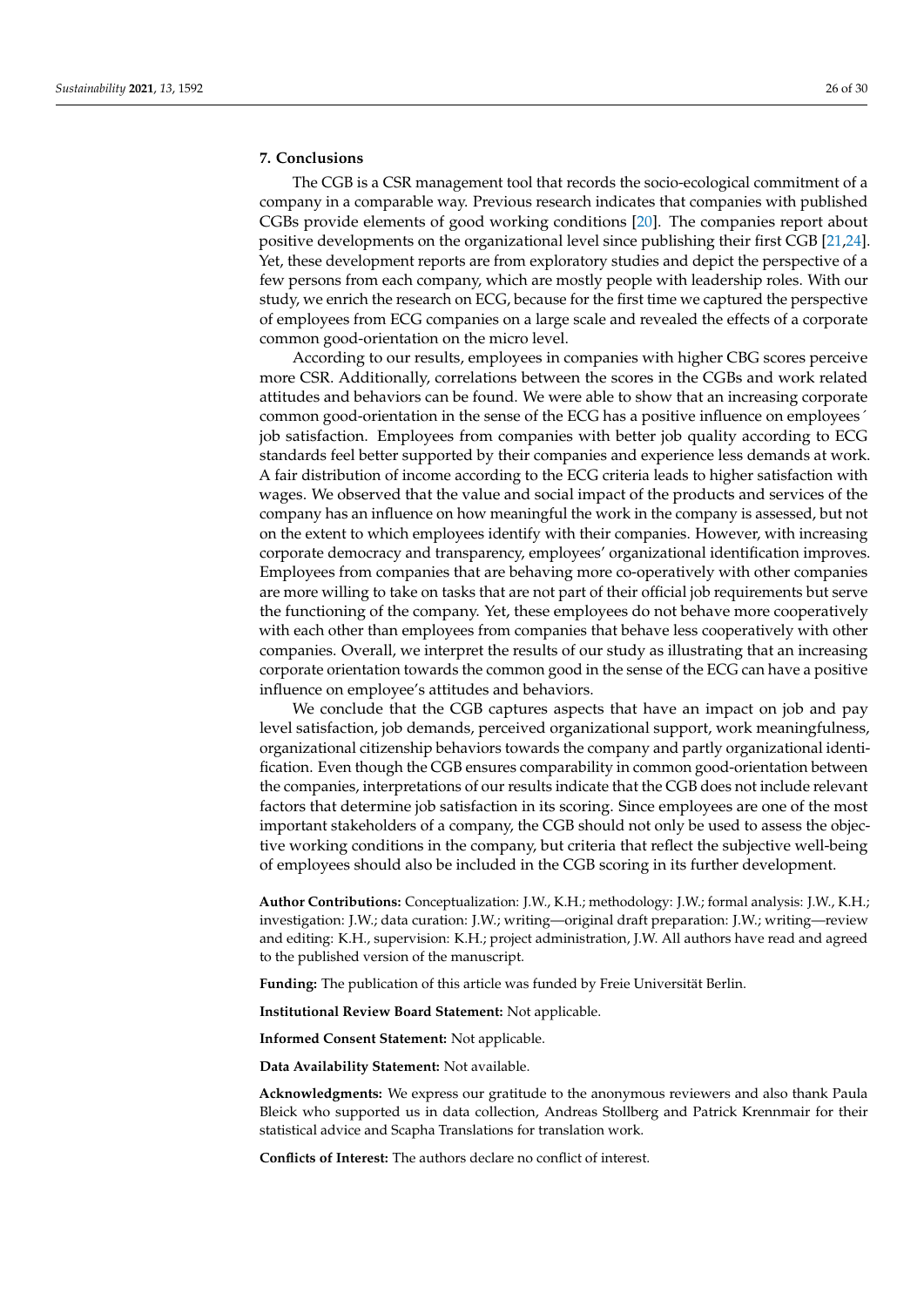# <span id="page-26-1"></span>**Appendix A**

**Table A1.** Example items used in the study.

Perceived CSR (from Glavas & Kelley, 2014; responses on a 5-level Likert scale from strongly disagree to strongly agree) Social dimension:

- Contributing to the well-being of employees is a high priority in my organization.
- Contributing to the well-being of suppliers is a high priority in my organization.

Ecological dimension:

- Environmental issues are integral to the strategy of my organization.
- My organization takes great care that our work does not hurt the environment

Job Satisfaction (from Judge & Klinger, 2008):

- All things considered, are you satisfied with your present job? No/yes
- How satisfied are you with your job in general? (Responses on a 5-level Likert scale from very dissatisfied to very satisfied)

Job Demands (from Fischer & Lück, 2014; responses on a 5-level Likert scale from very dissatisfied to very satisfied or from false to correct):

Often, too much is expected from us at work.

Are you satisfied with the pace of work? (inverse)

Pay Level Satisfaction (from Fischer & Lück, 2014; responses on a 5-level Likert scale from very dissatisfied to very satisfied):

- Are you satisfied with your pay?
- Are you satisfied with your pay when you compare it with that of your colleagues?

Perceived Organizational Support (from Eisenberger et al., 2001; responses on a 5-level Likert scale from strongly disagree to strongly agree):

- My company really cares about my well-being.
- My company strongly considers my goals and values.

Meaningful Work (from Steger et al., 2012 and Bunderson & Thompson, 2009; responses on a 5-level Likert scale from absolutely untrue to absolutely true). Positive meaning:

- I have found a meaningful career.
- I have discovered work that has a satisfying purpose.

Meaning-making through work:

- I view my work as contributing to my personal growth.
- My work helps me better understand myself.

Greater good motivations:

- I know my work makes a positive difference in the world.
- The work I do serves a greater purpose.

Organizational Identification (from Mael & Ashfort, 1992; response on a 5-level Likert scale from strongly disagree to strongly agree):

- When someone criticizes my company, it feels like a personal insult.
- This company's successes are my successes.

Organizational Citizenship Behavior (OCB) (from Lee & Allen (2002); responses on a 5-level Likert scale from never to always)

OCB-I:

- I voluntarily take time to help others who have work-related problems.
- I support others with their tasks.

OCB-O:

- I take on tasks that are not required of me but that contribute to my company's image.
- I take measures to protect my company from potential problems.

# **References**

<span id="page-26-0"></span>1. The Global Goals. Goal 8: Decent Work and Economic Growth. Available online: [https://www.globalgoals.org/8-decent-work](https://www.globalgoals.org/8-decent-work-and-economic-growth)[and-economic-growth](https://www.globalgoals.org/8-decent-work-and-economic-growth) (accessed on 8 December 2020).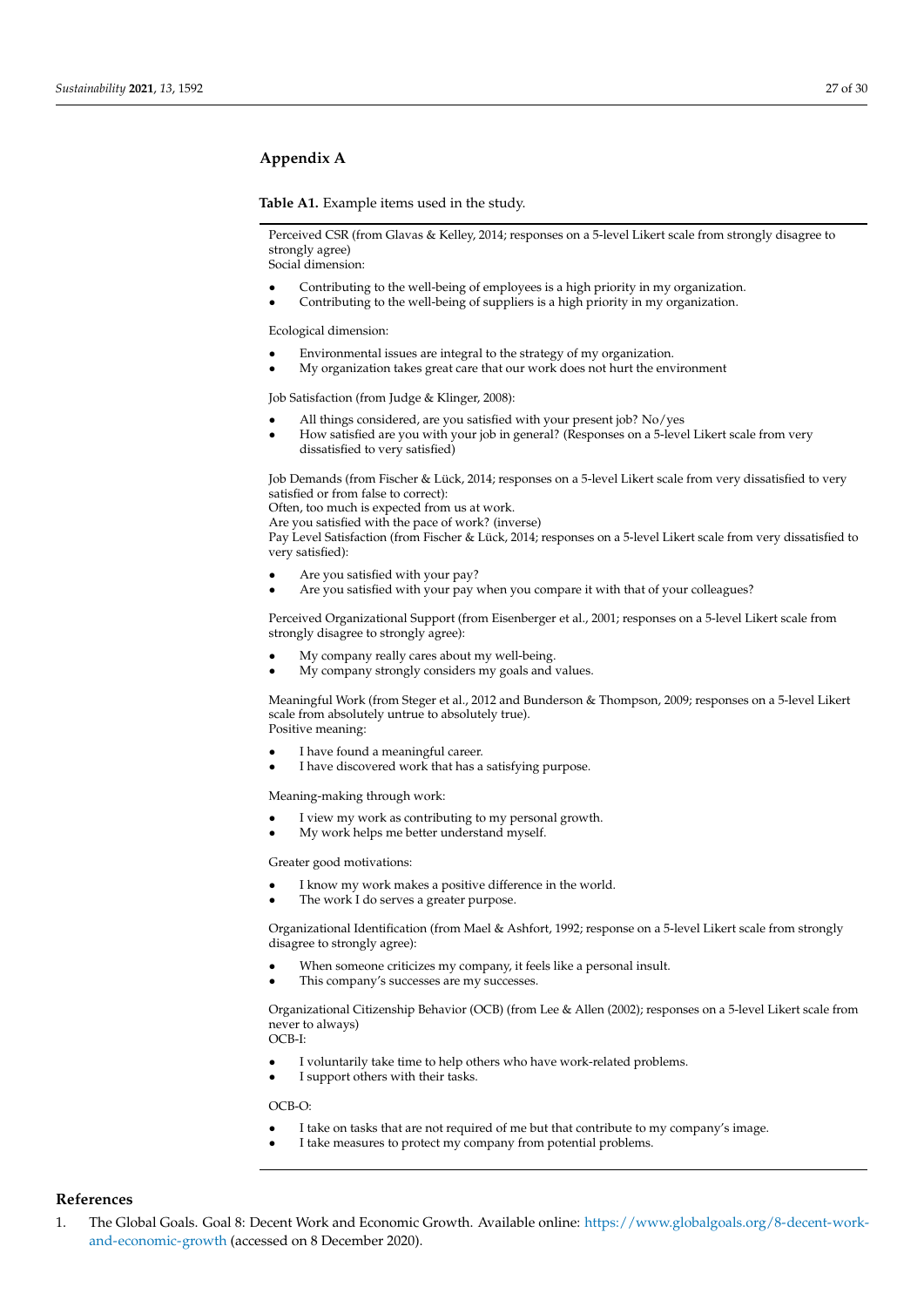- <span id="page-27-0"></span>2. Jenkins, H. A critique of conventional CSR theory: An SME perspective. *J. Gen. Manag.* **2004**, *29*, 37–57. [\[CrossRef\]](http://doi.org/10.1177/030630700402900403)
- <span id="page-27-1"></span>3. Elford, A.C.; Daub, C.-H. Solutions for SMEs challenged by CSR: A multiple cases approach in the food industry within the DACH-region. *Sustainability* **2019**, *11*, 4758. [\[CrossRef\]](http://doi.org/10.3390/su11174758)
- 4. Heras, I.; Arana, G. Alternative models for environmental management in SMEs: The case of Ekoscan vs. ISO 14001. *J. Clean. Prod.* **2010**, *18*, 726–735. [\[CrossRef\]](http://doi.org/10.1016/j.jclepro.2010.01.005)
- <span id="page-27-2"></span>5. Steinhöfel, E.; Galeitzke, M.; Kohl, H.; Orth, R. Sustainability reporting in German manufacturing SMEs. *Procedia Manuf.* **2019**, *33*, 610–617. [\[CrossRef\]](http://doi.org/10.1016/j.promfg.2019.04.076)
- <span id="page-27-3"></span>6. Johnson, M.P.; Schaltegger, S. Two decades of sustainability management tools for SMEs: How far have we come? *J. Small Bus. Manag.* **2016**, *54*, 481–505. [\[CrossRef\]](http://doi.org/10.1111/jsbm.12154)
- <span id="page-27-4"></span>7. Wiefek, J.; Heinitz, K. The common good approach in entrepreneurial practice. *Z. Wirtsch. Unternehm.* **2019**, *20*, 320–345. [\[CrossRef\]](http://doi.org/10.5771/1439-880X-2019-3-320)
- <span id="page-27-13"></span><span id="page-27-5"></span>8. Felber, C. *Gemeinwohl-Ökonomie*; Piper: München, Germany, 2018; ISBN 9783492312363.
- <span id="page-27-6"></span>9. Gemeinwohl-Ökonomie. Idee & Vision. Available online: <https://web.ecogood.org/de/idee-vision/> (accessed on 21 December 2020).
- <span id="page-27-7"></span>10. Gemeinwohl-Ökonomie. Die Gemeinwohl-Ökonomie Gewinnt Global und National an Bedeutung. Available online: [https://](https://web.ecogood.org/de/menu-header/news/die-gemeinwohl-okonomie-gewinnt-national-und-international-an-bedeutung/) [web.ecogood.org/de/menu-header/news/die-gemeinwohl-okonomie-gewinnt-national-und-international-an-bedeutung/](https://web.ecogood.org/de/menu-header/news/die-gemeinwohl-okonomie-gewinnt-national-und-international-an-bedeutung/) (accessed on 21 December 2020).
- <span id="page-27-8"></span>11. Europäischer Wirtschafts-und Sozialausschuss. *Stellungnahme des Europäischen Wirtschafts-und Sozialausschusses (EWSA) zum Thema "Die Gemeinwohl-Ökonomie: Ein Nachhaltiges Wirtschaftsmodell für den Sozialen Zusammenhalt"*; ECO/378 Gemeinwohl-Ökonomie; Europäischer Wirtschafts-und Sozialausschuss (EWSA): Brussels, Belgium, 2015.
- <span id="page-27-9"></span>12. BÜNDNIS 90/DIE GRÜNEN Baden-Württemberg; CDU-Landesverband Baden-Württemberg. *Baden-Württemberg gestalten: Verlässlich. Nachhaltig. Innovativ. Koalitionsvertrag zwischen BÜNDNIS 90/DIE GRÜNEN Baden Württemberg und der CDU Baden-Württemberg 2016–2021*; BÜNDNIS 90/DIE GRÜNEN und CDU-Landesverband: Stuttgart, Germany, 2016; Available online: <https://www.baden-wuerttemberg.de/de/regierung/landesregierung/koalitionsvertrag/> (accessed on 21 December 2020).
- <span id="page-27-10"></span>13. CDU Hessen; Bündnis 90/Die Grünen Hessen. *Koalitionsvertrag Zwischen CDU Hessen und BÜNDNIS 90/DIE GRÜNEN Hessen für Die 20. Legislaturperiode. Aufbruch im Wandel Durch Haltung, Orientierung und Zusammenhalt*; BÜNDNIS 90/DIE GRÜNEN Hessen und CDU Hessen: Wiesbaden, Germany, 2018; Available online: [https://www.gruene-hessen.de/partei/files/2018/12/](https://www.gruene-hessen.de/partei/files/2018/12/Koalitionsvertrag-CDU-GR%C3%9CNE-2018-Stand-20-12-2018-online.pdf) [Koalitionsvertrag-CDU-GR%C3%9CNE-2018-Stand-20-12-2018-online.pdf](https://www.gruene-hessen.de/partei/files/2018/12/Koalitionsvertrag-CDU-GR%C3%9CNE-2018-Stand-20-12-2018-online.pdf) (accessed on 21 December 2020).
- <span id="page-27-11"></span>14. Göring-Eckardt, K.; Hofreiter, A.; Fraktion BÜNDNIS 90/DIE GRÜNEN. *Pilotprojekt Gemeinwohl-Bilanz in Bundesunternehmen*; Bundesanzeiger Verlag GmbH: Köln, Germany, 2019; Available online: [https://dip21.bundestag.de/dip21/btd/19/111/1911148](https://dip21.bundestag.de/dip21/btd/19/111/1911148.pdf) [.pdf](https://dip21.bundestag.de/dip21/btd/19/111/1911148.pdf) (accessed on 21 December 2020).
- <span id="page-27-12"></span>15. Gemeinwohl-Ökonomie. Gemeinwohl-Unternehmen. Available online: [https://web.ecogood.org/de/die-bewegung/pionier](https://web.ecogood.org/de/die-bewegung/pionier-unternehmen/)[unternehmen/](https://web.ecogood.org/de/die-bewegung/pionier-unternehmen/) (accessed on 21 December 2020).
- <span id="page-27-14"></span>16. Gemeinwohl-Ökonomie. Handbuch zur Gemeinwohl-Bilanz. Available online: [https://www.ecogood.org/media/filer\\_public/](https://www.ecogood.org/media/filer_public/c9/cd/c9cd687a-60fc-433e-a7c4-beae86541902/handbuch_v41_cc_release.pdf) [c9/cd/c9cd687a-60fc-433e-a7c4-beae86541902/handbuch\\_v41\\_cc\\_release.pdf](https://www.ecogood.org/media/filer_public/c9/cd/c9cd687a-60fc-433e-a7c4-beae86541902/handbuch_v41_cc_release.pdf) (accessed on 13 May 2015).
- <span id="page-27-15"></span>17. Ejarque, A.T.; Campos, V. Assessing the economy for the common good measurement theory ability to integrate the SDGs into MSMEs. *Sustainability* **2020**, *12*, 10305. [\[CrossRef\]](http://doi.org/10.3390/su122410305)
- <span id="page-27-16"></span>18. Felber, C.; Campos, V.; Sanchis, J.R. The common good balance sheet, an adequate tool to capture non-financials? *Sustainability* **2019**, *11*, 3791. [\[CrossRef\]](http://doi.org/10.3390/su11143791)
- <span id="page-27-17"></span>19. Kny, J. *Too big to Do Good? Eine Empirische Studie der Gemeinwohlorientierung von Großunternehmen am Beispiel der Gemeinwohl-Ökonomie*; Oekom: München, Germany, 2020; ISBN 9783962382391.
- <span id="page-27-18"></span>20. Ollé-Espluga, L.; Muckenhuber, J.; Hadler, M. *Job Quality in Economy for the Common Good Firms in Austria and Germany*; Working paper CIRIEC 2019/21; 2019; Available online: <http://www.ciriec.uliege.be/repec/WP19-21.pdf> (accessed on 4 December 2020).
- <span id="page-27-19"></span>21. Meynhardt, T.; Fröhlich, A. Die Gemeinwohl-Bilanz—Wichtige Anstöße, aber im Legitimationsdefizit. *Z. Öffentl. Gemeinwirtsch. Unternehm.* **2017**, *40*, 152–176. [\[CrossRef\]](http://doi.org/10.5771/0344-9777-2017-2-3-152)
- <span id="page-27-20"></span>22. Sanchis, J.R.; Campos, V.; Ejarque, A. *Analyzing the Economy for the Common Good Model. Statistical Validation of Its Metrics and Impacts in the Business Sphere*; 2018; Available online: [https://web.ecogood.org/media/filer\\_public/4b/89/4b89a0b6-d3ef-45c7-8](https://web.ecogood.org/media/filer_public/4b/89/4b89a0b6-d3ef-45c7-8827-23efb00711f0/ecg-analysis-catedra-ebc-valencia.pdf) [827-23efb00711f0/ecg-analysis-catedra-ebc-valencia.pdf](https://web.ecogood.org/media/filer_public/4b/89/4b89a0b6-d3ef-45c7-8827-23efb00711f0/ecg-analysis-catedra-ebc-valencia.pdf) (accessed on 5 December 2020).
- <span id="page-27-21"></span>23. Heidbrink, L.; Kny, J.; Köhne, R.; Sommer, B.; Stumpf, K.; Welzer, H.; Wiefek, J. *Schlussbericht für das Verbundprojekt Gemeinwohl-Ökonomie im Vergleich Unternehmerischer Nachhaltigkeitsstrategien (GIVUN)*; 2018; Available online: [https:](https://www.umweltbundesamt.de/publikationen/von-der-nische-in-den-mainstream) [//www.umweltbundesamt.de/publikationen/von-der-nische-in-den-mainstream](https://www.umweltbundesamt.de/publikationen/von-der-nische-in-den-mainstream) (accessed on 31 January 2019).
- <span id="page-27-22"></span>24. Mischkowski, N.S.; Funcke, S.; Kress-Ludwig, M.; Stumpf, K.H. Die Gemeinwohl-Bilanz—Ein Instrument zur Bindung und Gewinnung von Mitarbeitenden und Kund\*innen in kleinen und mittleren Unternehmen? *NachhaltigkeitsManagementForum| Sustain. Manag. Forum* **2018**, *26*, 123–131. [\[CrossRef\]](http://doi.org/10.1007/s00550-018-0472-0)
- <span id="page-27-23"></span>25. Glavas, A.; Kelley, K. The effects of perceived corporate social responsibility on employee attitudes. *Bus. Ethics Q.* **2014**, *24*, 165–202. [\[CrossRef\]](http://doi.org/10.5840/beq20143206)
- <span id="page-27-24"></span>26. Glavas, A.; Godwin, L.N. Is the perception of 'goodness' good enough? Exploring the relationship between perceived corporate social responsibility and employee organizational identification. *J. Bus. Ethics* **2013**, *114*, 15–27. [\[CrossRef\]](http://doi.org/10.1007/s10551-012-1323-5)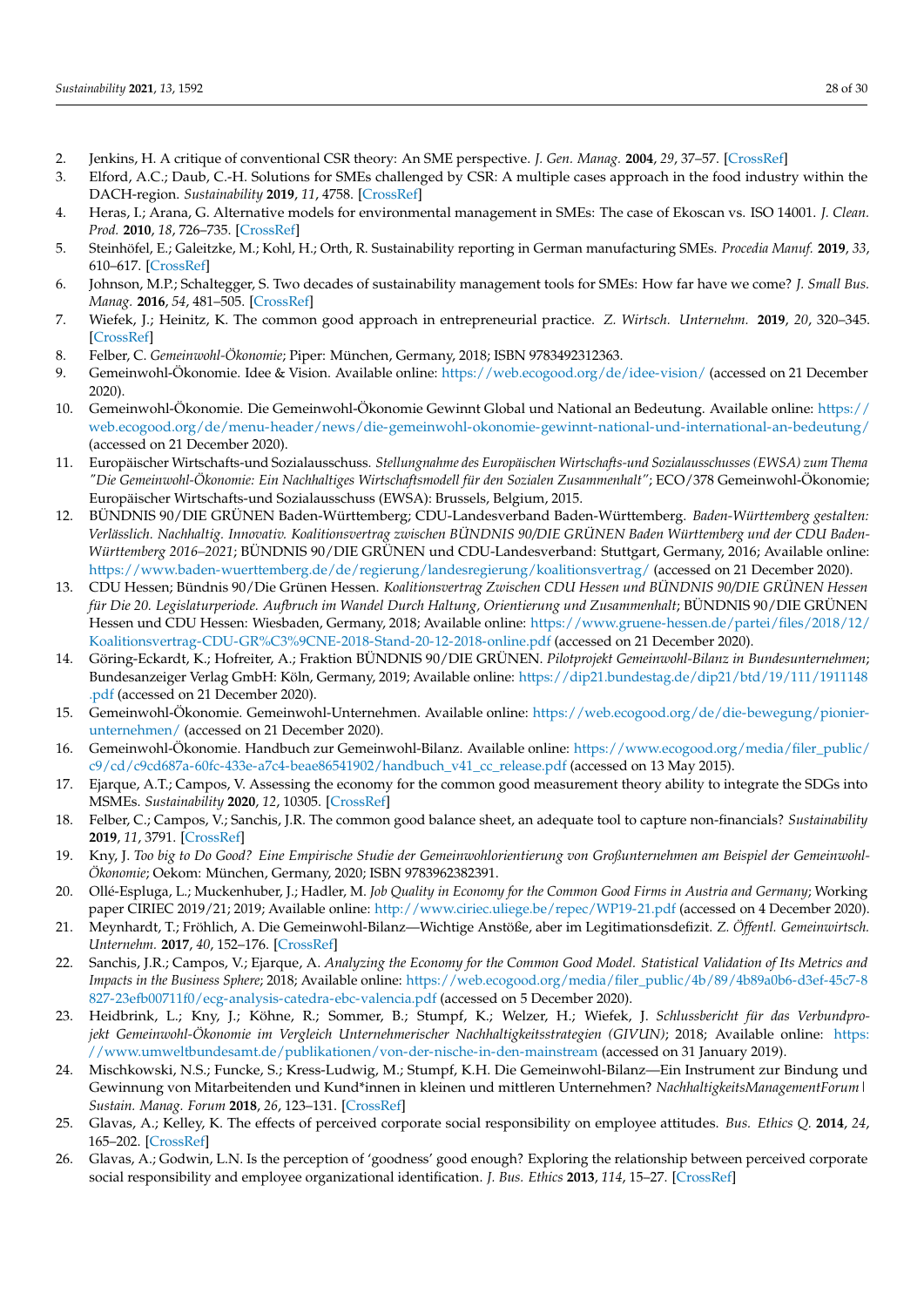- <span id="page-28-0"></span>27. Lee, E.M.; Park, S.-Y.; Lee, H.J. Employee perception of CSR activities: Its antecedents and consequences. *J. Bus. Res.* **2013**, *66*, 1716–1724. [\[CrossRef\]](http://doi.org/10.1016/j.jbusres.2012.11.008)
- <span id="page-28-1"></span>28. Glavas, A. Corporate social responsibility and organizational psychology: An integrative review. *Front. Psychol.* **2016**, *7*, 144. [\[CrossRef\]](http://doi.org/10.3389/fpsyg.2016.00144) [\[PubMed\]](http://www.ncbi.nlm.nih.gov/pubmed/26909055)
- <span id="page-28-2"></span>29. Gond, J.-P.; El Akremi, A.; Swaen, V.; Babu, N. The psychological microfoundations of corporate social responsibility: A person-centric systematic review. *J. Organ. Behav.* **2017**, *38*, 225–246. [\[CrossRef\]](http://doi.org/10.1002/job.2170)
- <span id="page-28-3"></span>30. Rupp, D.E.; Mallory, D.B. Corporate social responsibility: Psychological, person-centric, and progressing. *Annu. Rev. Organ. Psychol. Organ. Behav.* **2015**, *2*, 211–236. [\[CrossRef\]](http://doi.org/10.1146/annurev-orgpsych-032414-111505)
- <span id="page-28-4"></span>31. Wang, Y.; Xu, S.; Wang, Y. The consequences of employees' perceived corporate social responsibility: A meta-analysis. *Bus. Ethics A Eur. Rev.* **2020**, *29*, 471–496. [\[CrossRef\]](http://doi.org/10.1111/beer.12273)
- <span id="page-28-5"></span>32. Del Alonso-Almeida, M.M.; Perramon, J.; Bagur-Femenias, L. Leadership styles and corporate social responsibility management: Analysis from a gender perspective. *Bus. Ethics A Eur. Rev.* **2017**, *26*, 147–161. [\[CrossRef\]](http://doi.org/10.1111/beer.12139)
- <span id="page-28-6"></span>33. Kahreh, M.S.; Babania, A.; Tive, M.; Mirmehdi, S.M. An examination to effects of gender differences on the corporate social responsibility (CSR). *Procedia Soc. Behav. Sci.* **2014**, *109*, 664–668. [\[CrossRef\]](http://doi.org/10.1016/j.sbspro.2013.12.525)
- <span id="page-28-7"></span>34. Islam, T.; Ali, G.; Sheikh, L. Perceived CSR ans mico-level outcomes: Moderating role of demographics. *J. Res. Soc. Pak.* **2018**, *55*, 162–175.
- <span id="page-28-8"></span>35. Ko, S.-H.; Moon, T.-W.; Hur, W.-M. Bridging service employees' perceptions of CSR and organizational citizenship behavior: The moderated mediation effects of personal traits. *Curr. Psychol.* **2018**, *37*, 816–831. [\[CrossRef\]](http://doi.org/10.1007/s12144-017-9565-0)
- <span id="page-28-9"></span>36. Rosso, B.D.; Dekas, K.H.; Wrzesniewski, A. On the meaning of work: A theoretical integration and review. *Res. Organ. Behav.* **2010**, *30*, 91–127. [\[CrossRef\]](http://doi.org/10.1016/j.riob.2010.09.001)
- <span id="page-28-10"></span>37. Aguinis, H.; Glavas, A. On corporate social responsibility, Sensemaking, and the search for meaningfulness through work. *J. Manag.* **2019**, *45*, 1057–1086. [\[CrossRef\]](http://doi.org/10.1177/0149206317691575)
- <span id="page-28-11"></span>38. Wiefek, J.; Heinitz, K. Common good-oriented companies: Exploring corporate values, characteristics and practices that could support a development towards degrowth. *Manag. Rev.* **2018**, *29*, 311–331. [\[CrossRef\]](http://doi.org/10.5771/0935-9915-2018-3-311)
- <span id="page-28-12"></span>39. Gond, J.-P.; El-Akremi, A.; Igalens, J.; Swaen, V. *Corporate Social Responsibility Influence on Employees*; ICCSR Research Paper Series, No. 54; 2010; Available online: <https://nottingham.ac.uk/business/ICCSR/assets/ibyucpdrvypr.pdf> (accessed on 9 February 2016).
- <span id="page-28-13"></span>40. Aguinis, H.; Glavas, A. Embedded versus peripheral corporate social responsibility: Psychological foundations. *Ind. Organ. Psychol.* **2013**, *6*, 314–332. [\[CrossRef\]](http://doi.org/10.1111/iops.12059)
- <span id="page-28-14"></span>41. Locke, E.A. The nature and causes of job satisfaction. In *Handbook of Industrial and Organizational Psychology*; Dunnette, M.D., Ed.; Rand McNally: Chicago, IL, USA, 1976; pp. 1297–1343.
- <span id="page-28-15"></span>42. Dhanesh, G.S. CSR as organization-employee relationship management strategy: A case study of socially responsible information technology companies in India. *Manag. Commun. Q.* **2014**, *28*, 130–149. [\[CrossRef\]](http://doi.org/10.1177/0893318913517238)
- <span id="page-28-16"></span>43. Rhoades, L.; Eisenberger, R. Perceived organizational support: A review of the literature. *J. Appl. Psychol.* **2002**, *87*, 698–714. [\[CrossRef\]](http://doi.org/10.1037/0021-9010.87.4.698)
- <span id="page-28-17"></span>44. Eisenberger, R.; Huntington, R.; Hutchison, S.; Sowa, D. Perceived organizational support. *J. Appl. Psychol.* **1986**, *71*, 500–507. [\[CrossRef\]](http://doi.org/10.1037/0021-9010.71.3.500)
- <span id="page-28-18"></span>45. Miceli, M.P.; Lane, M.C. Antecedents of pay satisfaction: A review and extension. In *Research in Personnel and Human Resources Management*; Rowland, K.K., Ferris, J., Eds.; JAI Press: Greenwich, CT, USA, 1991; pp. 235–309.
- <span id="page-28-19"></span>46. Williams, M.L.; McDaniel, M.A.; Nguyen, N.T. A meta-analysis of the antecedents and consequences of pay level satisfaction. *J. Appl. Psychol.* **2006**, *91*, 392–413. [\[CrossRef\]](http://doi.org/10.1037/0021-9010.91.2.392)
- <span id="page-28-20"></span>47. Judge, T.A.; Piccolo, R.F.; Podsakoff, N.P.; Shaw, J.C.; Rich, B.L. The relationship between pay and job satisfaction: A meta-analysis of the literatre. *J. Vocat. Behav.* **2010**, *77*, 157–167. [\[CrossRef\]](http://doi.org/10.1016/j.jvb.2010.04.002)
- <span id="page-28-21"></span>48. Shapiro, H.J.; Wahba, M.A. Pay satisfaction: An empirical test of a discrepancy model. *Manag. Sci.* **1978**, *24*, 612–622. [\[CrossRef\]](http://doi.org/10.1287/mnsc.24.6.612)
- <span id="page-28-22"></span>49. Lips-Wiersma, M.; Wright, S.; Dik, B. Meaningful work: Differences among blue-, pink-, and white-collar occupations. *Career Dev. Int.* **2016**, *21*, 534–551. [\[CrossRef\]](http://doi.org/10.1108/CDI-04-2016-0052)
- <span id="page-28-23"></span>50. Allan, B.A.; Batz-Barbarich, C.; Sterling, H.M.; Tay, L. Outcomes of meaningful work: A meta-analysis. *J. Manag. Stud.* **2019**, *56*, 500–528. [\[CrossRef\]](http://doi.org/10.1111/joms.12406)
- <span id="page-28-24"></span>51. Ashforth, B.E.; Mael, F. Social identity theory and the organization. *Acad. Manag. Rev.* **1989**, *14*, 20–39. [\[CrossRef\]](http://doi.org/10.5465/amr.1989.4278999)
- <span id="page-28-25"></span>52. Van Knippenberg, D.; Sleebos, E. Organizational identification versus organizational commitment: Self-definition, social exchange, and job attitudes. *J. Organ. Behav.* **2006**, *27*, 571–584. [\[CrossRef\]](http://doi.org/10.1002/job.359)
- <span id="page-28-26"></span>53. Mael, F.; Ashforth, B.E. Alumni and their alma mater: A partial test of the reformulated model of organizational identification. *J. Organ. Behav.* **1992**, *13*, 103–123. [\[CrossRef\]](http://doi.org/10.1002/job.4030130202)
- <span id="page-28-27"></span>54. Jones, D.A. The psychology of CSR. In *The Oxford Handbook of Corporate Social Responsibility: Psychological and Organizational Perspectives*; McWilliams, A., Rupp, D.E., Siegel, D.S., Stahl, G.K., Waldman, D.A., Willness, C.R., Eds.; Oxford University Press: Oxford, UK, 2019; pp. 17–47. ISBN 9780198802280.
- <span id="page-28-28"></span>55. John, A.; Qadeer, F.; Shahzadi, G.; Jia, F. Getting paid to be good: How and when employees respond to corporate social responsibility? *J. Clean. Prod.* **2019**, *215*, 784–795. [\[CrossRef\]](http://doi.org/10.1016/j.jclepro.2019.01.074)